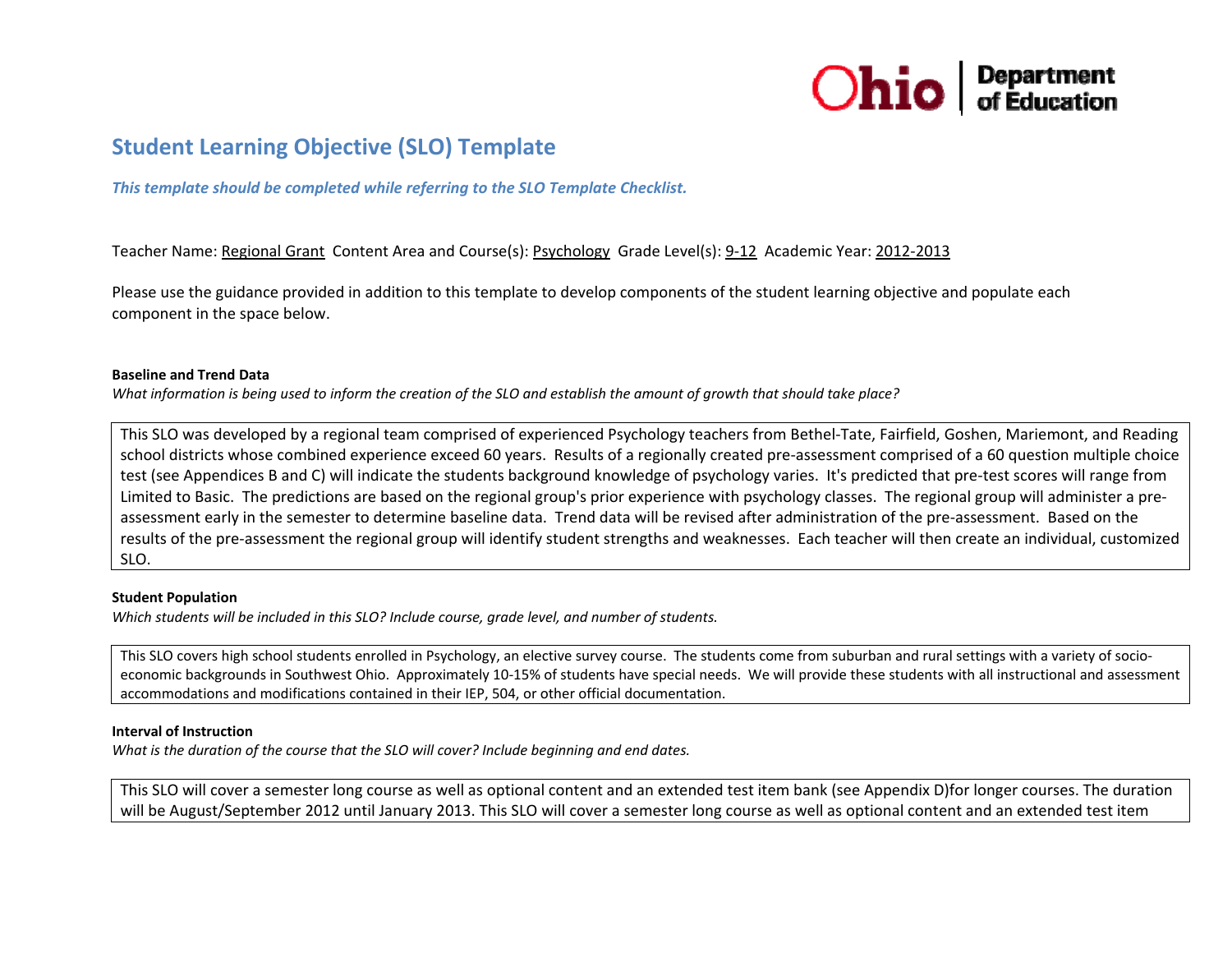#### bank (see Appendix D)for longer courses. The duration will be August/September 2012 until January 2013.

#### **Standards and Content**

*What content will the SLO target? To what related standards is the SLO aligned?*

Psychology is an elective course offered to students during their 11th and 12th grade year. The content is usually determined by the instructor. For the purposes of this SLO the regional group has utilized the APA (American Psychological Association) standards, The College Board, as well as curricula derived from the regional groups' districts.

Topics covered are: foundations of psychology, biopsychology, cognition, human development, personality, psychological disorders, motivation, and emotion, and social psychology. See Appendix A. Students will develop <sup>a</sup> general understanding of the field of psychology, increase critical thinking skills, and apply psychological concepts to better understand human behavior. Furthermore it is hoped this course will serve as <sup>a</sup> foundation for further studies in the social sciences.

#### **Assessment(s)**

*What assessment(s) will be used to measure student growth for this SLO?*

The regional group will be using <sup>a</sup> pre and post assessment (see Appendices B and C) that was developed through <sup>a</sup> rigorous collaborative effort as <sup>a</sup> valid instrument to reliably measure student learning. Multiple choice assessments will ensure objectivity and is preferred by the psychological community to eliminate subjectivity and bias in scoring. The assessment items were developed with the intent of allowing for sufficient stretch so that students of all abilities show growth. The regional group will be using <sup>a</sup> common pre and post assessment to measure summative student growth. An item bank (Appendix D) is included for the creation of formative assessments throughout the course.

#### **Growth Target(s)**

Considering all available data and content requirements, what growth target(s) can students be expected to reach?

The regional group has set tiered growth targets for students. These tiered targets allow for ambitious yet obtainable growth. Students' score on the pre‐assessment determine their growth target.

| <b>Baseline Score Range (based on pre-assessment)</b> | <b>Target Score (on post assessment)</b> |  |
|-------------------------------------------------------|------------------------------------------|--|
| $0 - 20%$                                             | 50%                                      |  |
| 21-40%                                                | 60%                                      |  |
| 41-60%                                                | 70%                                      |  |
| 61-80%                                                | 80%                                      |  |
| 81-100%                                               | 90%                                      |  |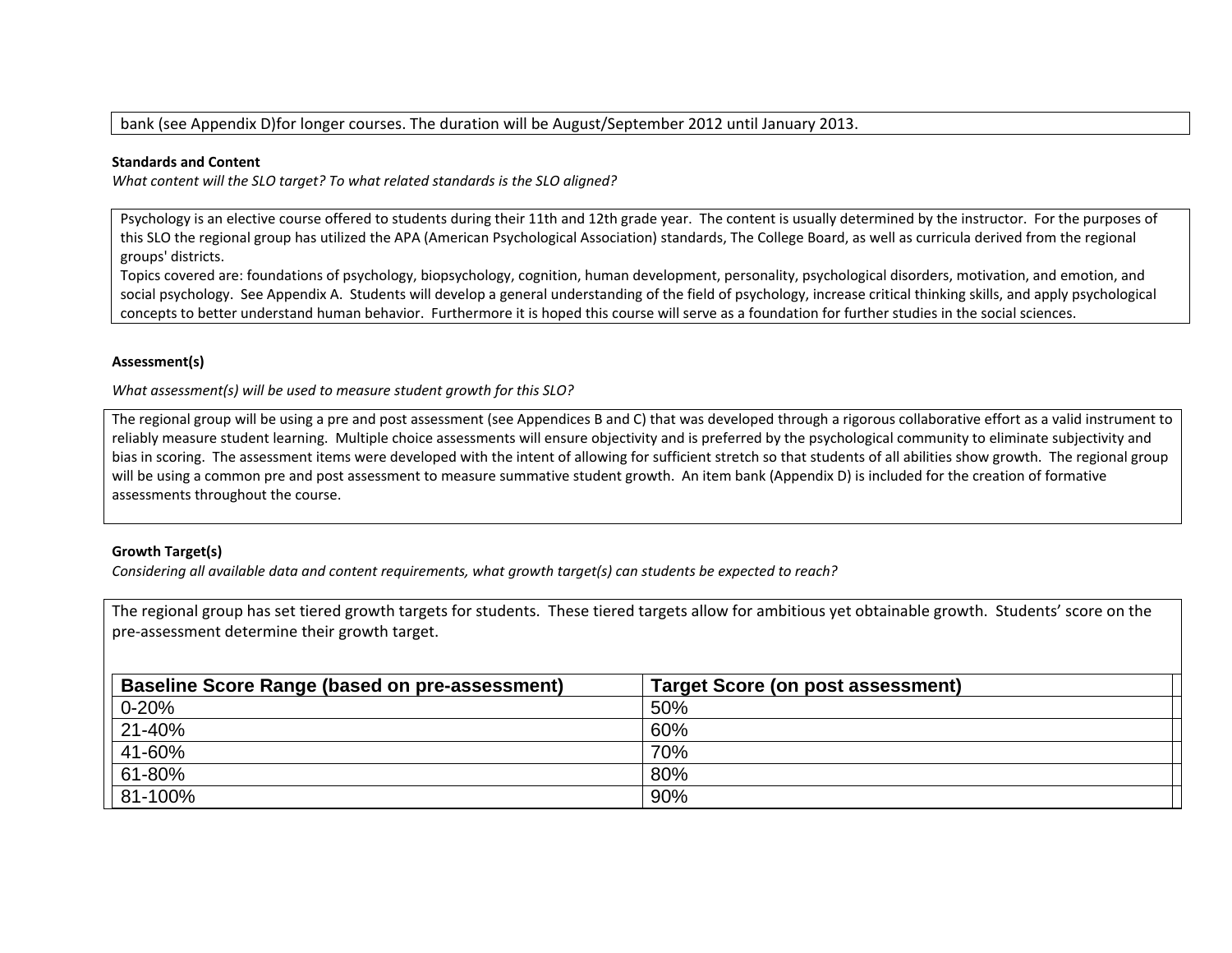#### **Rationale for Growth Target(s)**

What is your rationale for setting the above target(s) for student growth within the interval of instruction?

The regional group set tiered targets to help ensure that all students will be able to demonstrate developmentally appropriate growth. Students who scored lower on the pre‐assessment will be expected to demonstrate more growth in order to meet the target scores. It is important to note that students generally do not have prior knowledge of psychology. The growth targets set rigorous expectations for student growth which are common among the regional group's school districts.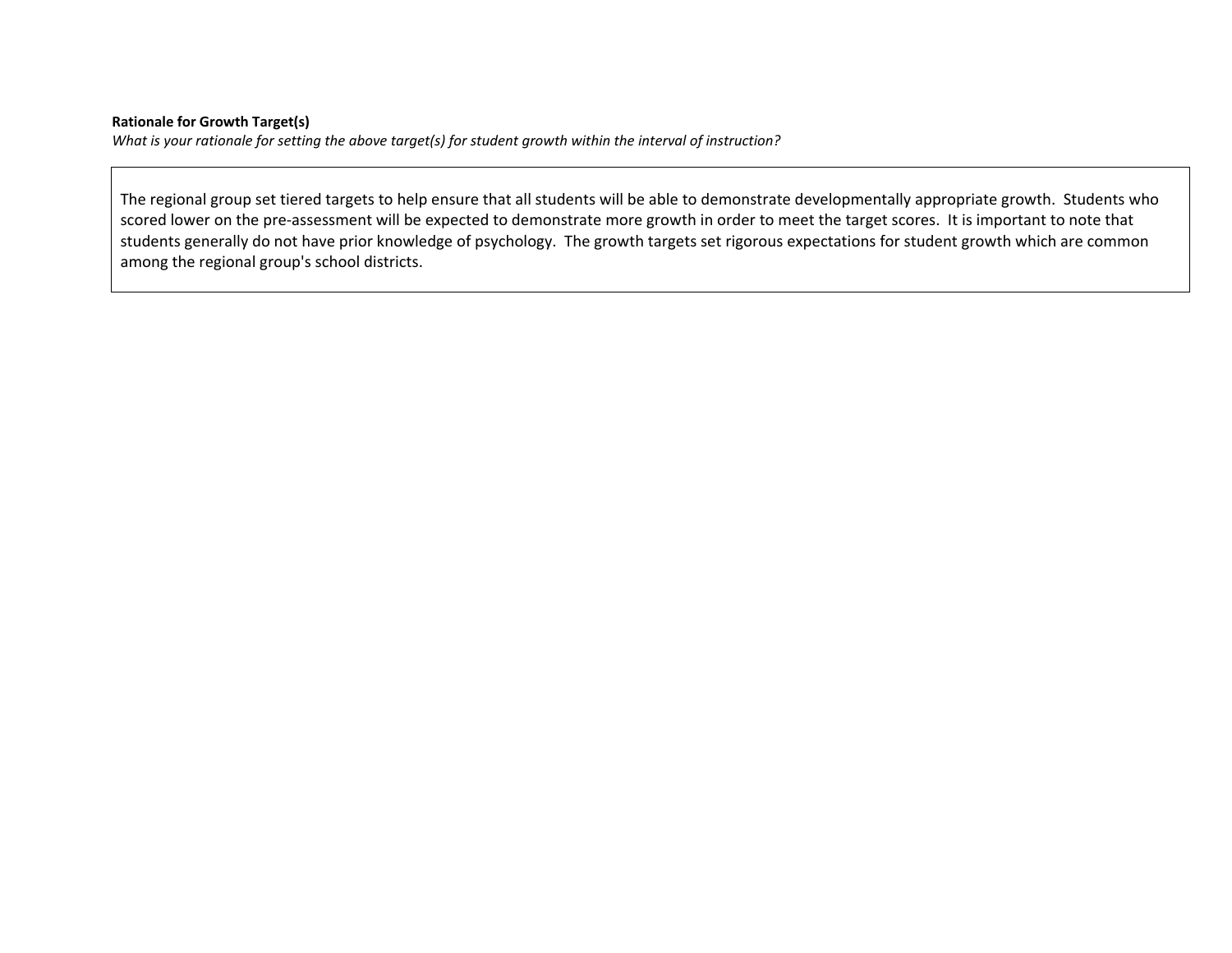# **Unit 1: Foundations of Psychology**

This unit of study explores the foundations and research aspects of the field of Psychology. Students will study the history and

different approaches or perspectives of Psychology, as well as, experimentation, research design and the ethics of Psychology. The

Foundations and Research Unit will include five sections:

- A. History and influential Psychologists
- B. The major approaches to Psychology
- C. Experimentation and the development of psychology over time
- D. Different types of research and their applications
- E. Ethics of Psychology

# **Objectives:**

A.1 The student will be able to define psychology as <sup>a</sup> discipline and identify its goals as <sup>a</sup> science

A.2 The student will be able to explain how psychology evolved as <sup>a</sup> scientific discipline

A.3 The student will be able to describe perspectives employed to understand behavior and mental processes

B.1 The student will be able to discuss the value of both basic and applied psychological research.

B.2 The student will be able to describe the major subfields of psychology

B.3 The student will be able to identify the important role psychology plays in benefiting society and improving people's lives

C.1 The student will be able to describe the scientific method and its role in psychology

C.2 The student will be able to describe and compare <sup>a</sup> variety of quantitative (e.g., surveys, correlations, experiments) and qualitative (e.g., interviews, narratives, focus groups) research methods.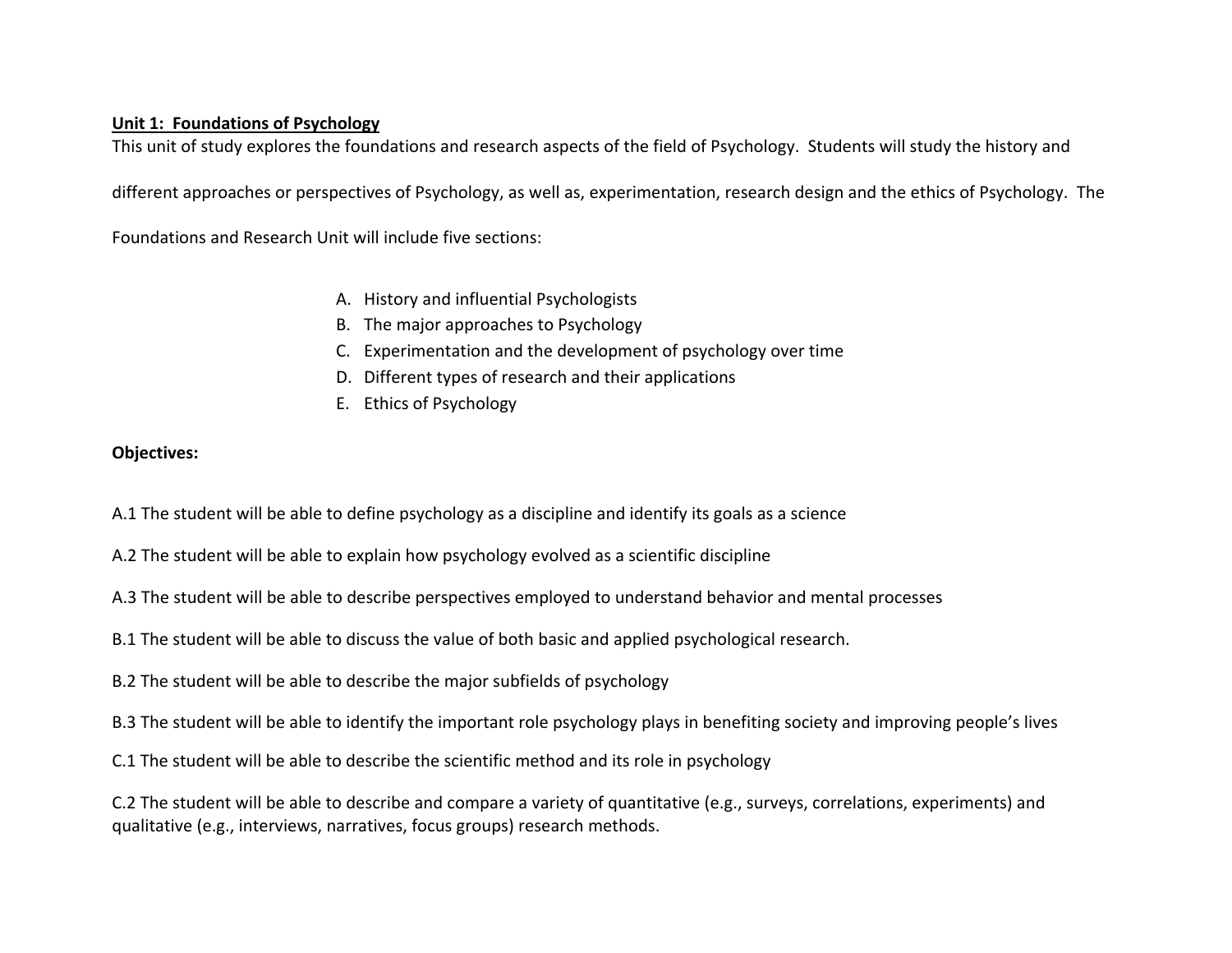C.3 The student will be able to define systematic procedures used to improve the validity of research findings.

C.4 The student will be able to discuss how and why psychologists use non‐human animals in research.

D.1 The student will be able to identify ethical standards and guidelines psychologists must address regarding research with human and non‐human animals.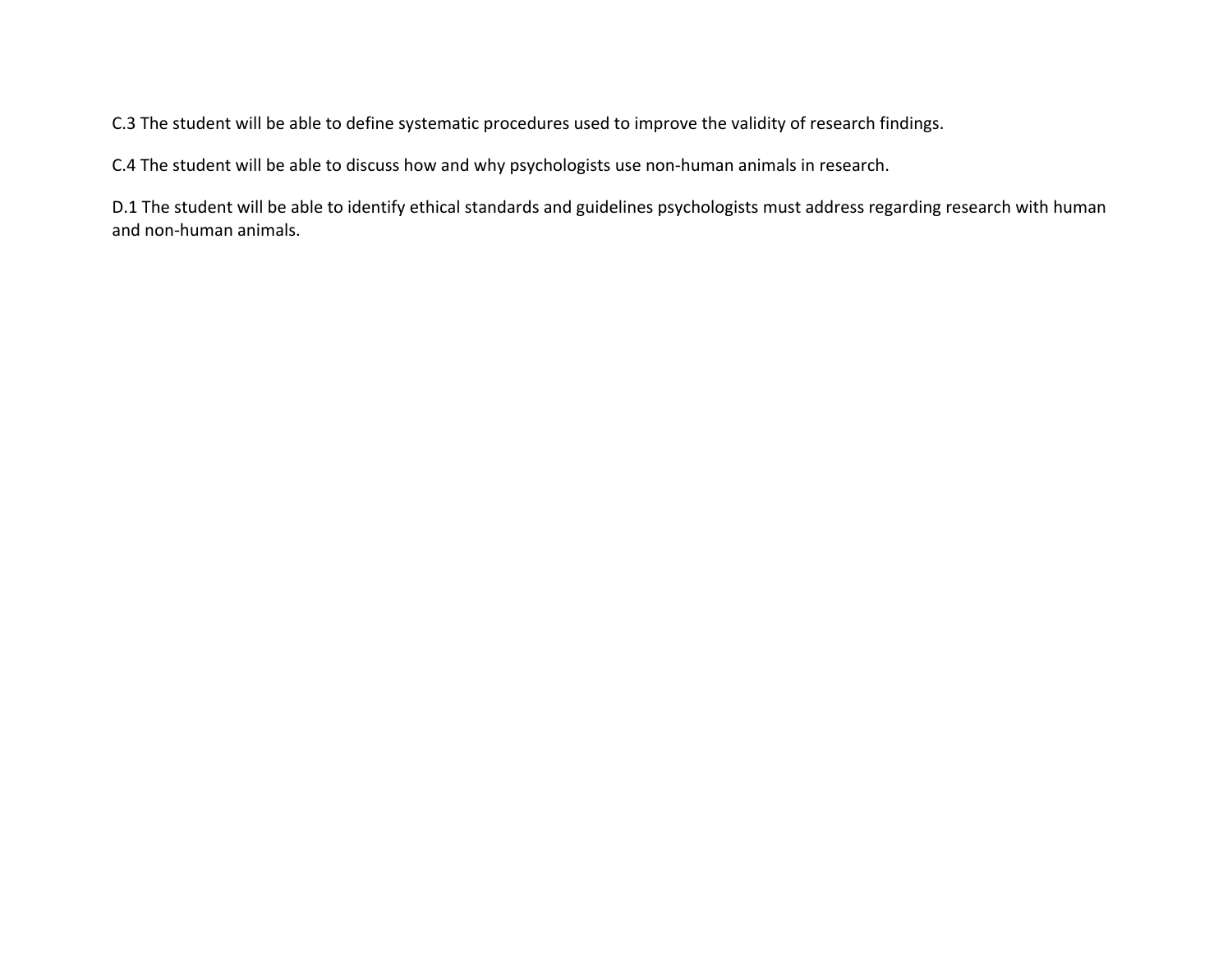#### **Unit 2: Biopsychology**

This unit of study explores the connection between the body and the mind. Students will study how biology affects people's behavior and mental processes, and how people experience the world around them. The biopsychology unit will include three sections:

- A. Biology and Behavior
- B. Sensation and Perception
- C. Consciousness

### **Objectives:**

A.1. Students will be able to explain the major divisions and sub‐divisions of the nervous system and brain, and identify their role in behavior.

A.2. Students will be able to describe the endocrine system including the various hormones and their influence on behavior.

A.3. Students will be able to explain the role of chromosomes and genes in heredity, and evaluate the methods used to study the role of heredity in determining traits.

B.1. Students will be able to define sensation and perception and distinguish the difference between them.

B.2. Students will be able to describe the sensory systems (visual, auditory, olfaction, kinesthesis, and vestibular.

B.3. Students will be able to summarize the laws of perception.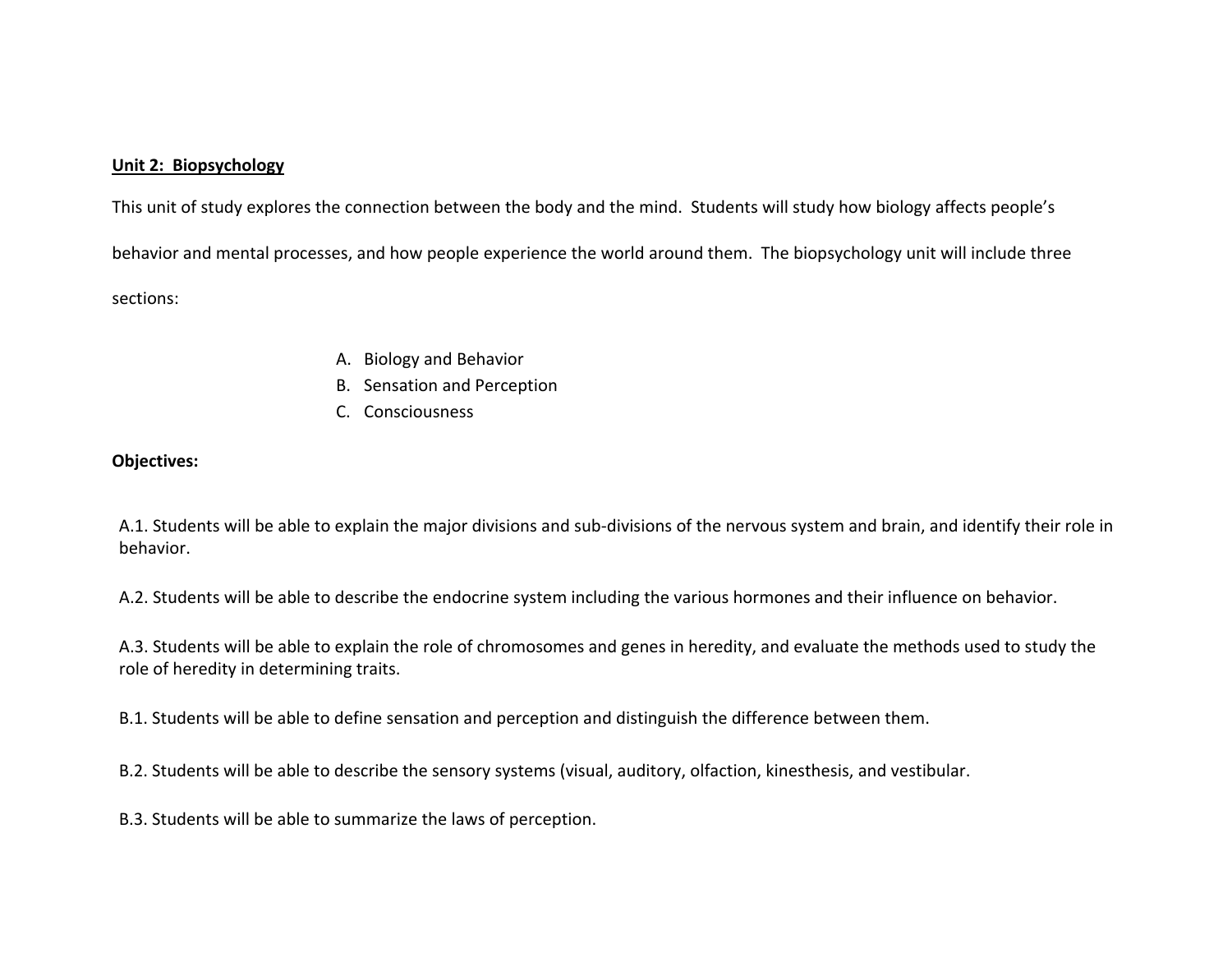C.1. Students will be able to discuss the different meanings of and levels of consciousness.

- C.2. Students will be able to explain the circadian rhythm and the sleep cycles, including possible sleep problems.
- C.3. Students will be able to describe other altered states of consciousness including: meditation, hypnosis, and drug usage.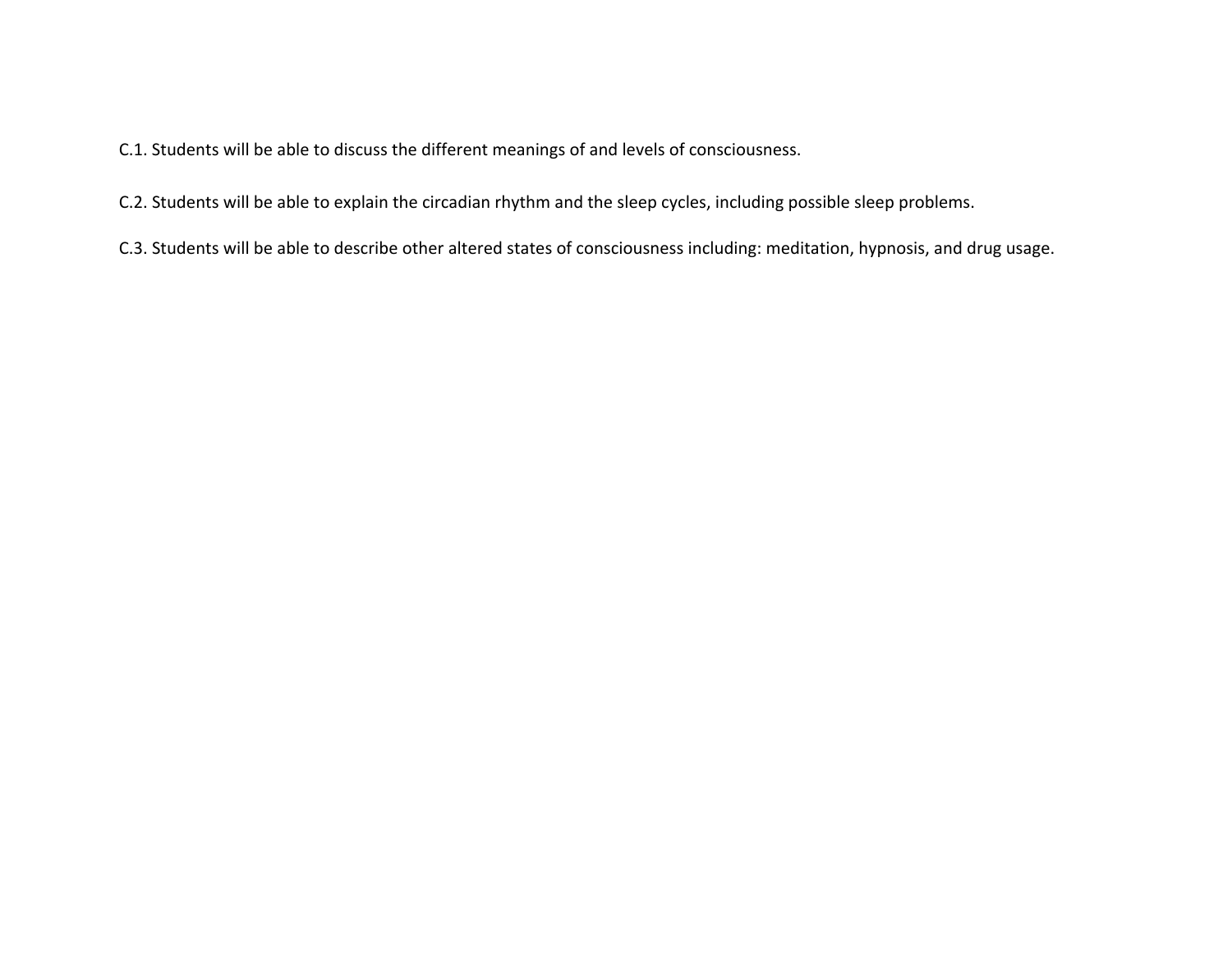#### **Unit 3: Cognition**

This unit of study will explore the psychological impact of learning theory including classical conditioning, operant conditioning, observational learning, and other cognitive factors involved in learning. Students will study the functions and stages of memory, how memory is encoded, and the factors involved in both remembering and forgetting.

Optional sections (C and D) include: the symbolic methods in which people think and the methods people use for problem solving. The role of language and language development plays in thinking will be examined. Students will study the means by which we determine and evaluate intelligence and the importance of standardization, reliability, and validity as it relates psychometrics. The Cognition Unit is comprised of four sections:

- A. Learning
- B. Memory
- C. Thinking and Language
- D. Intelligence.

- A1. Students will be able to explain how classical conditioning takes place, its psychological implications and limitations.
- A2. Students will demonstrate understanding of operant conditioning how it is used in shaping and creating behavior.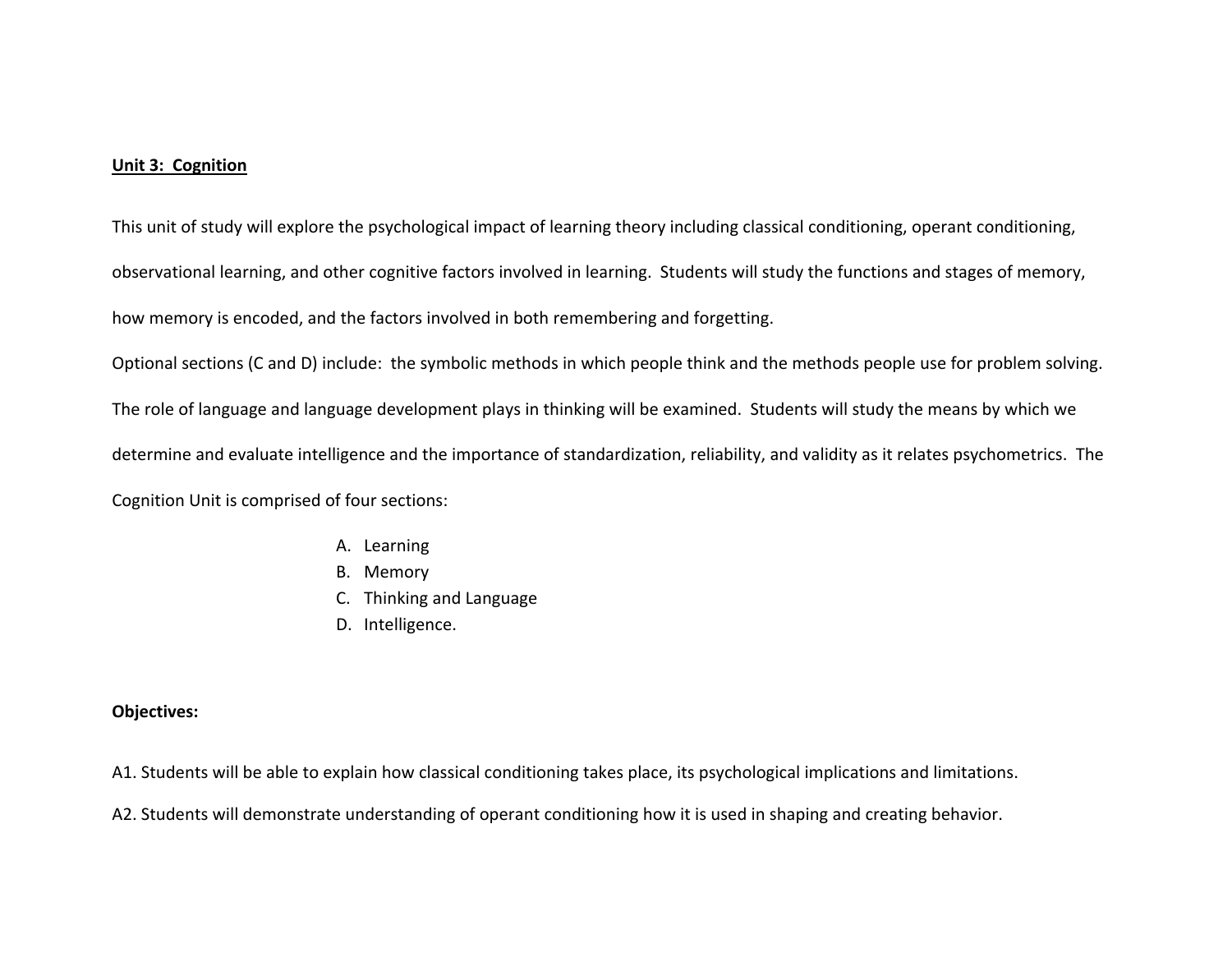A3. Students will evaluate impact of observational learning on behavior and the potential impact of mass media on behavior.

A4. Students will explain cognitive factors in learning.

B1. Students will identify the various methods of encoding information and the factors that influence encoding.

B2. Students will describe the differences between sensory memory, working memory and long‐term memory.

B3. Students will analyze the role of retrieval cues, and other factors which influence memory retrieval.

B4. Students will discuss different types of memory disorders.

B5. Students will explain the malleability of memory and its impact.

- B6. Students will identify methods for improving memory
- C1. Students will explain the processes involved in understanding, processing and communicating information.
- C2. Students will determine processes involved in problem solving and decision making.
- C3. Students will evaluate the obstacles involved in problem solving and decision making.
- C4. Students will describe the relationship between cognition and language.
- C5. Students will explain the structure and function of language.
- C6. Students will describe the theories of language acquisition.
- D1. Students will explain the different theories of intelligence.
- D2. Students will describe extremes in intelligence and their implications
- D3. Students will analyze the historical basis of intelligence testing and its potential for misuse.
- D4. Students will determine the validity and reliability of intelligence tests and other testing instruments.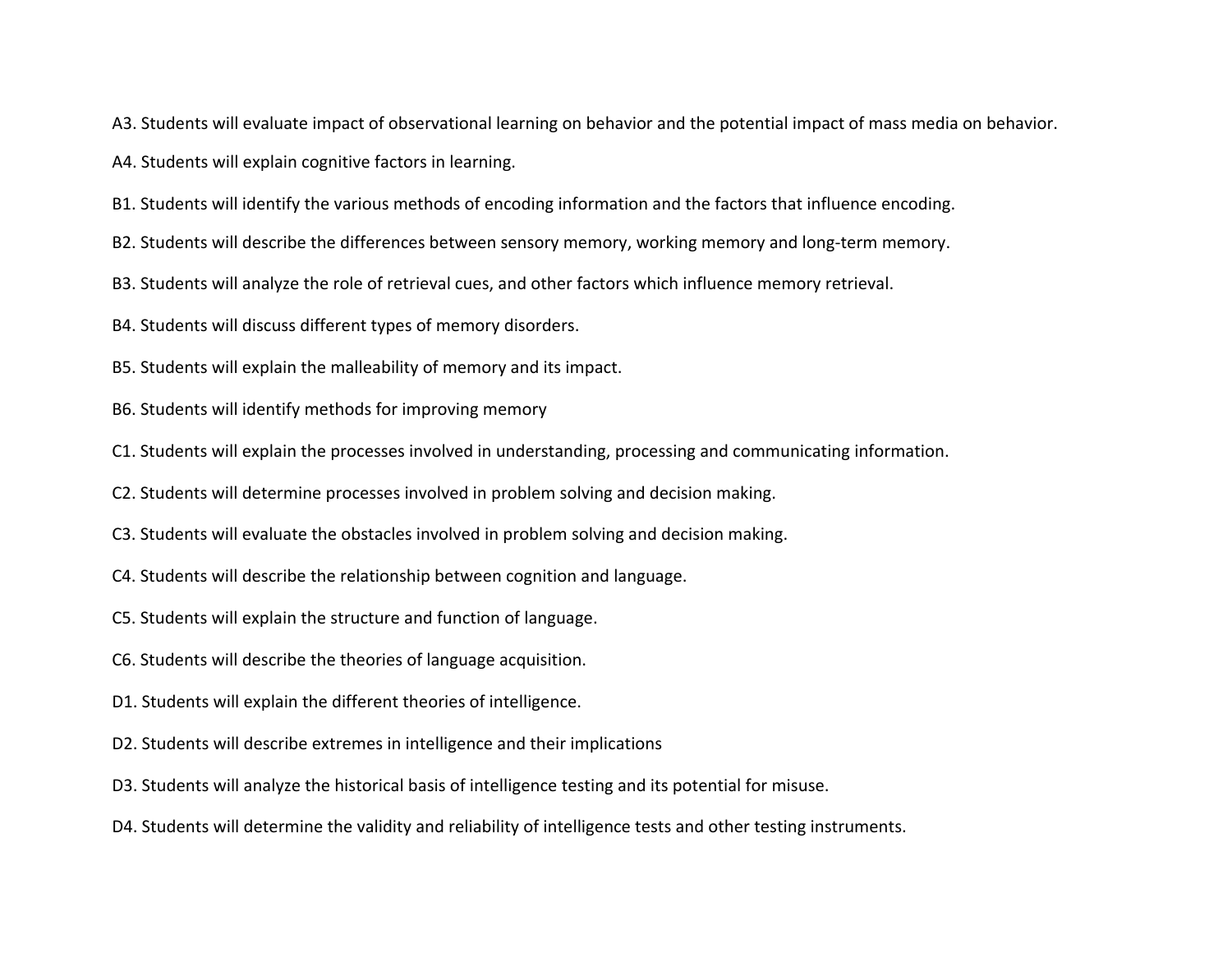D5. Students will discuss influences on intelligence including biological, social‐cultural, and environmental factors.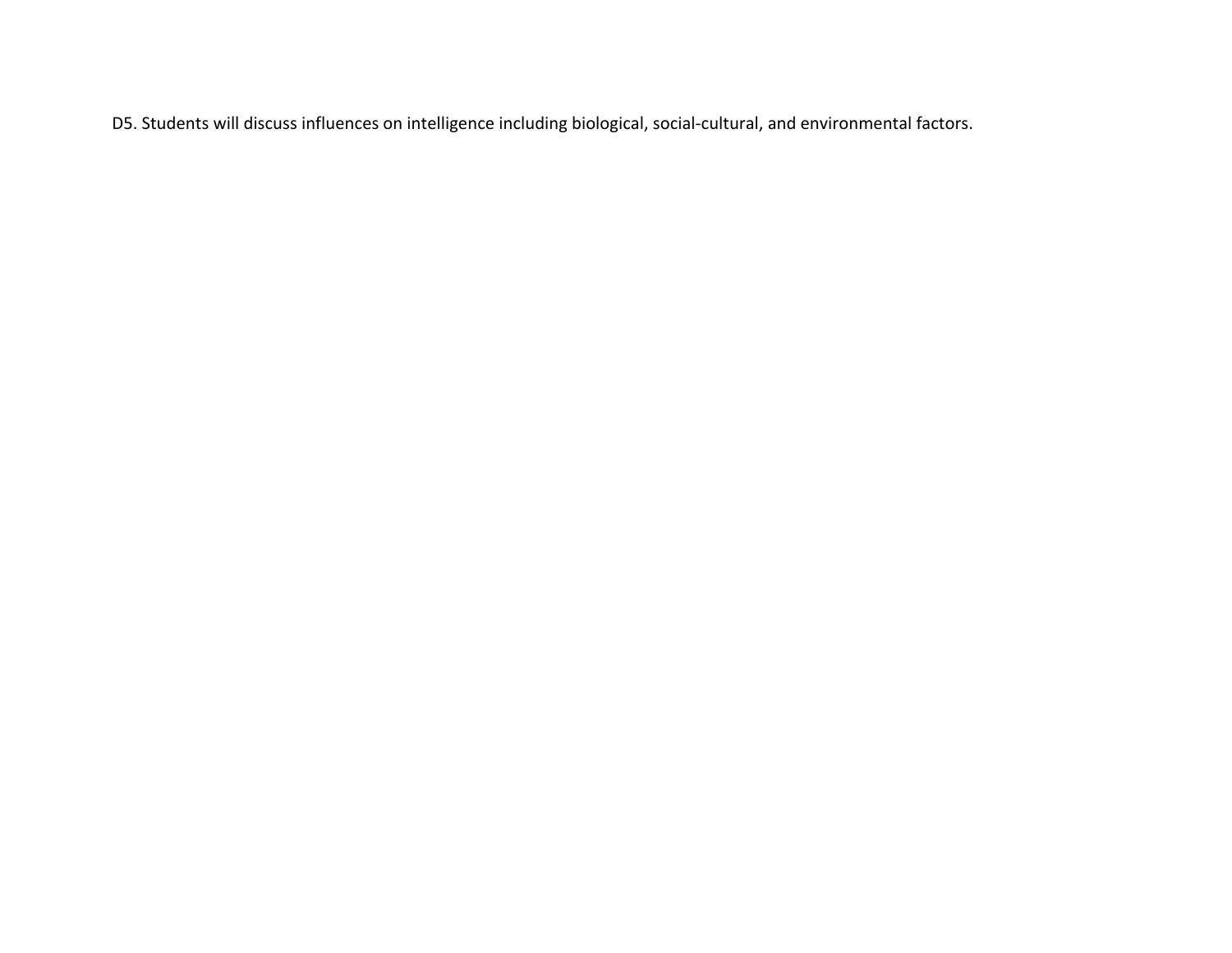#### **Unit 4: Human Development**

This unit of study explores human development from birth through old age. Students will study the physical, cognitive, social, and emotional development that occurs throughout life as well as the differing theories and research surrounding these topics. Human development will be divided into four sections:

- A. Theories and Issues in Life Span Development
- B. Infancy and Childhood
- C. Adolescence
- D. Adulthood and Aging

- A1. Students will be able to explain the interaction of environment and genetics in development
- A2. Students will be able to discuss theories of cognitive, social and moral development
- B1. Students will be able to describe physical and motor development of infancy and childhood
- B2. Students will be able to describe the development of attachment and the role of the caregiver
- B3. Students will be able to describe cognitive, social and moral development in childhood
- C1. Students will be able to identify major physical changes in adolescence
- C2. Students will be able to describe identity formation
- D1. Students will be able to identify major physical changes associated with adulthood and aging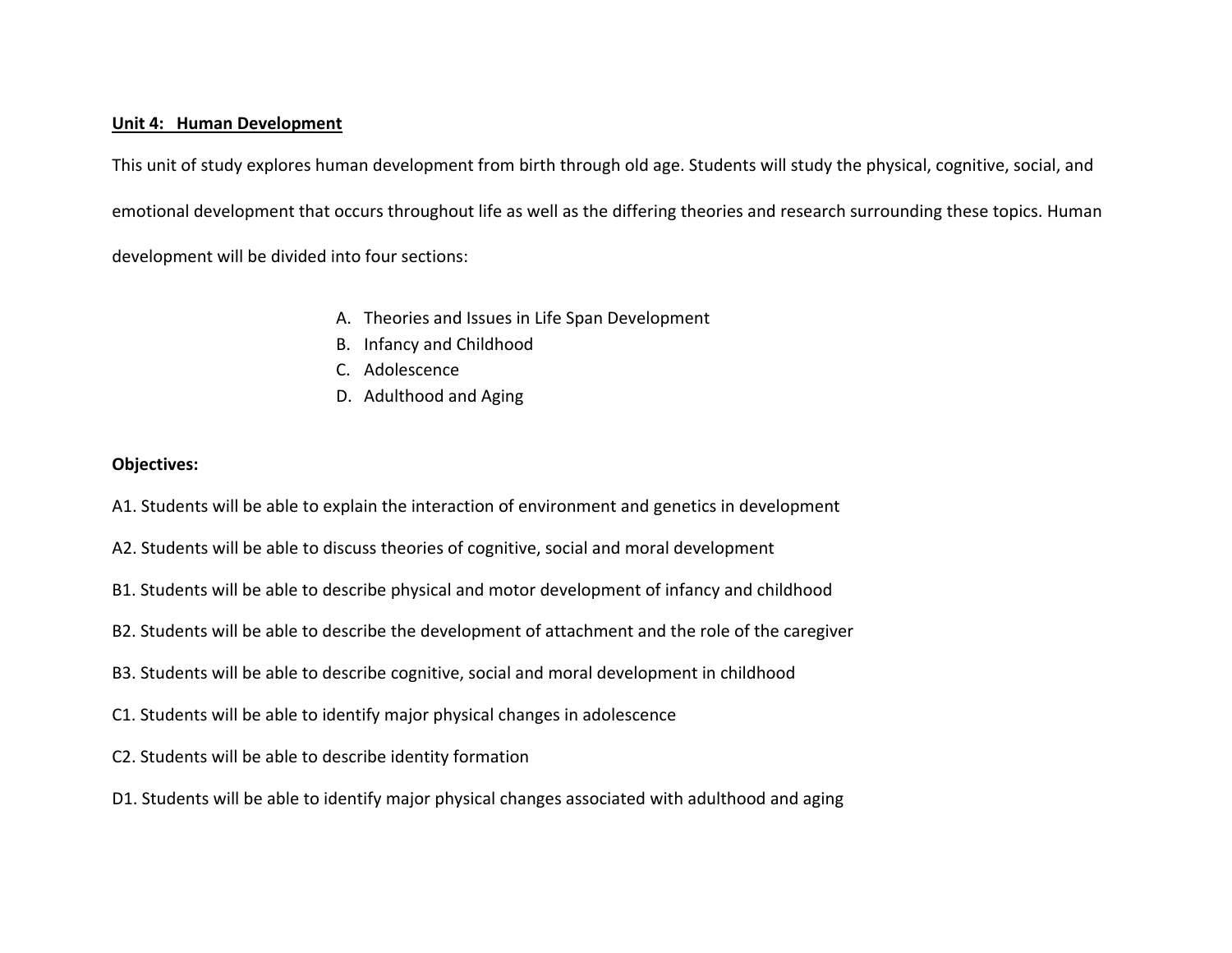D2. Students will be able to describe cognitive changes in adulthood and aging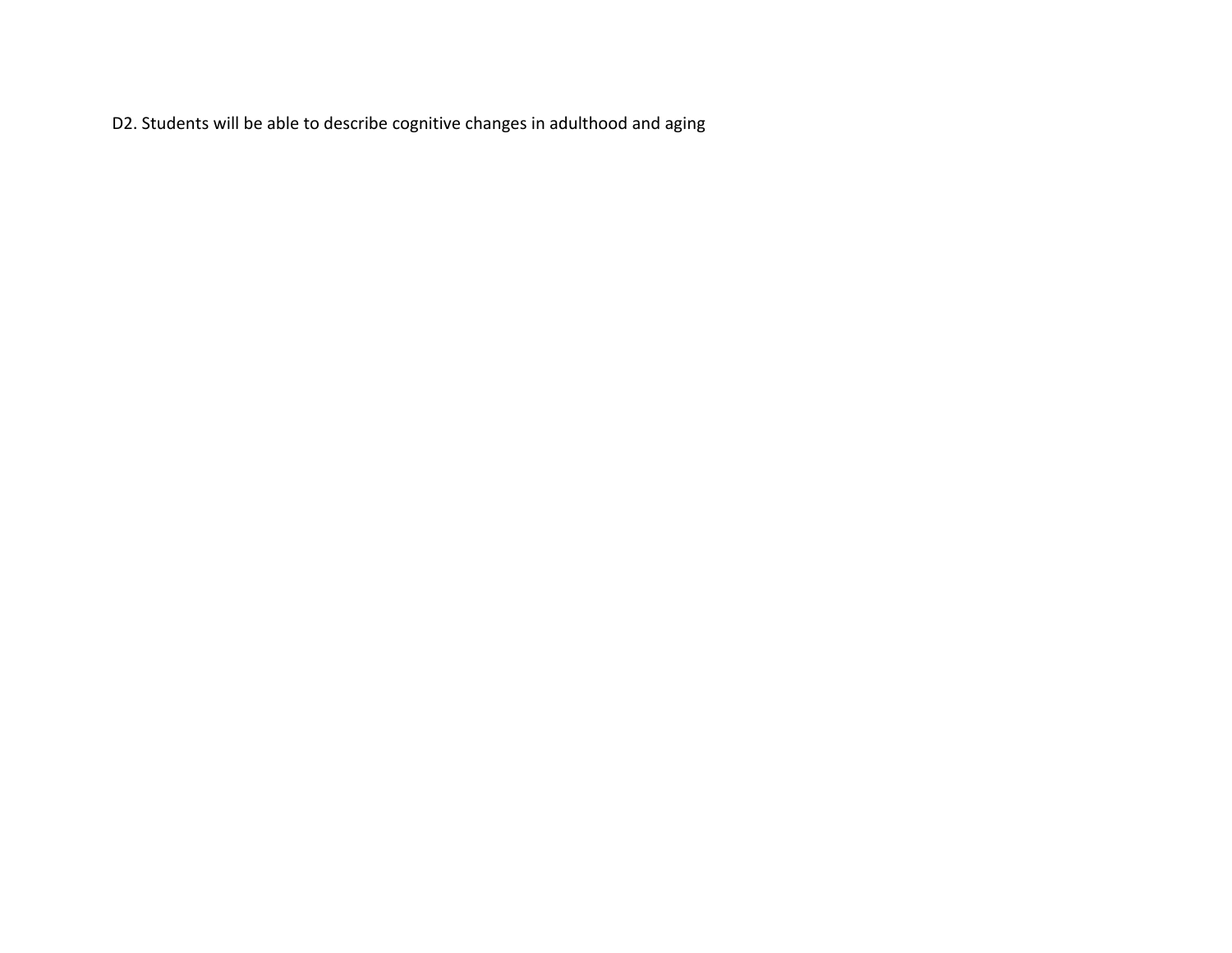### **Unit 5: Personality, Psychological Disorders, Motivation, and Emotion**

This unit of study explores major theories of how humans develop enduring patterns of behavior and personal characteristics that influence how others relate to them. Additionally, this unit will examine perspectives on abnormal behavior and categories of psychological disorders.

Optional units (C and D) will explore the biological and social factors that motivate behavior, as well as, biological and cultural factors that influence motivation. This unit includes four sections:

- A. Personality
- B. Psychological disorders
- C. Motivation
- D. Emotion

- A1. Students will be able to evaluate major personality theories
- A2. Students will be able to differentiate personality assessment techniques
- A3. Students will be able to discuss the reliability and validity of personality assessment techniques
- B1. Students will be able to define psychologically abnormal behavior
- B2. Students will be able to describe historical and cross‐cultural views of abnormal behavior
- B3. Students will be able to describe major models of abnormal behavior
- B4. Students will be able to discuss how stigma relates to abnormal behavior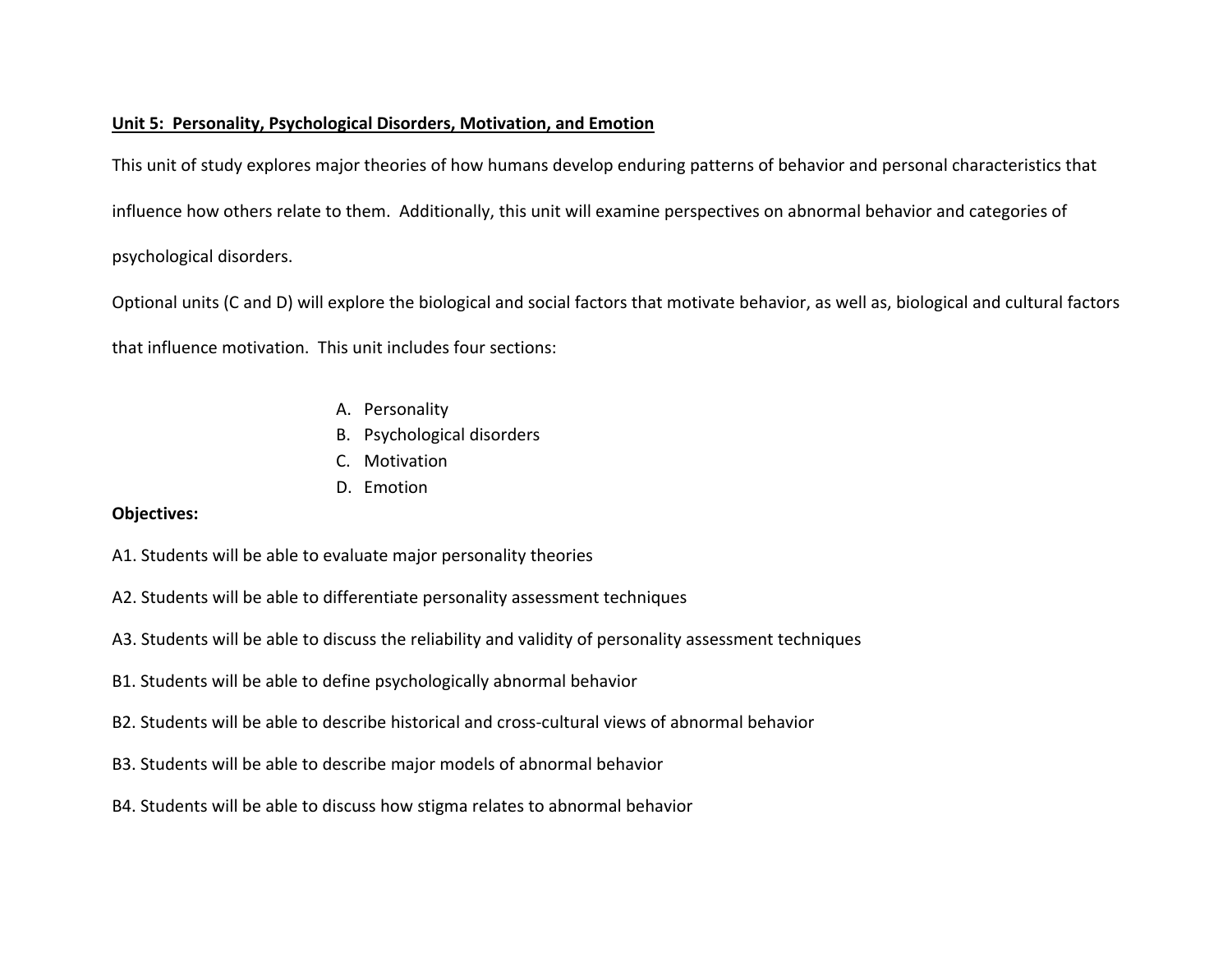- B5. Students will be able to describe the classification of psychological disorders
- C1. Students will be able to explain biologically based theories of motivation
- C2. Students will be able to explain the role of culture in human motivation
- C3. Students will be able to discuss eating behavior
- C4. Students will be able to discuss sexual behavior and orientation
- C5. Students will be able to discuss achievement motivation
- D1. Students will be able to explain the biological and cognitive components of emotion
- D2. Students will be able to discuss psychological research on basic human emotions
- D3. Students will be able to differentiate among theories of emotional experience

D4. Students will be able to explain how biological factors, culture and gender, and other environmental factors influence emotional interpretation and expression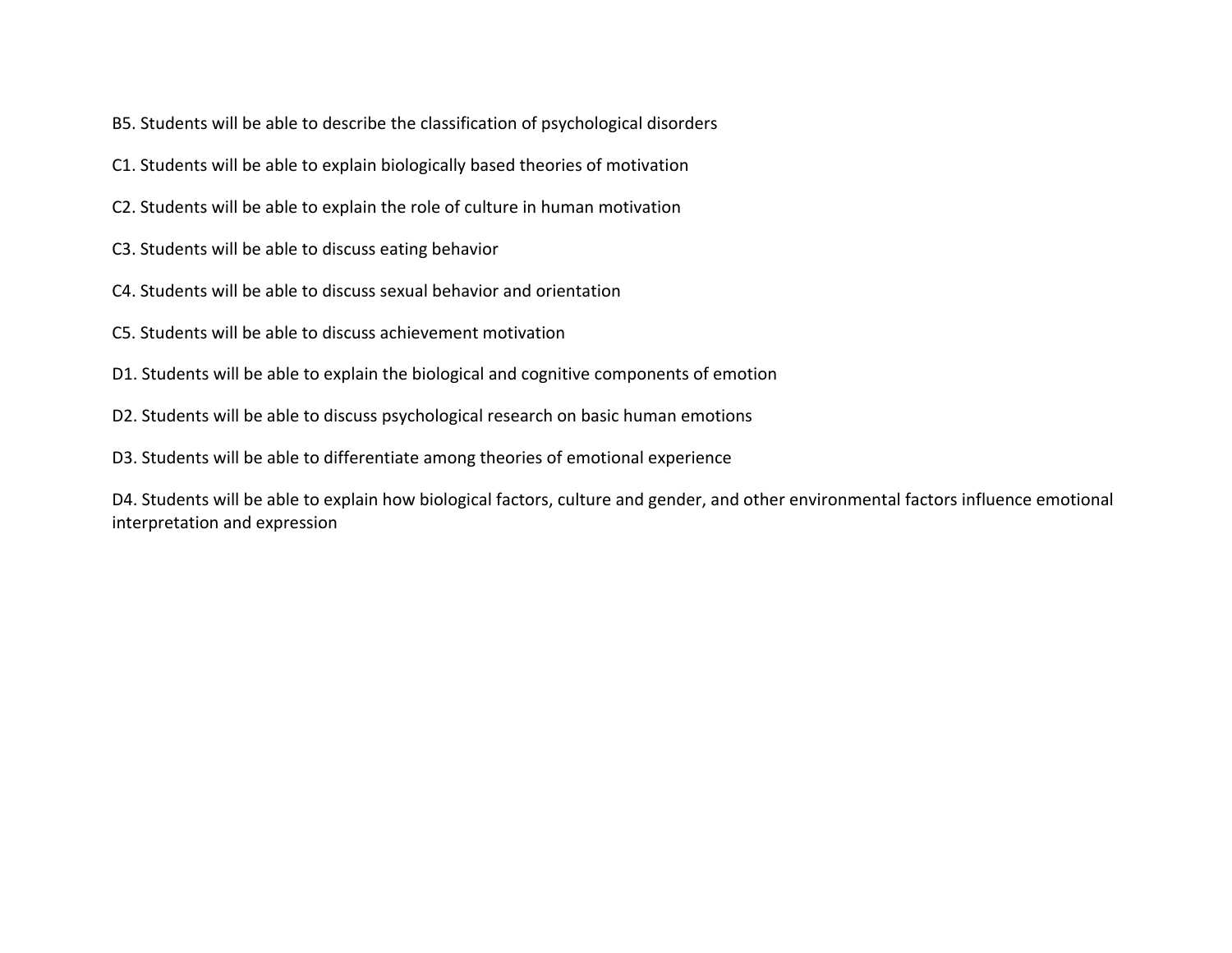### **Optional Unit: Social Psychology**

### **Overview:**

This unit of psychology will study how humans behave in groups / social settings. Situational influences, group dynamics, social and cultural influences and the impact of gender on psychology is the focus of study.

- A. Social Influence
- B. Social Relations

- A1. Students will explain how the presence of others impacts an individual's behavior.
- A2. Students will describe how the power of situations influences behavior.
- A3. Students will evaluate the works of Milgram, Asch, and Zimbardo, and their implications on social interactions
- A4. Students will identify the factors involved in group dynamics and group decision making.
- B1. Students will discuss the impact of racial, ethnic, and economic differences on social behavior.
- B2. Students will evaluate the impact of gender in the social roles of men and women in society.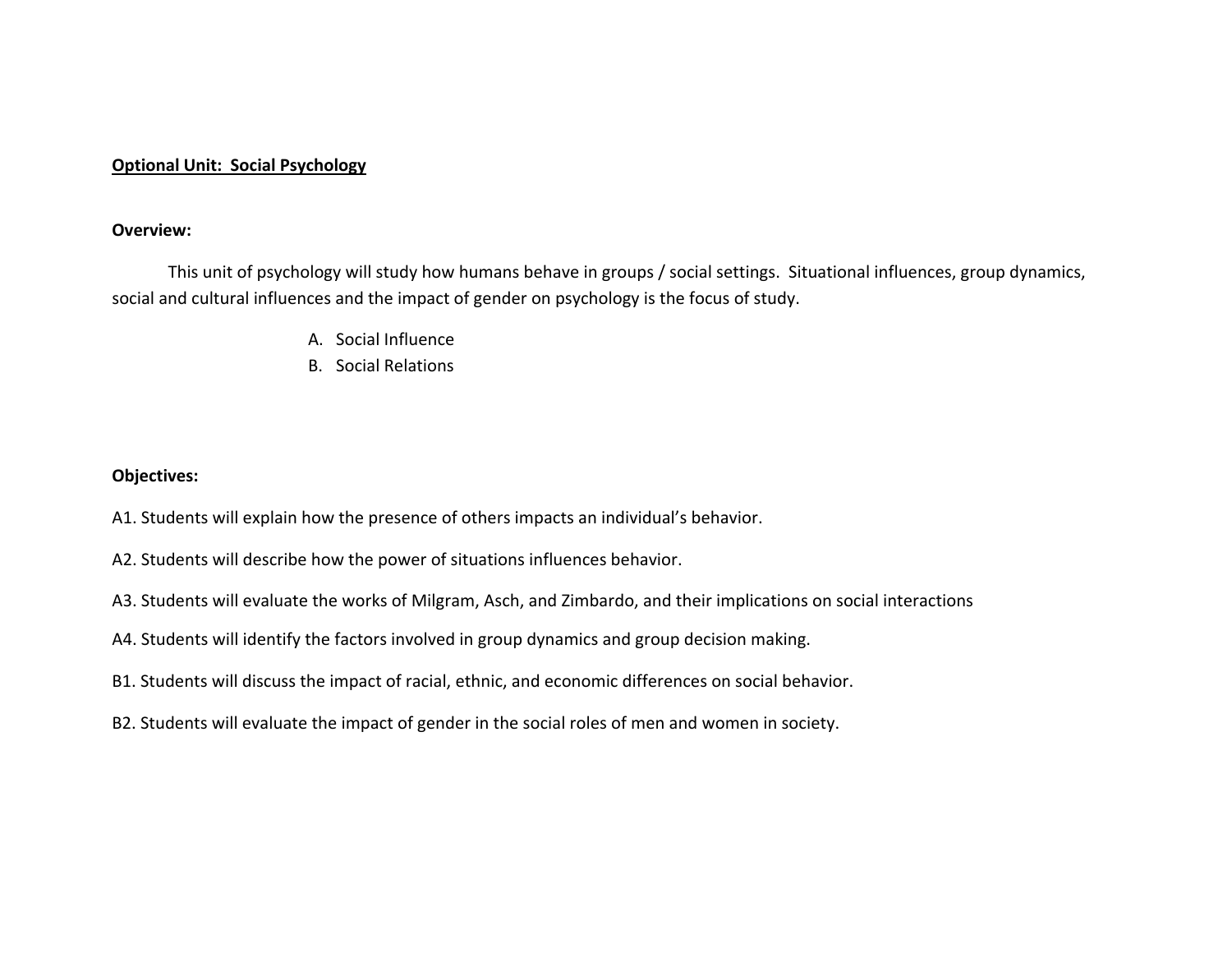### **Psychology Pre/Post Assessment**

Choose the best answer.

- 1) There are numerous reasons why psychology is regarded as <sup>a</sup> science. One of the earliest contributors to the scientific field of psychology was Wilhelm Wundt. His major contribution to helping psychology become <sup>a</sup> science was that he
	- a. Wrote down most of his observations.
	- b. Had research assistants help train people to do what they wanted them to.
	- c. Created one of the first labs to study humans and their behaviors.
	- d. Realized that other sciences were breaking things down into parts and thought he could break behavior down into parts.
- 2) Sigmund Freud is widely regarded as one of the founders of the field of psychology. Besides being one of the first to study humans and their behavior, what makes Freud one of the most widely recognized names in psychology?
	- a. He was the only early psychologist that had <sup>a</sup> family member go into the field of psychology, his daughter Anna.
	- b. His work with the human subconscious mind and how our childhood experiences influence how we develop as an adult**.**
	- c. He had numerous psychoses himself and was able to self‐diagnose them.
	- d. His ability to cure people's subconscious problems.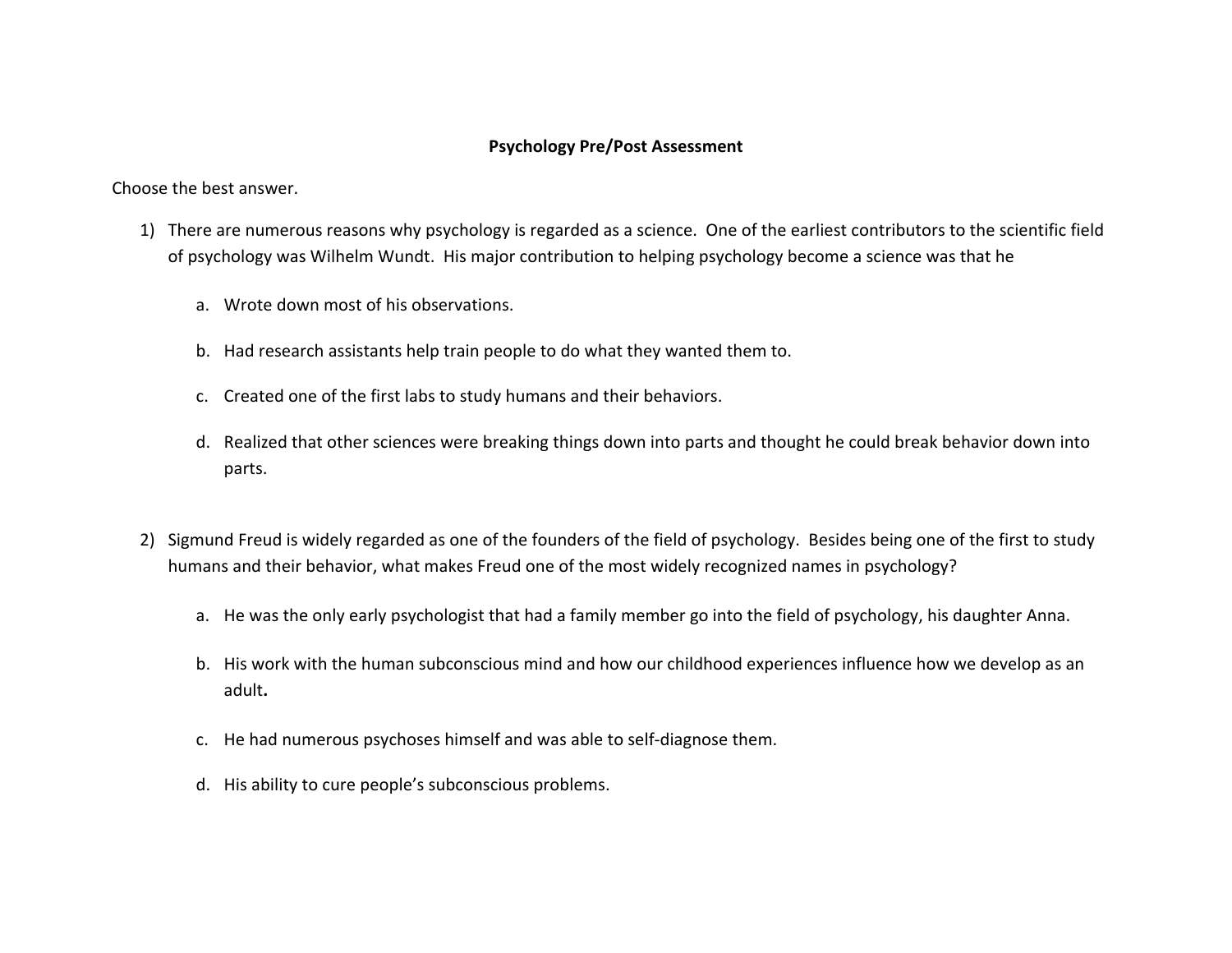- 3) There are numerous approaches to psychology that psychologists use when they are either researching or applying psychology to clients. What approach is most widely used by teachers and parents, and why?
	- a. Behavioral; parents and teachers use reinforcements and punishments on <sup>a</sup> regular basis to get children and students to do what they want.
	- b. Psychoanalytical; parents and teachers know that if they can figure out what is driving children's subconscious impulses then they can get them to conform to the rules.
	- c. Humanistic; parents and teachers mainly believe that we all are striving to reach our full potential all of the time.
	- d. Cognitive; teachers know that if we can get students to process information in the correct manner, then they will be model students.
- 4) When doing research in the lab there are multiple ways to ensure that your research is scientific and not biased. One of the best ways to avoid researcher bias is to
	- a. Use placebos to ensure that your subjects are not making up their own results.
	- b. Use <sup>a</sup> single blind study to ensure that your research assistants are not making up their own results.
	- c. Use <sup>a</sup> double blind study to ensure that you and the research assistants do not make up your own results.
	- d. Make sure that all of the variables are the same to ensure that there is continuity within the experiment.
- 5) The control group in <sup>a</sup> psychological study serves one main purpose. That purpose is to ensure
	- a. A stable set of variables with which to compare experimental results**.**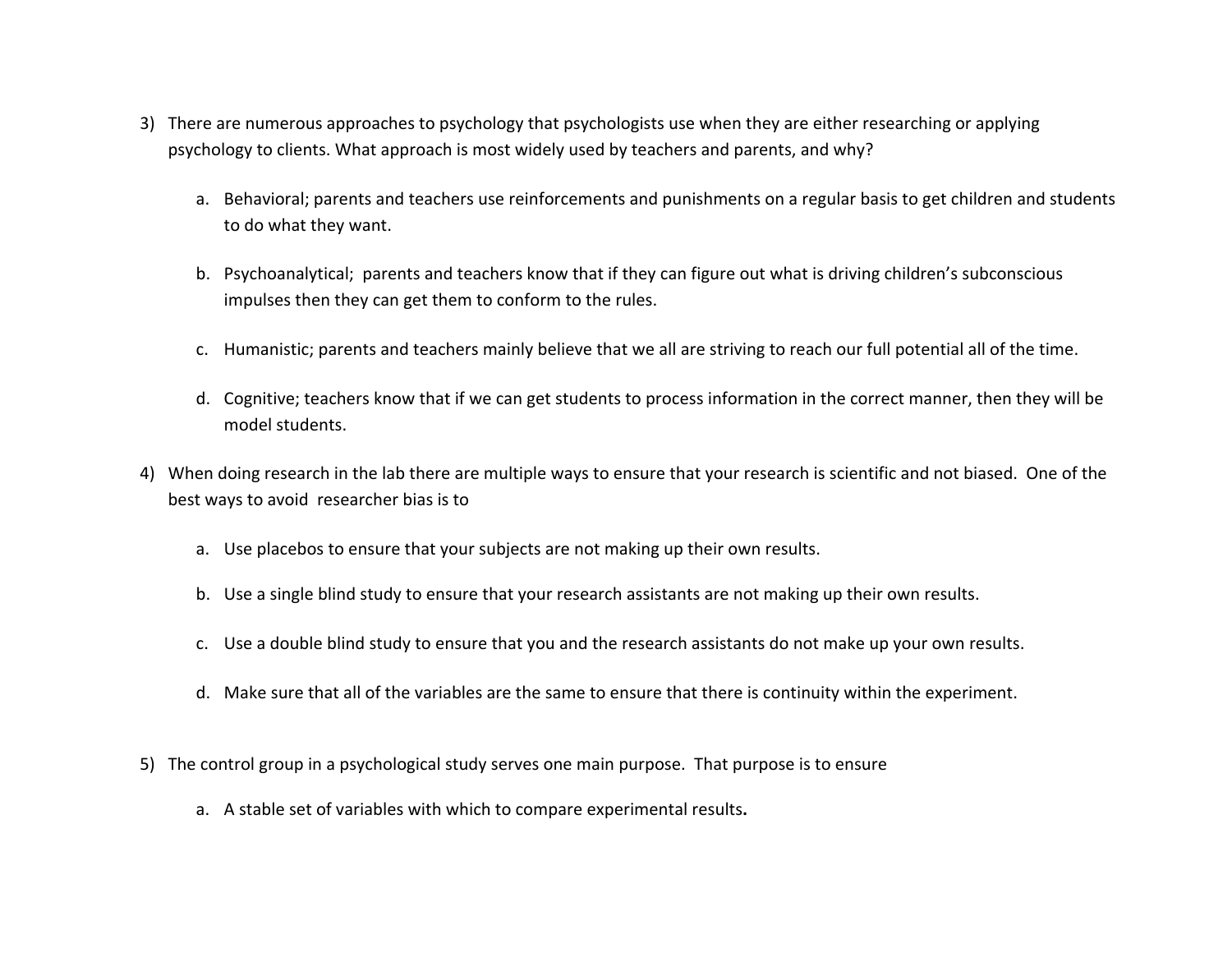- b. The experimental group is fully engaged in the experiment.
- c. The control group actively participates with the experimental group.
- d. That all subjects in the experiment are participating in their designated part of the experiment.
- 6) Correlations are <sup>a</sup> great place to start creating <sup>a</sup> workable psychological experiment. How do the two variables used in <sup>a</sup> correlation differ from each other?
	- a. They are directly tied to one another.
	- b. They always have <sup>a</sup> strong or <sup>a</sup> weak correlation to each other.
	- c. They always have <sup>a</sup> negative or positive correlation to each other.
	- d. They do not necessarily cause each other.
- 7) There are numerous types of research methods that <sup>a</sup> psychologist can use to study any given topic in the field of psychology. Which of these methods will generate the most unbiased responses from the subjects?
	- a. Cross‐sectional method; it allows the researcher to use many different types of people and compare their responses.
	- b. The survey method; it allows the subjects to remain anonymous so they will answer the questions truthfully.
	- c. A naturalistic observation; it observes the subjects in their natural environment allowing unbiased responses.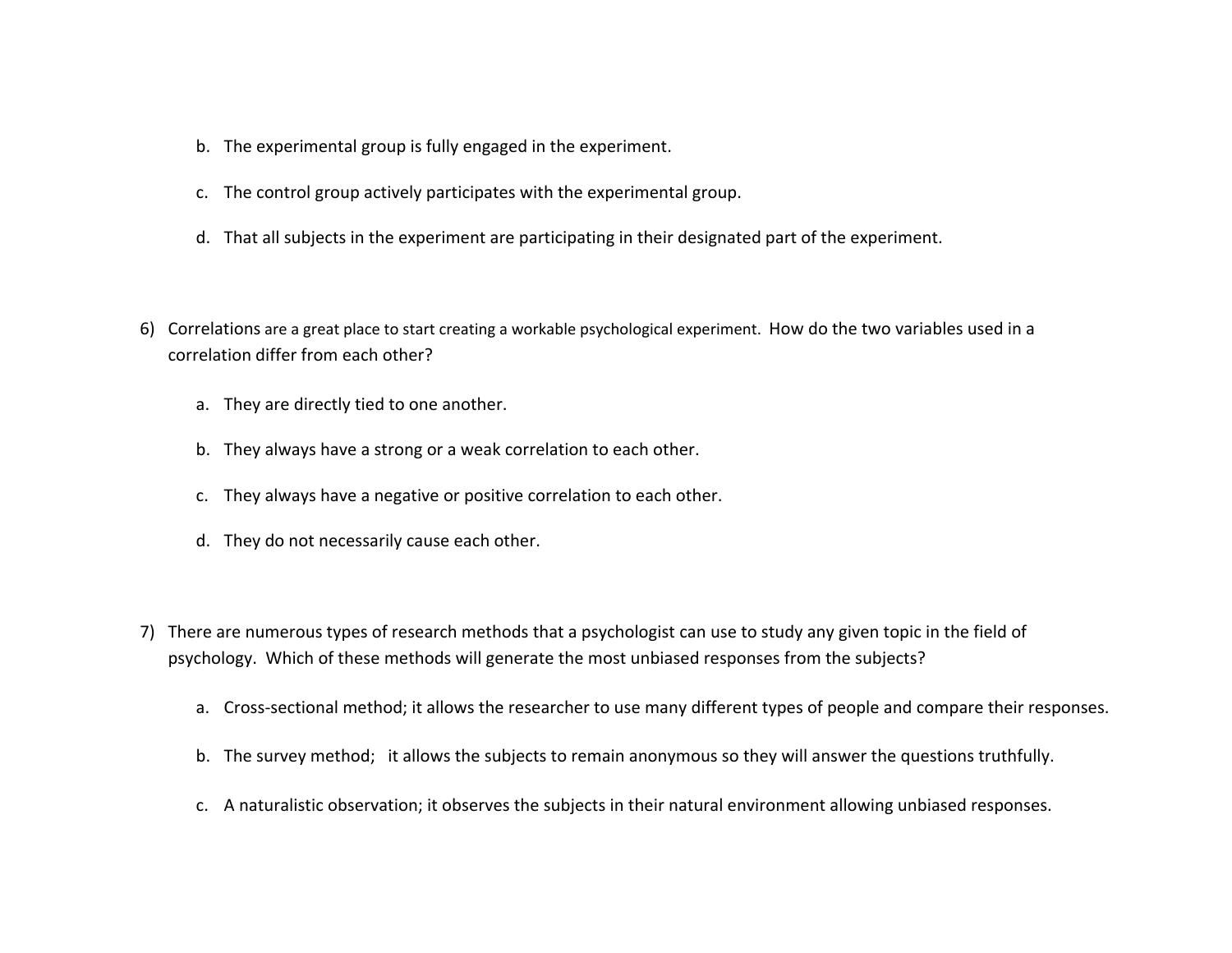- d. The longitudinal method; it is <sup>a</sup> rather lengthy process and the subjects are less likely to have biases the longer the experiment goes.
- 8) According to the APA, which of the following is *not* necessary to ensure ethical research?
	- a. Subjects must be treated with respect and concern for the subject's dignity.
	- b. Every effort must be made to correct harm to human subjects.
	- c. Subjects must be informed and give consent prior to participation.
	- d. All data collected from <sup>a</sup> person must be made public.
- 9) As Garry plowed the garden, he became very sweaty. This effect is due in part to his
	- a. Somatic nervous system.
	- b. Autonomic nervous system.
	- c. Central nervous system.
	- d. Endocrine system.
- 10) Helping people deal with stressful situations is the role of the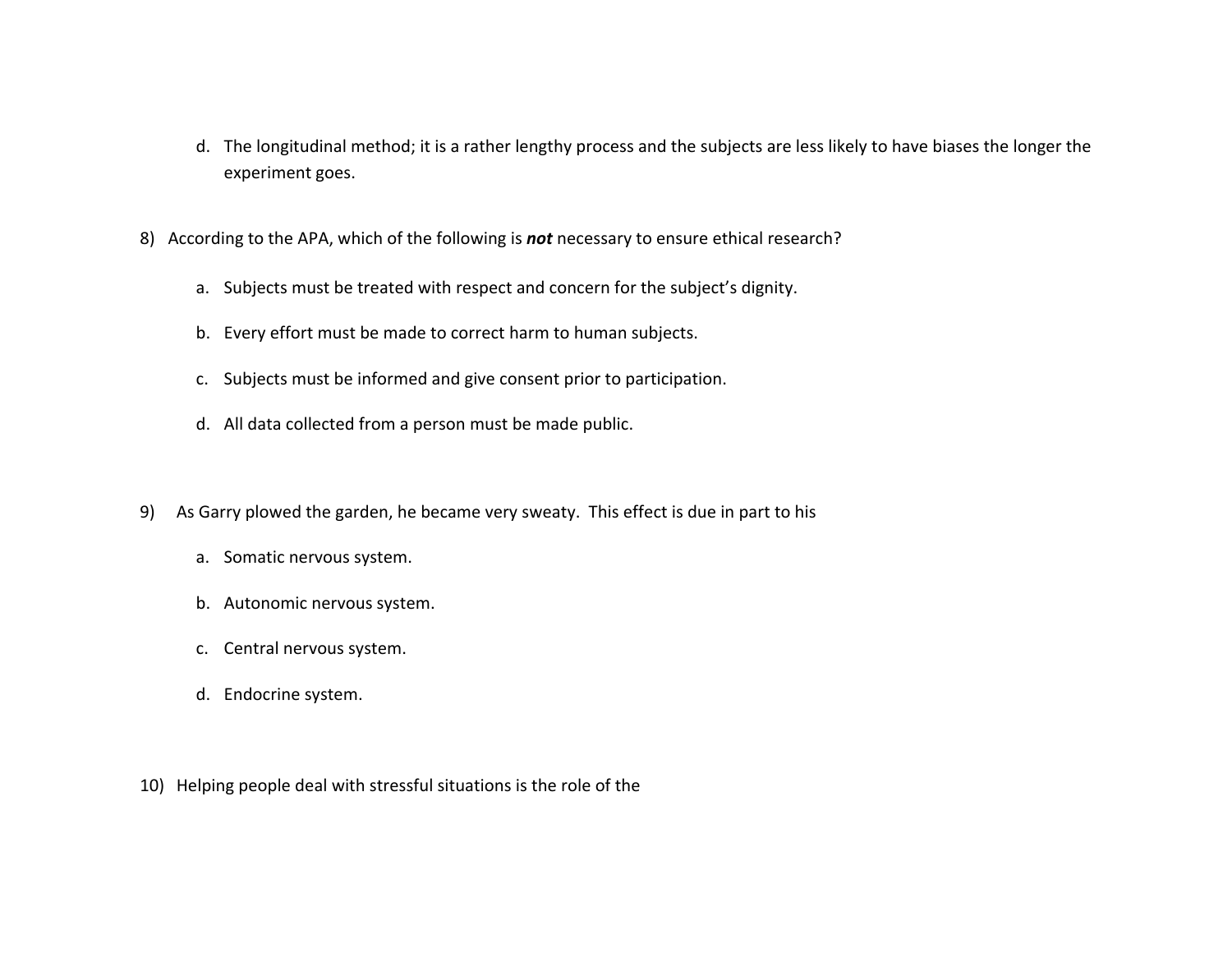- a. Thyroid gland.
- b. Pituitary gland.
- c. Ovaries.
- d. Adrenal glands.
- 11) Heredity is
	- a. The transmission of characteristics from parents to children through genetics.
	- b. The transmission of characteristics from parents to children through genetics and environment.
	- c. A statistical estimate of observed variation in <sup>a</sup> population caused by genetic variation.
	- d. The extent to which organisms differ from each other.
- 12) Hormones are to \_\_\_\_\_\_\_\_\_\_\_\_\_\_\_\_\_\_\_ as neurotransmitters are to \_\_\_\_\_\_\_\_\_\_\_\_
	- a. The endocrine system; the nervous system.
	- b. Disease; dysfunction.
	- c. Feelings; emotions.
	- d. Genetics; environment.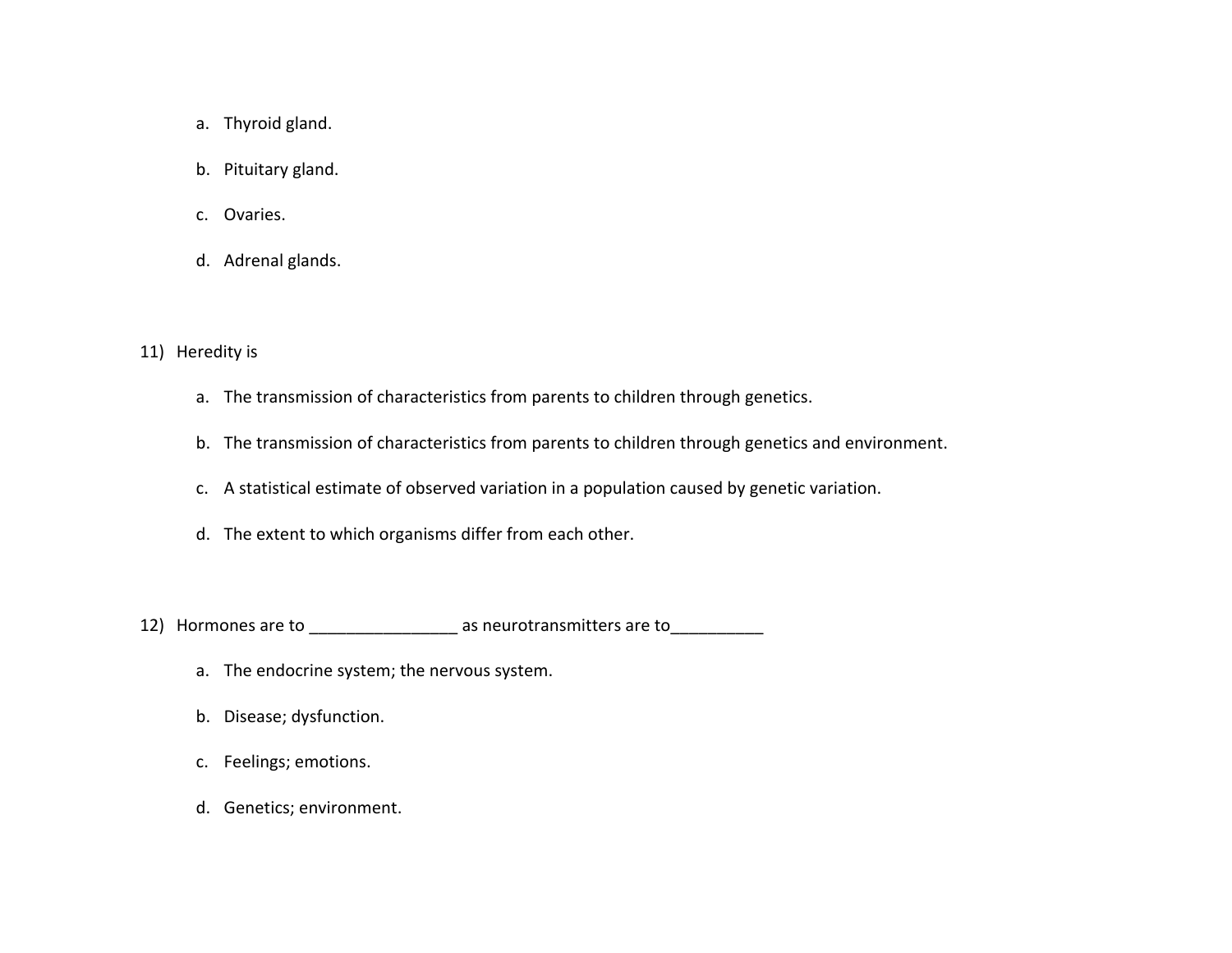- 13) The process of detecting and encoding stimuli is
	- a. Sensation.
	- b. Perception.
	- c. Gestalt psychology.
	- d. Accommodation.

14) The principle by which we organize perception into those stimuli that stand out and those that are left over is called

- a. Closure.
- b. Similarity.
- c. Proximity.
- d. Figure‐ground.
- 15) Breathing and other vital functions occur at which level of consciousness?
	- a. Preconscious
	- b. Unconscious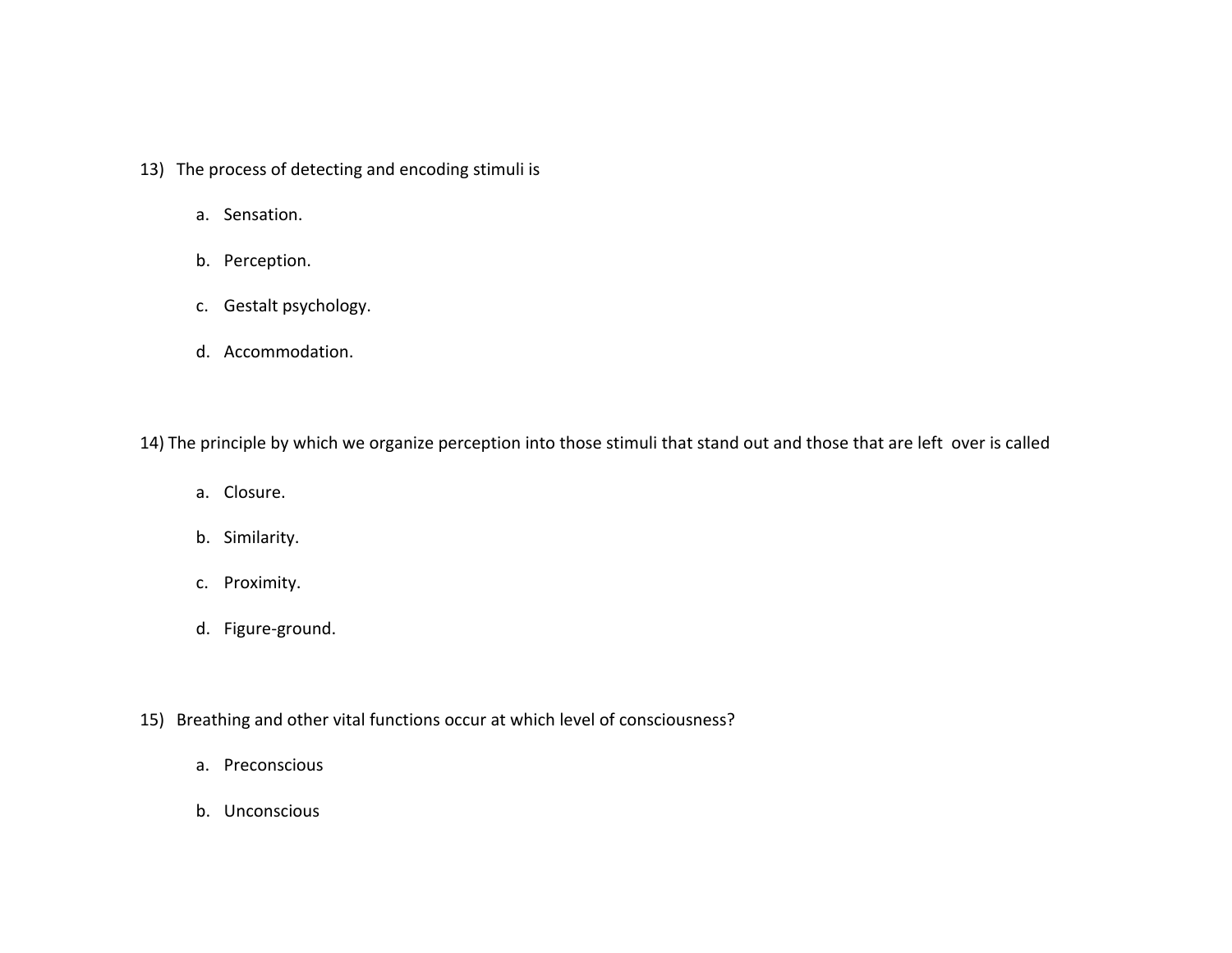- c. Hypnosis
- d. Biofeedback
- 16) Which of the following is *not* an altered state of consciousness?
	- a. Hypnosis
	- b. Biofeedback
	- c. Meditation
	- d. Insomnia
- 17) Classical conditioning explains how organisms learn through
	- a. Observing other organism's successful behavior.
	- b. A system of rewards and punishments.
	- c. The pairing of neutral stimulus with unconditioned stimulus.
	- d. Through the mere exposure to stimulus in the environment.
- 18) Within operant conditioning, what best defines <sup>a</sup> reward?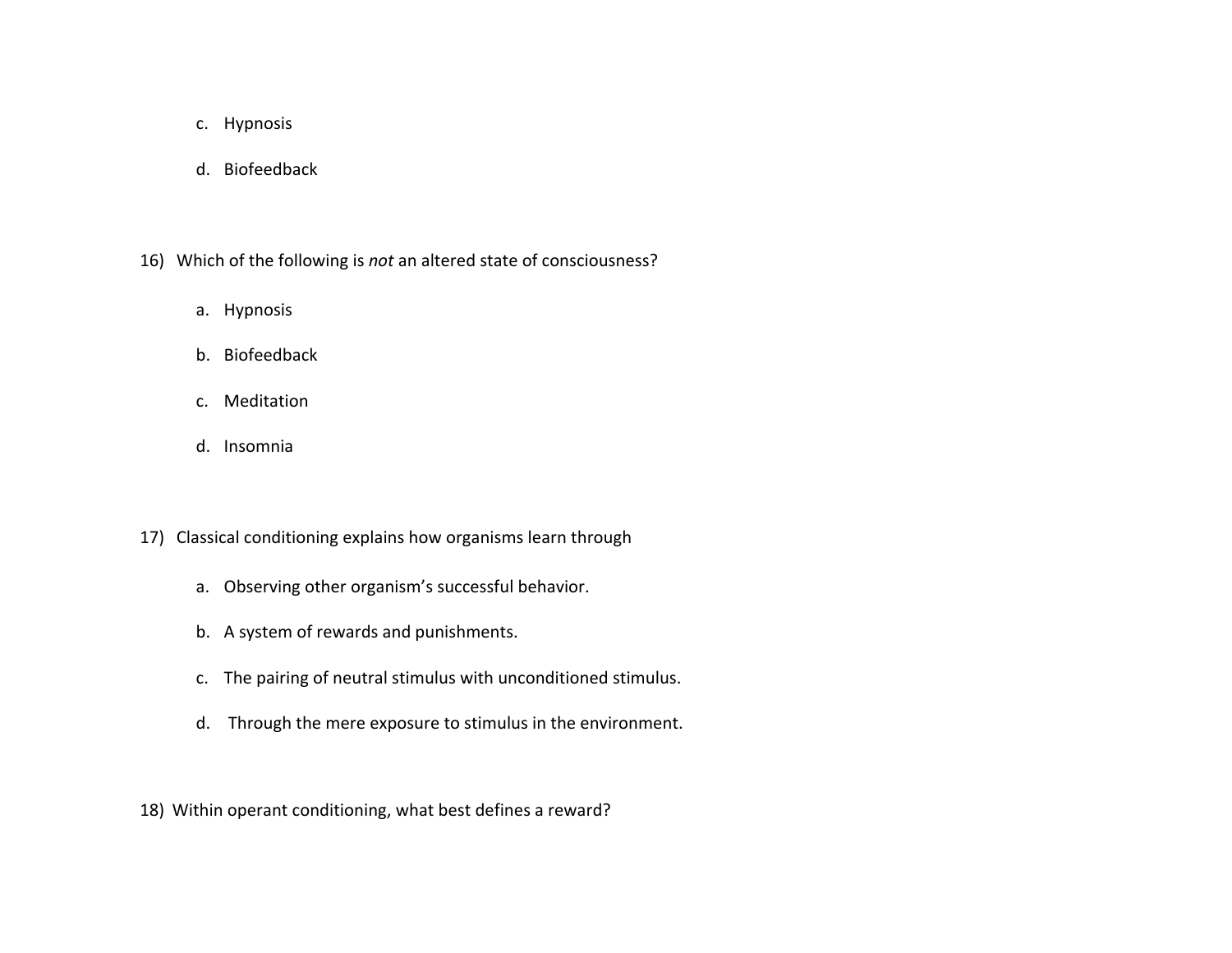- a. Any event which decreases <sup>a</sup> behavior
- b. Any stimulus which always causes an unconditioned response
- c. Any stimulus which never causes an unconditioned response
- d. Any event which increases <sup>a</sup> behavior

- 19) The researcher most closely associated with the study of classical conditioning is
	- a.Pavlov.
	- b.Thorndike.
	- c.Deci.
	- d.Skinner.
- 20) Researchers condition fish to swim to the far side of <sup>a</sup> fish tank when <sup>a</sup> light is turned on by repeatedly pairing the light with electric shock. The fish's response to light is most closely associated with what type of learning?
	- a.Shaping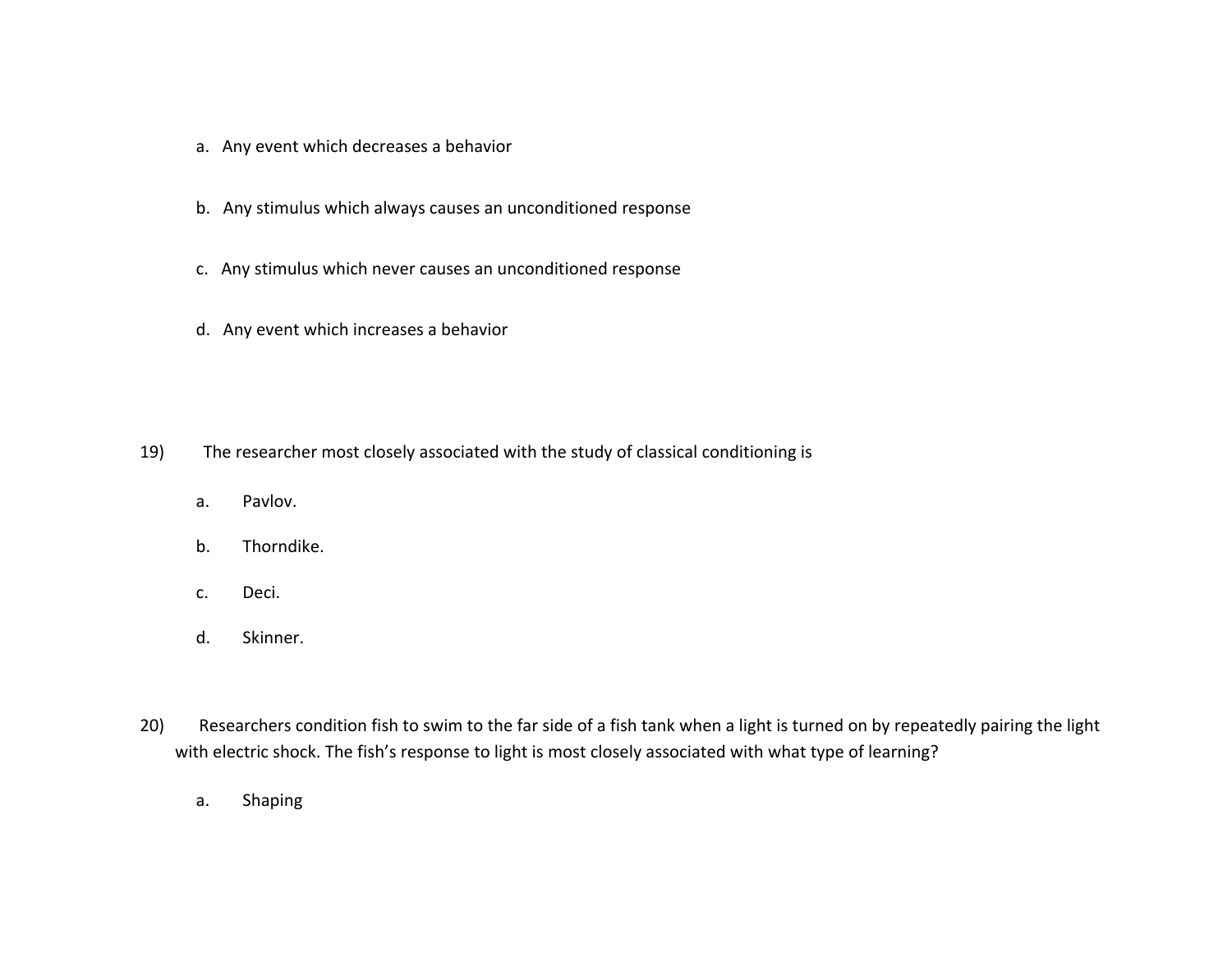- b.Classical conditioning
- c.Generalization
- d.Spontaneous recovery

21) In classical conditioning, the \_\_\_\_\_\_\_\_ signals that the \_\_\_\_\_\_\_\_\_\_ is about to occur.

- a.Unconditioned Response; Conditioned Stimulus
- b.Conditioned Response; Unconditioned Response
- c.Conditioned Stimulus; Unconditioned Stimulus
- d.Unconditioned Stimulus; Conditioned Response
- 22) An event that attempts to decrease <sup>a</sup> behavior is <sup>a</sup>
	- a.Negative reinforcer.
	- b.Delayed reinforcer.
	- c.Secondary reinforcer.
	- d. Punishment.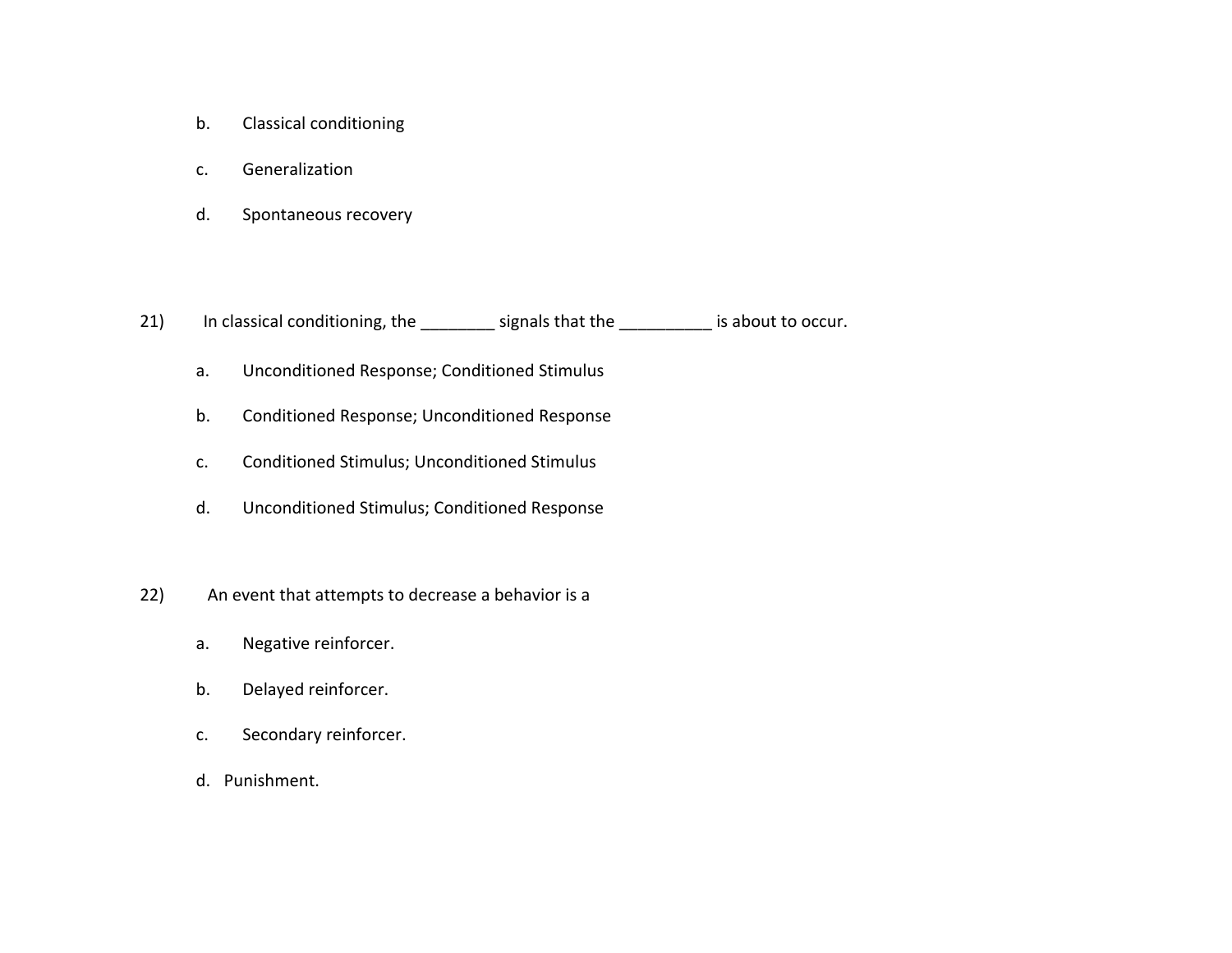- 23) If a mouse is allowed to wander through a complicated maze without a reward, they will subsequently run the maze with fewer errors when <sup>a</sup> reward is placed at the end. This demonstrates
	- a.Spontaneous recovery.
	- b.Latent learning.
	- c.Delayed reinforcement.
	- d.Shaping.
- 24) According to B. F. Skinner, human behavior is controlled primarily by?
	- a.Biological predispositions
	- b.Emotions
	- c.External influences
	- d.Unconscious motives
- 25) Steve wears his varsity jacket because he noticed his older brother does so. This illustrates the importance of
	- a.Respondent behavior.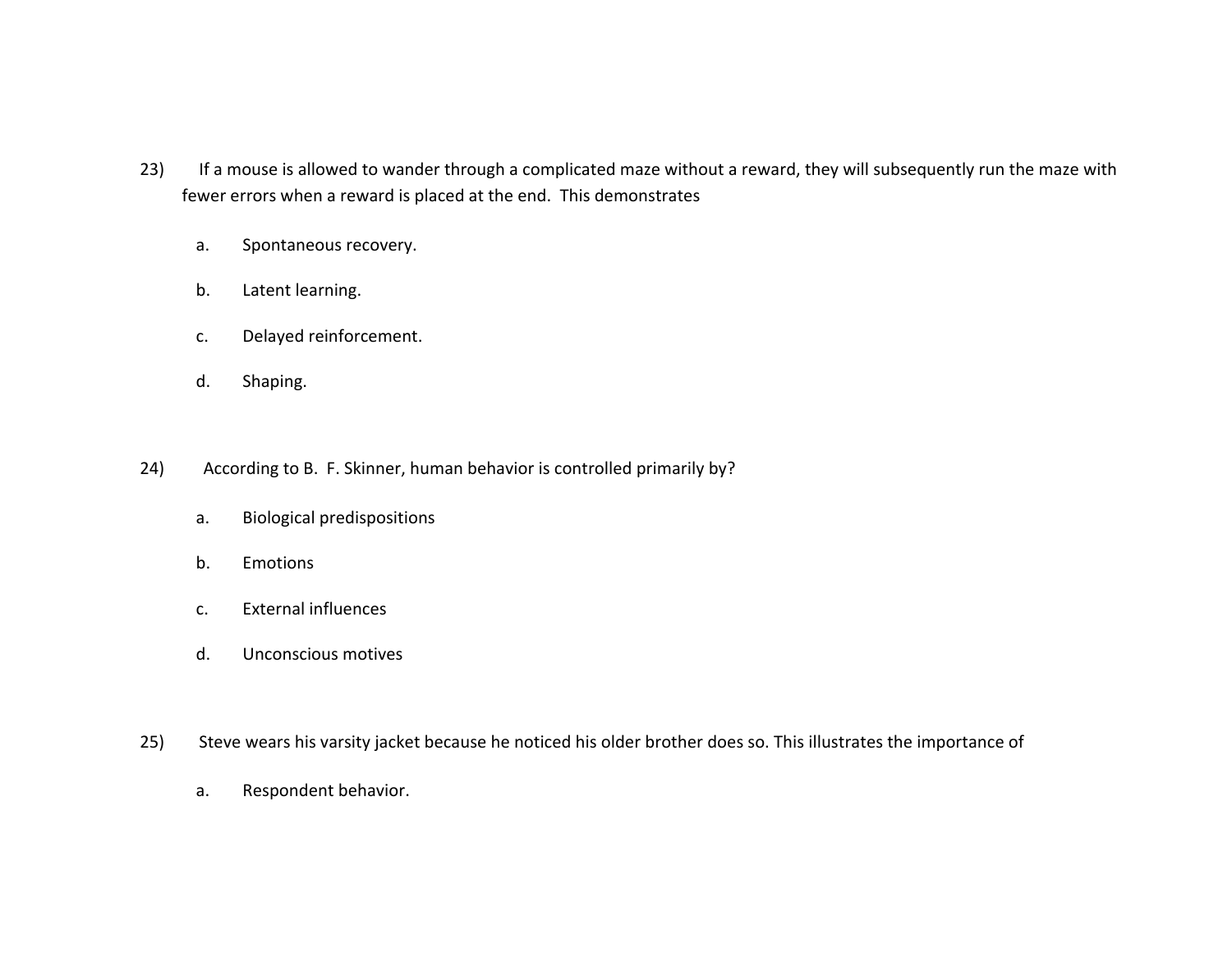- b.Modeling.
- c.Spontaneous recovery.
- d.Shaping.
- 26) Encoding is the process of
	- a.The persistence of learning over time.
	- b.Recalling of previously learned information.
	- c.The motivated forgetting of painful memories.
	- d.Getting information into memory.
- 27) After being told his friend's phone number, Dave is only able to remember it long enough to dial it. Dave's memory of the phone number in this case was clearly stored in his \_\_\_\_\_\_\_\_ memory.
	- a.implicit
	- b.flashbulb
	- c.short‐term
	- d.long‐term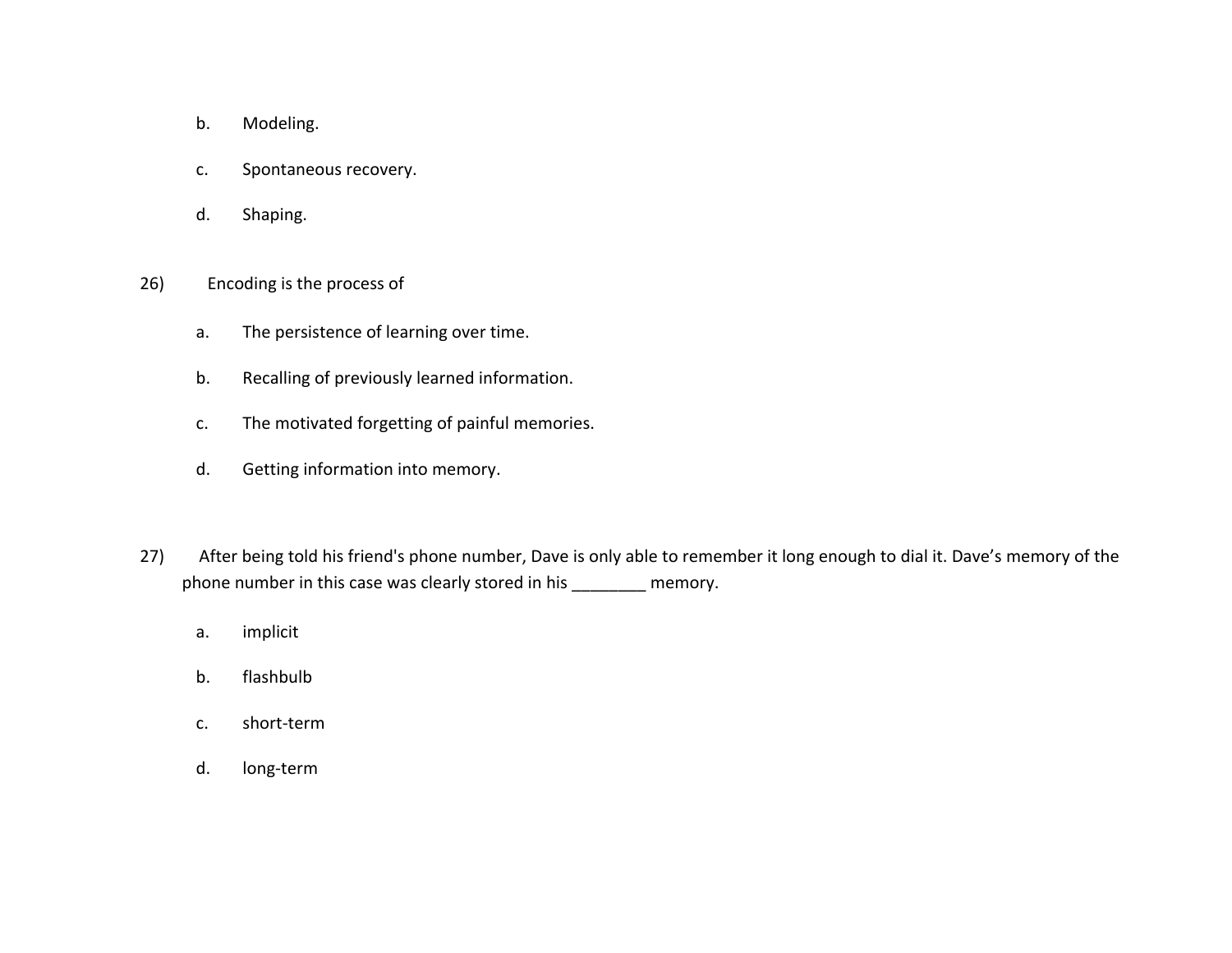- 28) The process of retrieval refers to
	- a. Identifying of information previously learned.
	- b.Getting information out of memory storage.
	- c.Organizing of information into manageable units.
	- d.Consciously repeating information to be remembered.
- 29) What is <sup>a</sup> mnemonic device?
	- a.A memory aid
	- b.A sensory memory
	- c.A technique for automatic processing
	- d.A word, event, or place that triggers <sup>a</sup> memory of the past
- 30) Our short-term memory is limited to roughly \_\_\_\_\_\_\_\_ bits of information.
	- a.3
	- b.. 7
	- c.15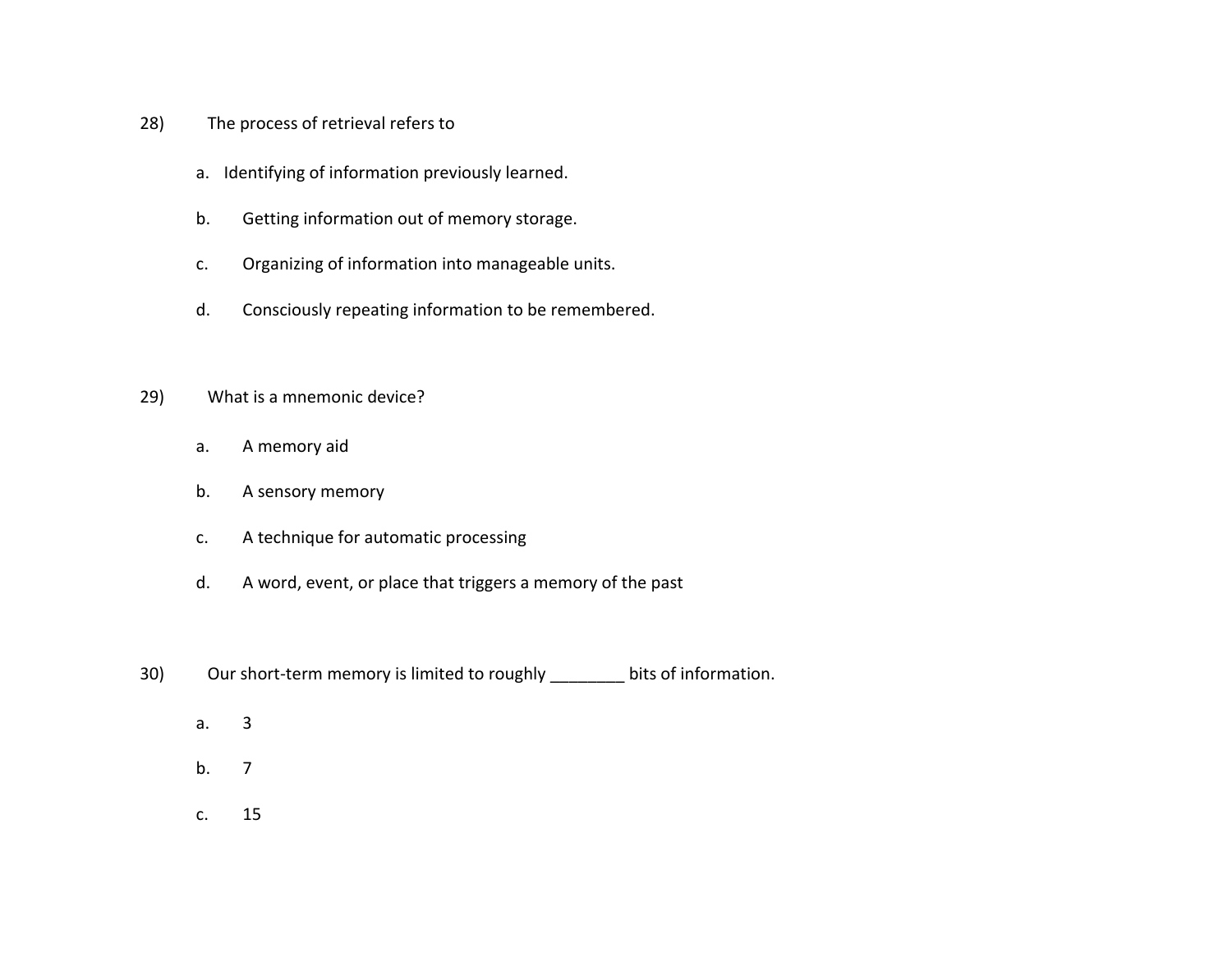- d.28
- 31) A witness to <sup>a</sup> car accident is asked to describe what happened, which aspect of memory is being used?
	- a.Recognition
	- b.Rehearsal
	- c.Relearning
	- d. Recall
- 32) Tim can't remember Professor Edwards name because he wasn't paying attention when Professor Edwards was introduced. Tim's poor memory is best explained by
	- a.Proactive interference.
	- b.Encoding failure.
	- c.Retroactive interference.
	- d.Source amnesia.
- 33) When Sam was <sup>a</sup> child he dreamed that he was chased and attacked by <sup>a</sup> dog. Years later, he mistakenly believed that this actually happened to him. Sam's false recollection best illustrates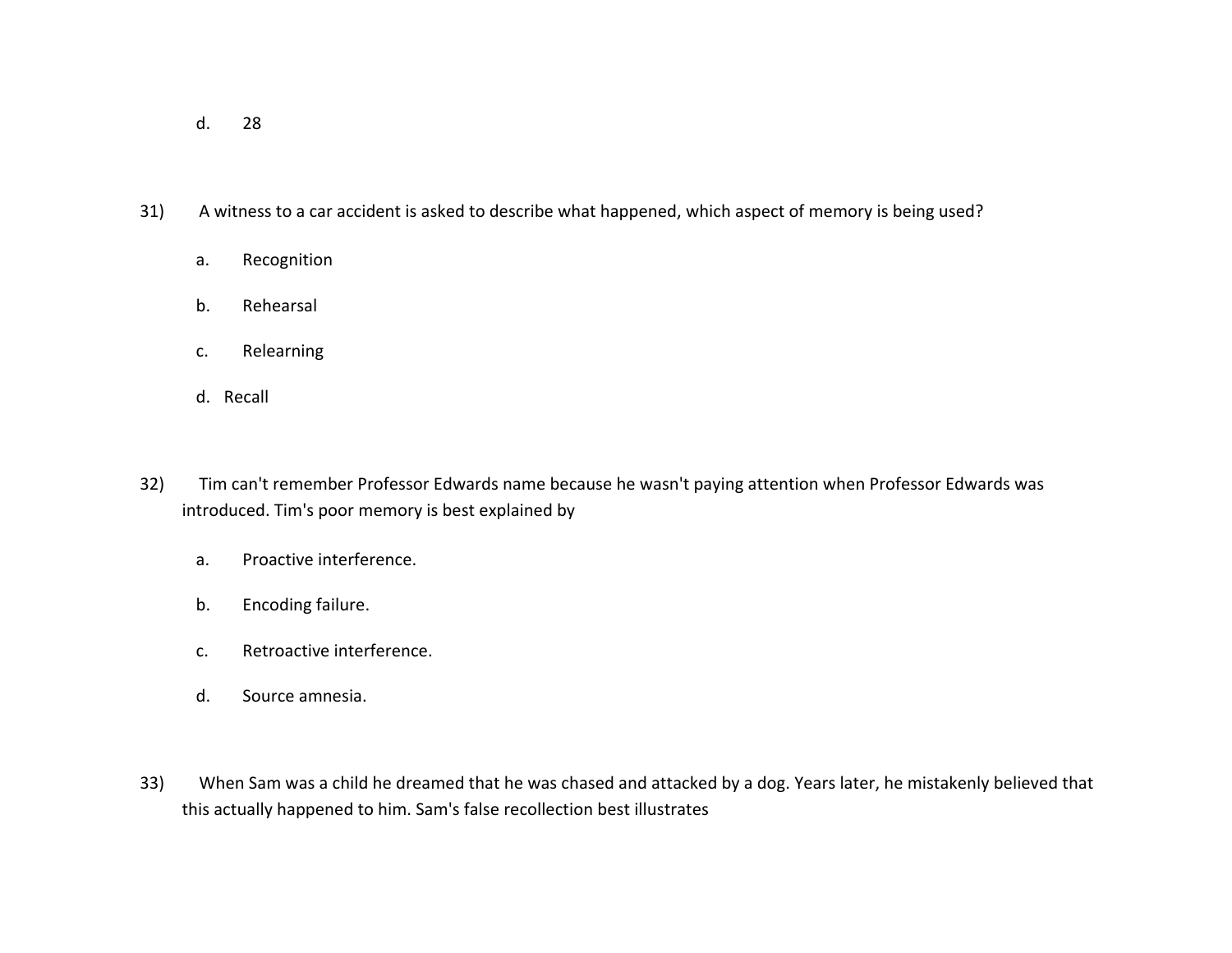- a.The self‐reference effect.
- b.Mood‐congruent memory.
- c.The malleability of memory
- d.Proactive interference.
- 34) Mental activities associated with thinking, knowing, remembering, and communicating are called?
- a.Heuristic
- b.Schema
- c. Cognition
- d. Syntax
- 35) A test of your ability to learn to be an electrician would be considered an \_\_\_\_\_\_\_\_ test.
- a.Intelligence
- b.Interest
- c. Achievement
- d.Aptitude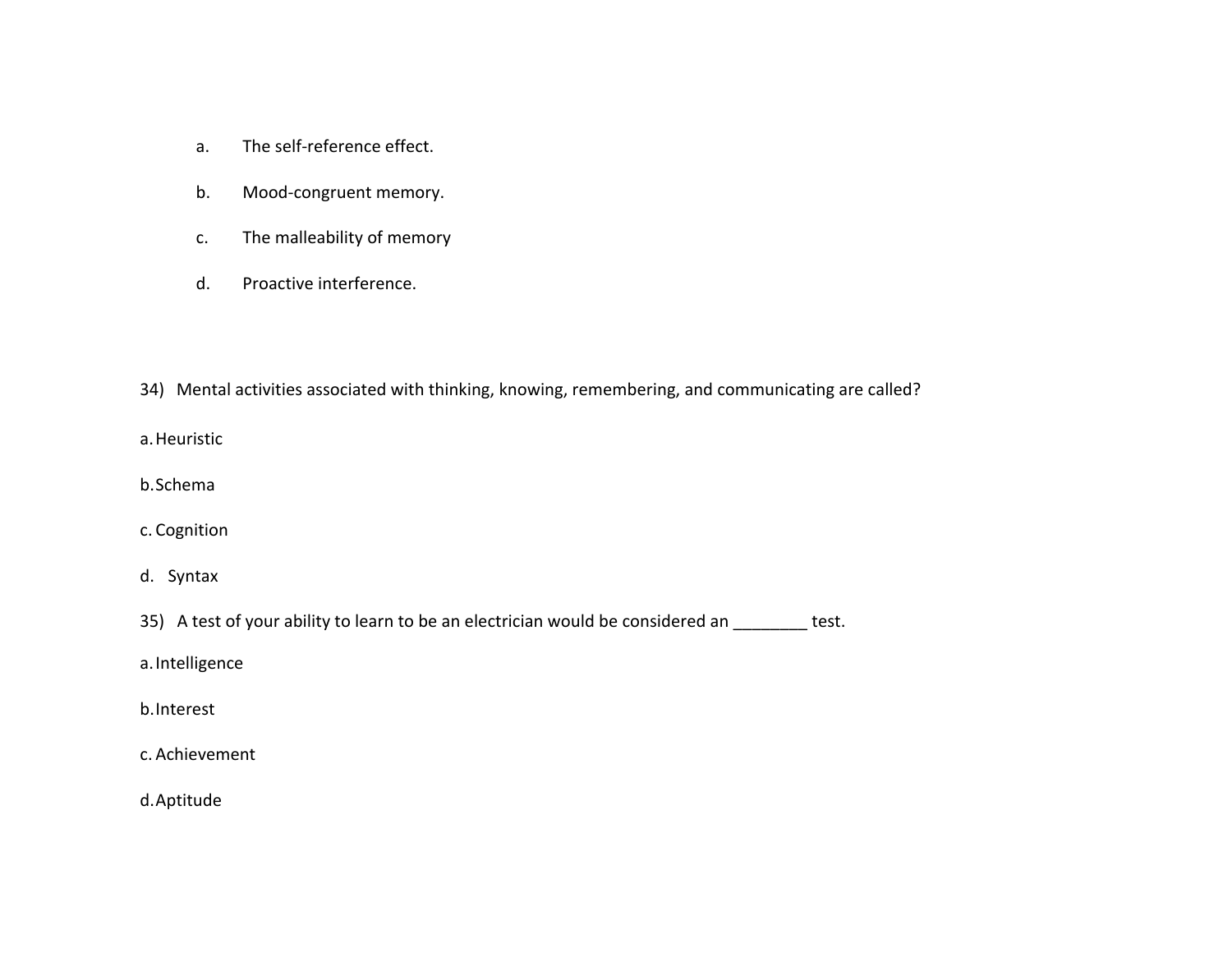- 36) A test that yields consistent results every time it is used is said to have <sup>a</sup> high degree of
- a.Standardization.
- b.Predictive Validity.
- c. Reliability.
- d.Content Validity.
- 37) The sequence of age-related changes that occur as a person progresses from conception to death is known as
	- a. Maturation.
	- b. The peri‐natal period.
	- c. Development.
	- d. Childhood.
- 38) According to the basic sequences of progression of motor maturation, which of the following body structures should take the longest to come under effective control?
	- a. Torso
	- b. Shoulders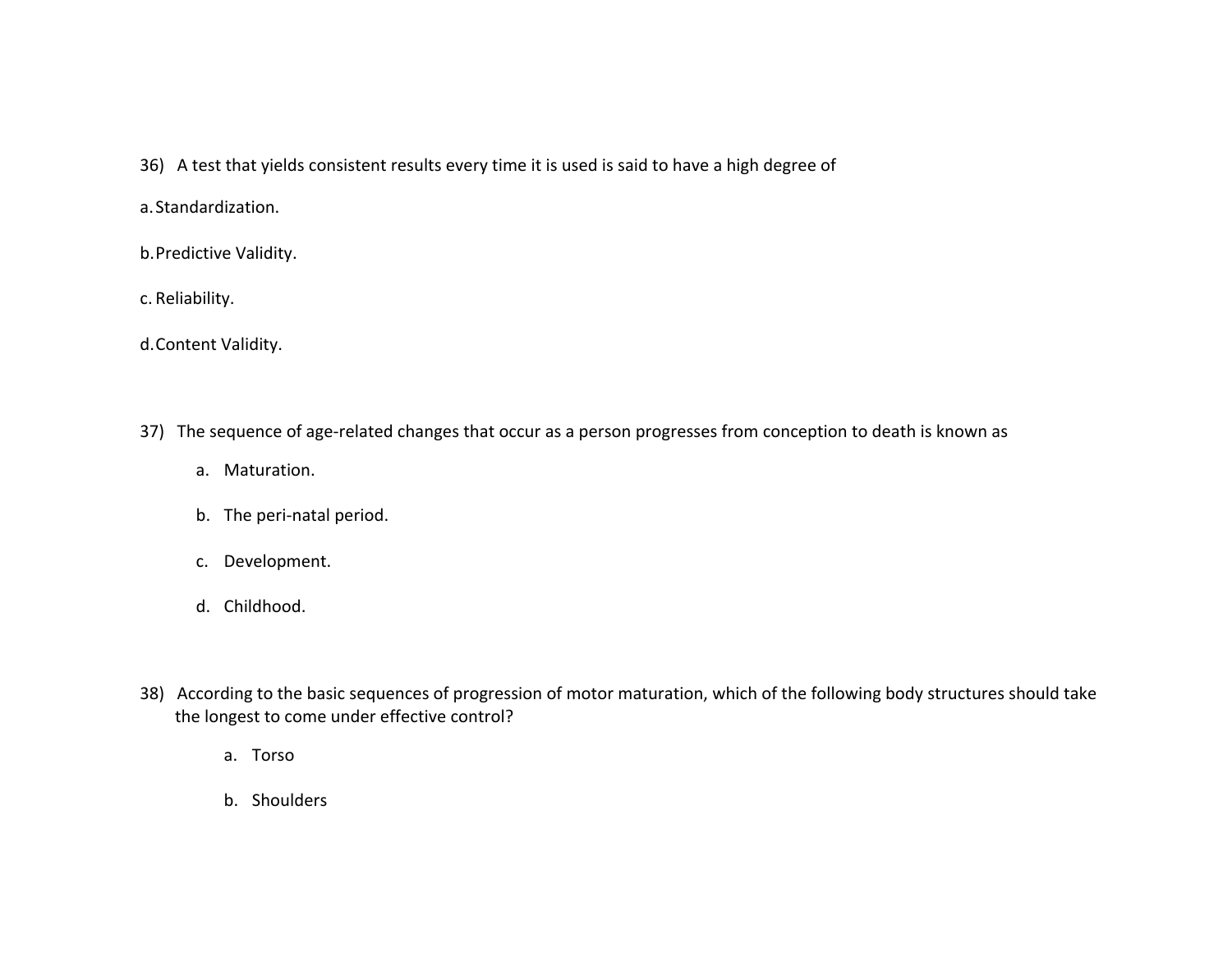- c. Arms
- d. Fingers
- 39) The close, emotional bond of affection between an infant and its caregiver is called
	- a. Attachment.
	- b. Dependency.
	- c. Imprinting.
	- d. Identification.
- 40) Stage theories of development assume
	- a. Individuals progress through specified stages in <sup>a</sup> particular order because each stage builds on the previous stage.
	- b. Environmental circumstances can sometimes cause individuals to skip stages early on and return to them later.
	- c. Progress through the sequence of stages is not related to age.
	- d. There are few, if any, discontinuities in development.
- 41) Erik Erikson's developmental stages are organized around potential turning points called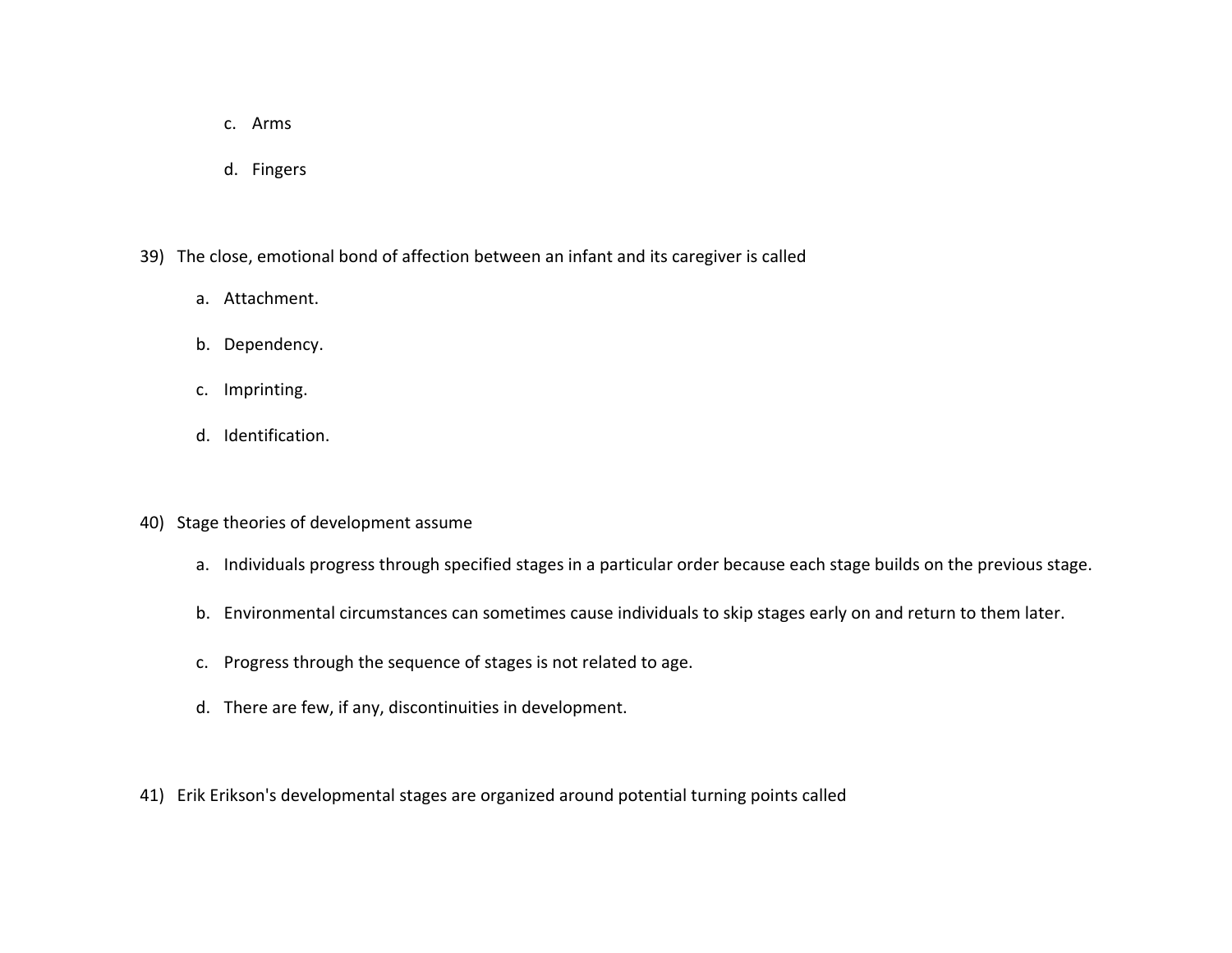- a. Fixation points
- b. Psychosocial crises
- c. Developmental tasks
- d. Psychosexual crises
- 42) Which of the following sequences describes the correct order of Piaget's four stages of cognitive development?
	- a. sensorimotor, concrete operational, preoperational, formal operational
	- b. sensorimotor, preoperational, concrete operational, formal operational
	- c. preoperational, concrete operational, sensorimotor, formal operational
	- d. formal operational, preoperational, concrete operational, sensorimotor
- 43) If Lawrence Kohlberg were to present you with <sup>a</sup> moral dilemma, in which of the following would he be most interested?
	- a. Your judgment of right and wrong in this situation
	- b. What you would do in this situation
	- c. Whether your intended behavior is consistent with your moral judgment in this situation
	- d. Your reasons for whatever moral judgment you had about the situation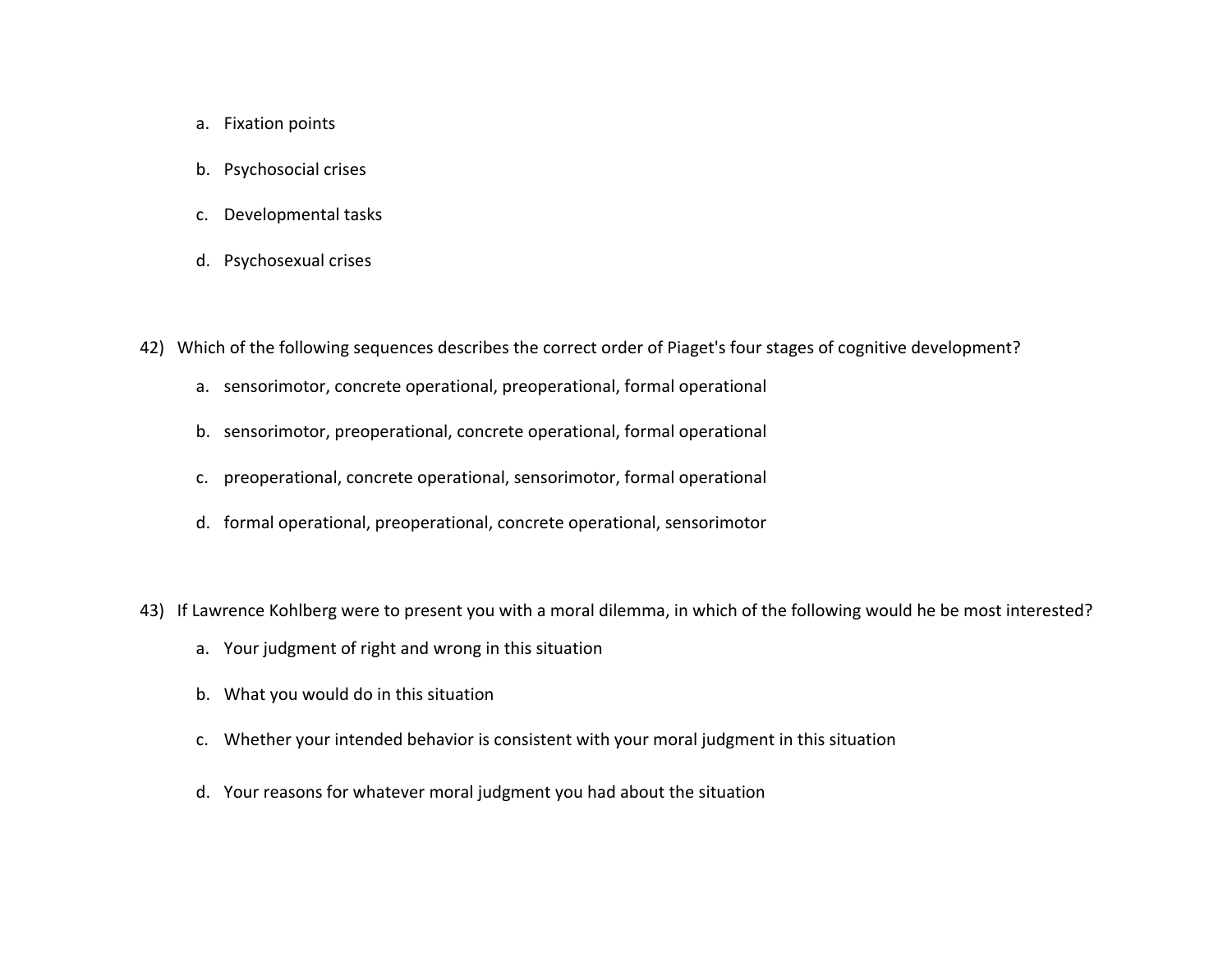- 44) The adolescent who has arrived at <sup>a</sup> sense of self and direction after consideration of alternative possibilities is at the phase called identity
	- a. Diffusion.
	- b. Foreclosure.
	- c. Moratorium.
	- d. Achievement.
- 45) Lily is 85 years old and she has recently begun writing her life story. As she thinks back over all that she has done, she comes to the conclusion that her life has had no real meaning or purpose. Based on Erikson's theory, Lily may
	- a. Develop <sup>a</sup> sense of isolation.
	- b. Experience feelings of despair and bitterness.
	- c. Become self‐indulgent and self‐absorbed.
	- d. Develop feelings of inferiority and doubt
- 46) Abraham Maslow's Hierarchy of needs exemplifies the \_\_\_\_\_\_\_\_\_\_\_\_\_\_\_\_\_theories of motivation.
	- a. Biological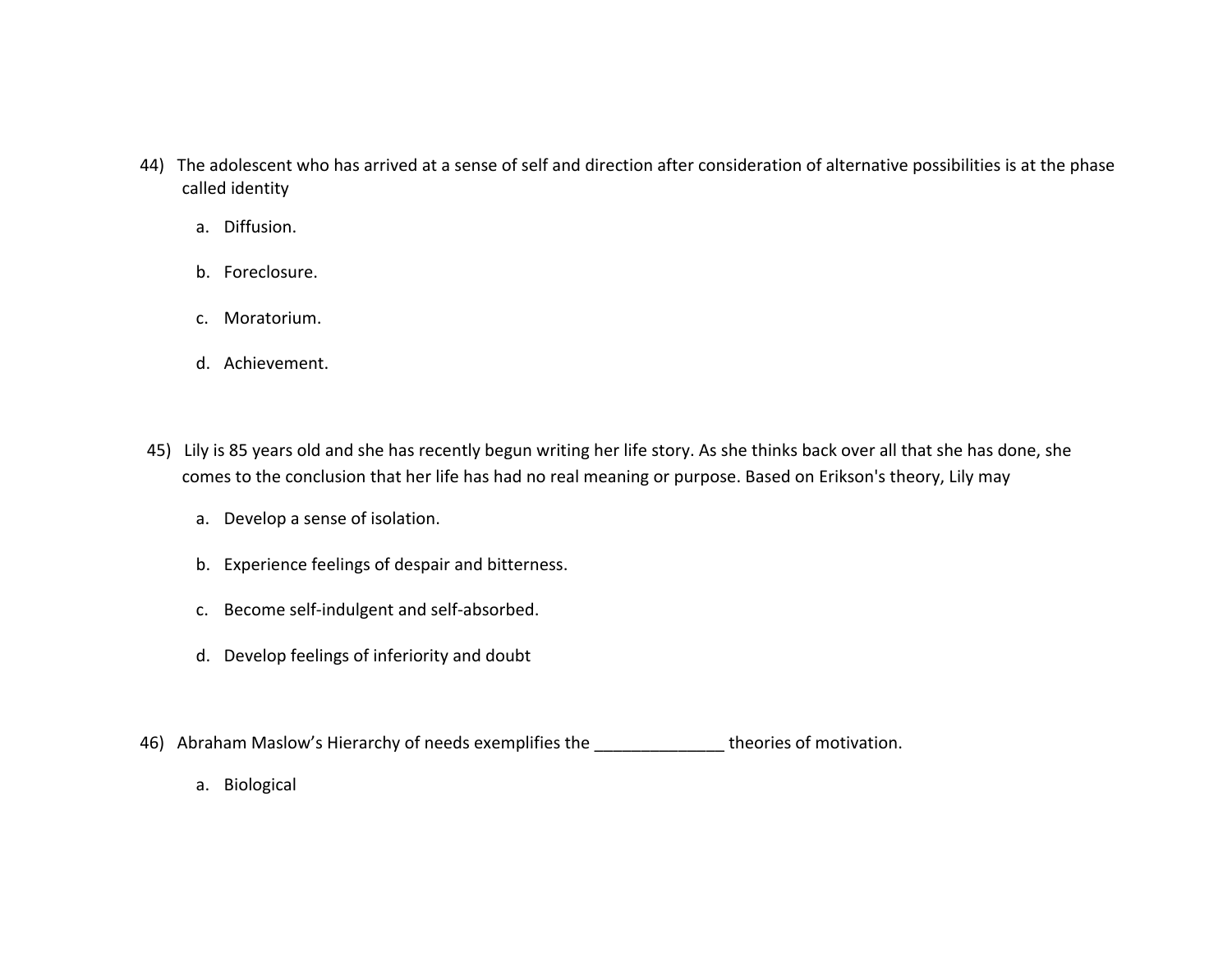- b. Cognitive
- c. Humanistic
- d. Instinct
- 47) Critics argue that \_\_\_\_\_\_\_\_\_\_\_\_\_\_\_ of personality lacks concrete treatment approaches and its ability to help those with more severe personality disorders.
	- a. Humanistic theories
	- b. Psychodynamic theories
	- c. Social‐Cognitive theories
	- d. Trait Theories
- 48) When <sup>a</sup> personality test measures what is intended and is consistent its results the test is both
	- a. Reliable and valid.
	- b. Objective and reliable.
	- c. Valid and objective.
	- d. Constant and readable.
- 49) The nature vs. nurture debate describes the \_\_\_\_\_\_\_\_\_\_\_\_\_\_\_\_\_and \_\_\_\_\_\_\_\_\_\_\_\_\_\_\_\_\_\_\_ influences in the development of personality.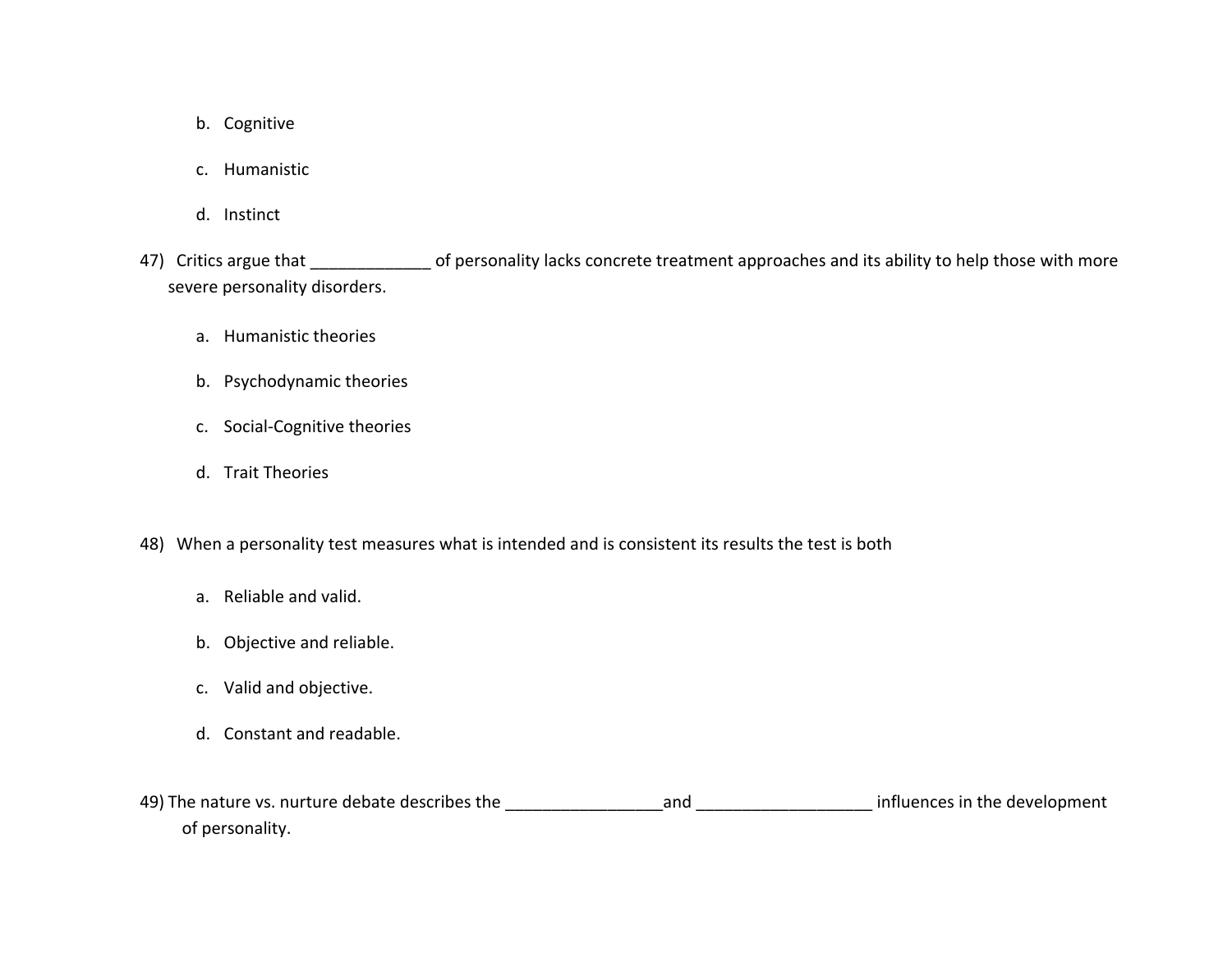- a. Social and cultural
- b. Environmental and cuddling
- c. Biological and situational
- d. None of the above
- 50) The human personality is
	- a. Formed at birth.
	- b. Remains largely unchanged until adolescence.
	- c. Stable by age 30.
	- d. Ever‐changing, but more consistent with age.
- 51) The accumulation of knowledge about the self, such as beliefs regarding personality traits, physical characteristics, abilities, values, goals, and roles is called
	- a. Self‐esteem.
	- b. Self‐worth.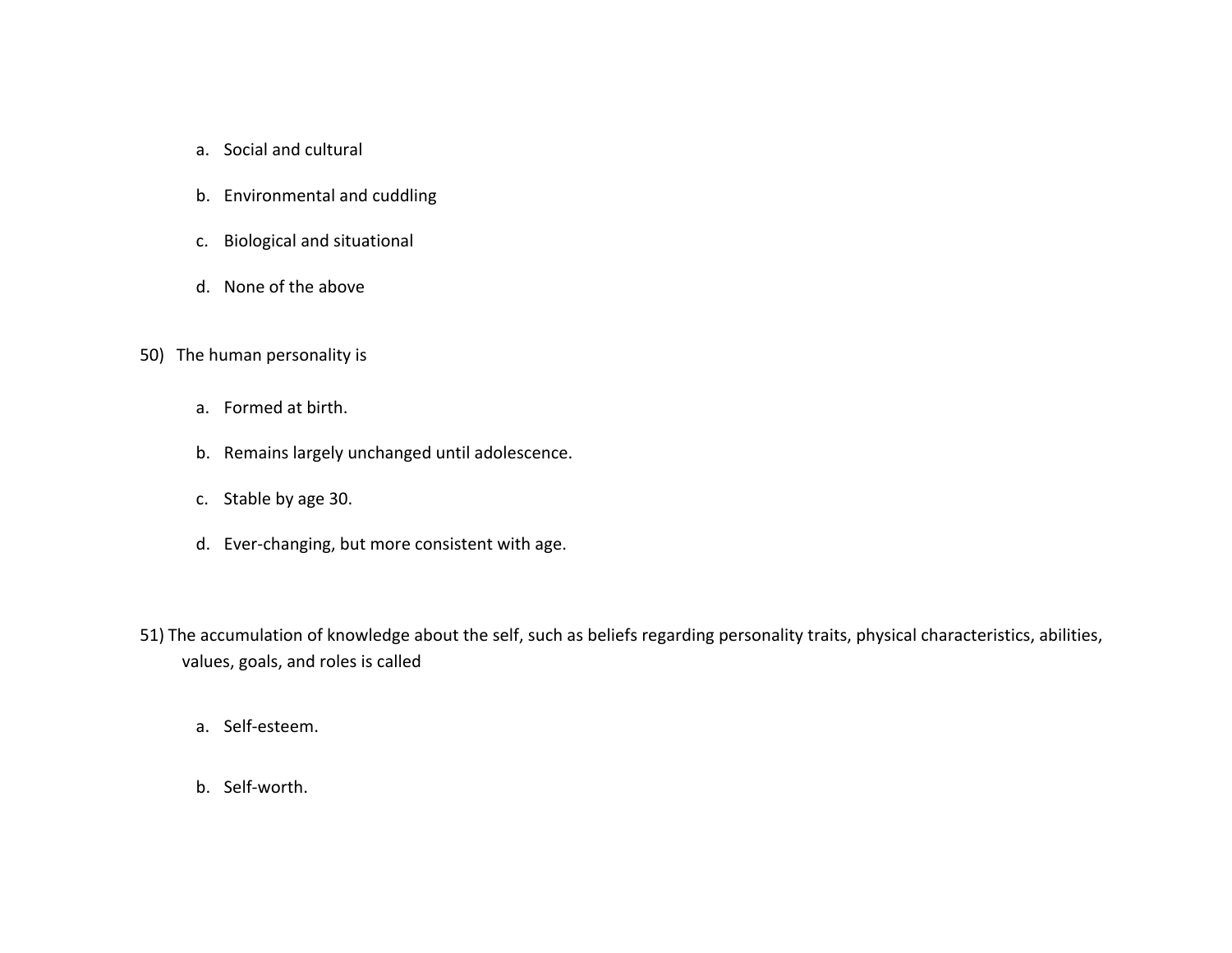- c. Self‐concept.
- d. Self‐consciousness.

52) Identifying oneself as part of <sup>a</sup> group rather than as an individual is <sup>a</sup> personality characteristic associated with

- a. Individualistic cultures.
- b. Group cultures.
- c. Collective cultures.
- d. All of the above.
- 53) \_\_\_\_\_\_\_\_\_\_\_\_\_\_\_\_\_\_\_\_\_\_\_\_\_\_\_\_\_\_\_\_\_ may be defined as behavior that is disturbing (socially unacceptable), distressing, maladaptive (or self-defeating), and often the result of distorted thoughts (cognitions).
	- a. Abnormal Behavior
	- b. Differentiate Behavior
	- c. Evolutionary Behavior
	- d. Social Behavior
- 54) Trepanation, exorcism, exile, asylums and death have all been used to treat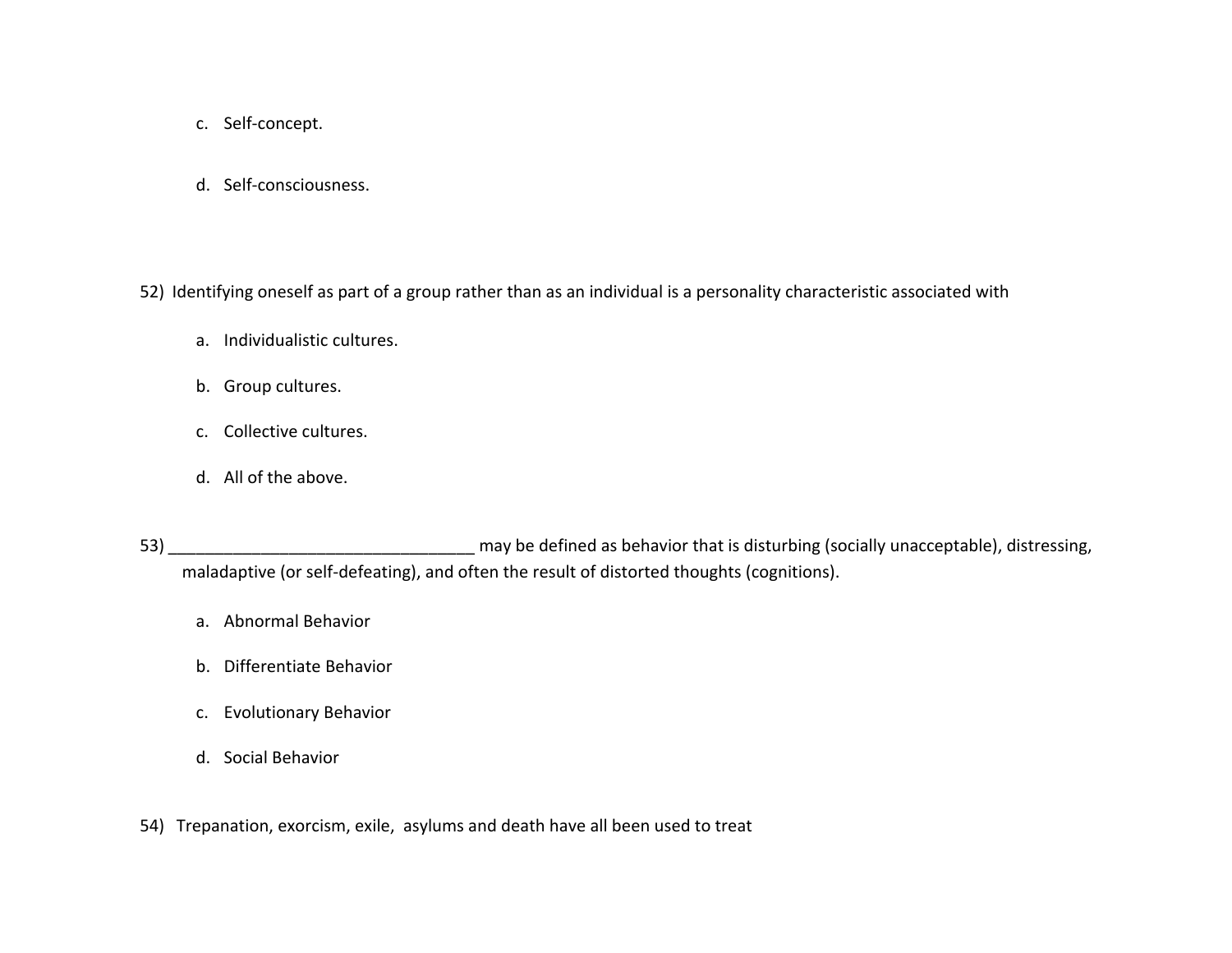- a. Normal Behavior.
- b. Abnormal Behavior.
- c. Witchcraft.
- d. None of the Above.
- 55) The major approaches for understanding abnormal behavior are
	- a. Biological, Cognitive and Psychosomatic.
	- b. Behavioral, Cognitive, and Psychodynamic.
	- c.Neurological, Physiological, and Mental.
	- d. Biological, Behavioral, Cognitive, and Psychodynamic.
- 56) People with mental illness may experience <sup>a</sup> form of prejudice and discrimination known as
	- a. Devaluation.
	- b. Anomie.
	- c. Stigma.
	- d. Stereotyping.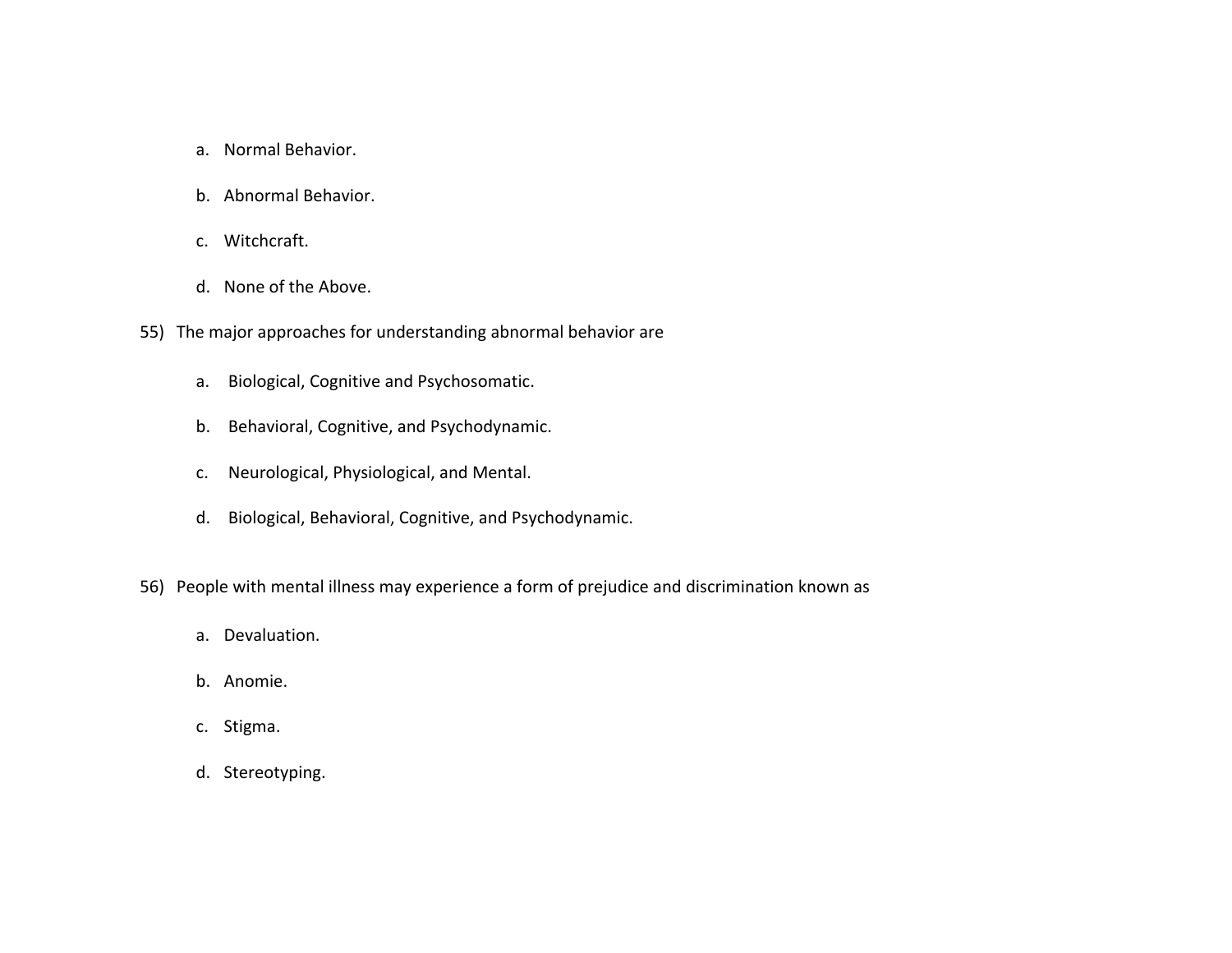57) The American Psychiatric Association uses the **\_\_\_\_\_\_\_\_\_\_\_\_\_\_\_\_\_\_\_\_\_** to classify psychological disorders.

- a. Minnesota Multiphasic Personality Inventory, Second Edition (MMPI‐2)
- b. *Diagnostic and Statistical Manual of Mental Disorders* (DSM)
- c. APA Manual of Mental Health
- d. Psychological Disorders Dictionary
- 58) A mental disorder characterized by hearing voices, paranoid or bizarre delusions, and/or disorganized speech and thinking is called
	- a. Schizophrenia.
	- b. Mood Disorder.
	- c. Anxiety Disorder.
	- d. Personality Disorder.
- 59) Depressive disorder and bipolar disorder are
	- a. Schizophrenia.
	- b. Mood Disorders.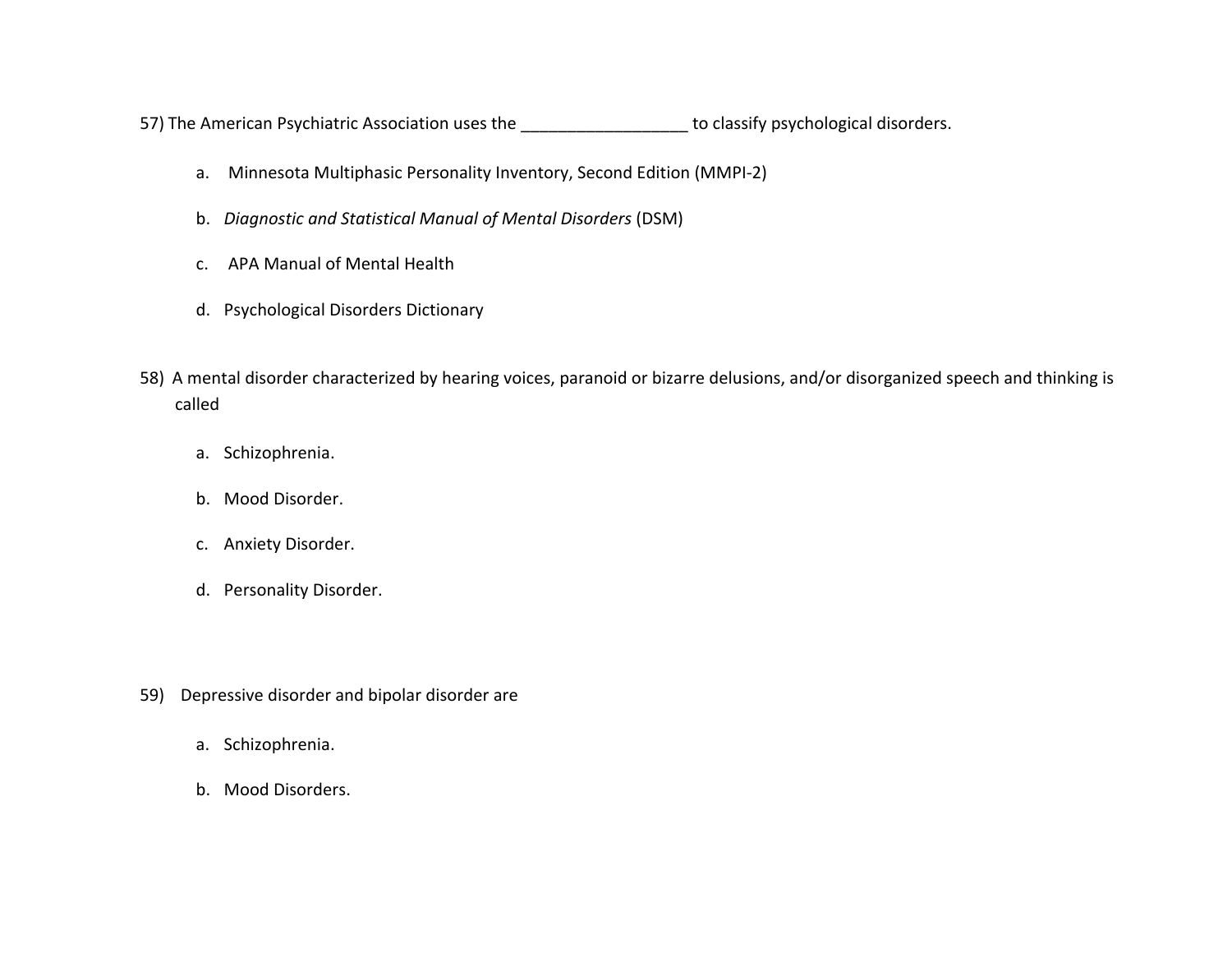- c. Anxiety Disorders.
- d. Personality Disorders.
- 60) Phobias and panic disorders are part of the category known as
	- a. Schizophrenia.
	- b. Mood Disorders.
	- c. Anxiety Disorders.
	- d. Personality Disorders.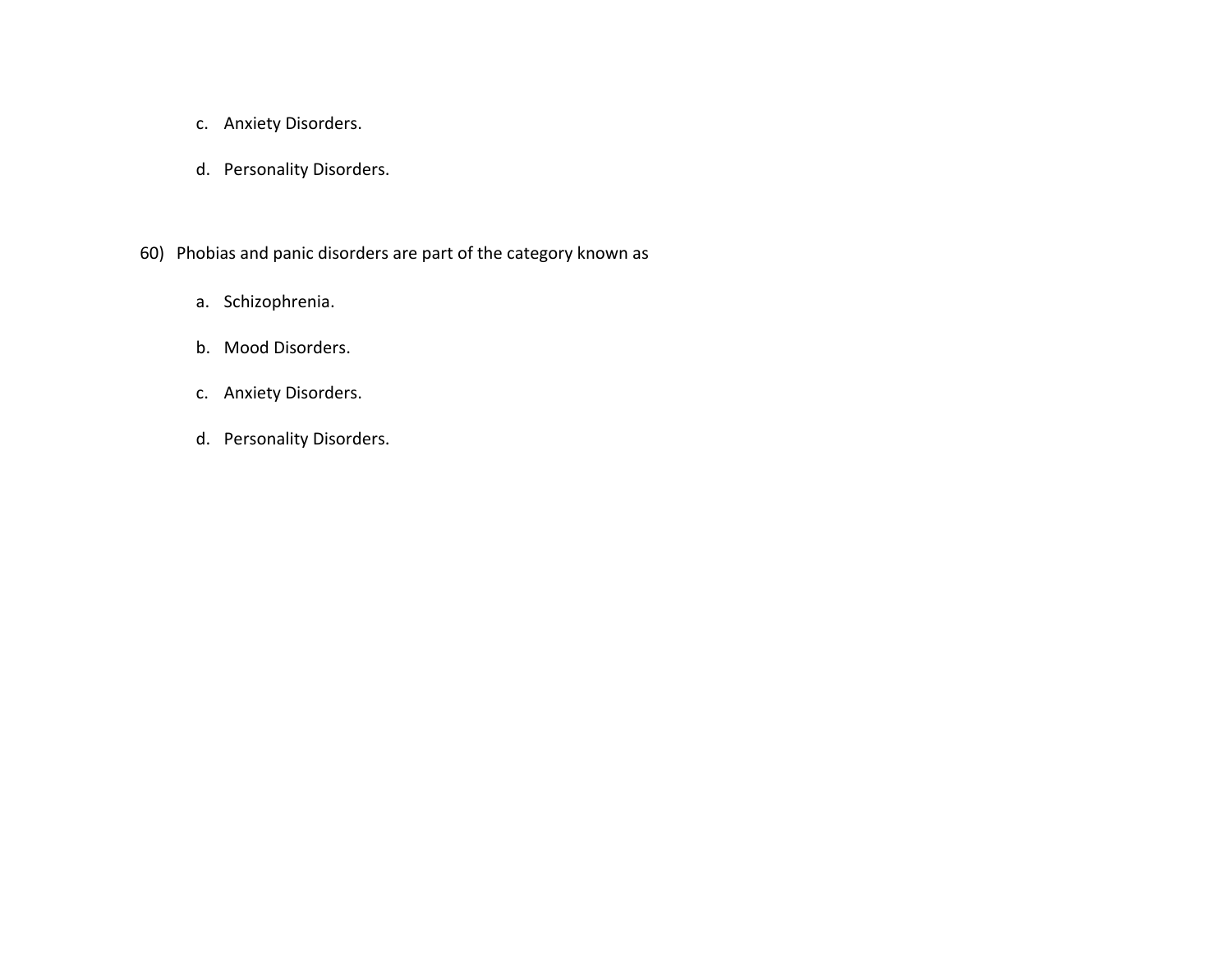#### **Psychology Pre/Post Assessment Key**

Choose the best answer.

- 35) There are numerous reasons that psychology is regarded as <sup>a</sup> science. One of the earliest contributors to the scientific field of psychology was Wilhelm Wundt. His major contribution to helping psychology become <sup>a</sup> science was that he,
	- a. Wrote down most of his observations.
	- b. Had research assistants help train people to do what they wanted them to.
	- c. Created one of the first labs to study humans and their behaviors.
	- d. Realized that other sciences were breaking things down into parts and thought he could break behavior down into **parts.**
- 36) Sigmund Freud is widely regarded as one of the founders of the field of psychology. Besides being one of the first to study humans and their behavior, what makes Freud one of the most widely recognized names in psychology?
	- a. He was the only early psychologist that had <sup>a</sup> family member go into the field of psychology, his daughter Anna.
	- b. His work with the human subconscious mind and how our childhood experiences influence how we develop as an **adult.**
	- c. He had numerous psychoses himself and was able to self‐diagnose them.
	- d. His ability to cure people's subconscious problems.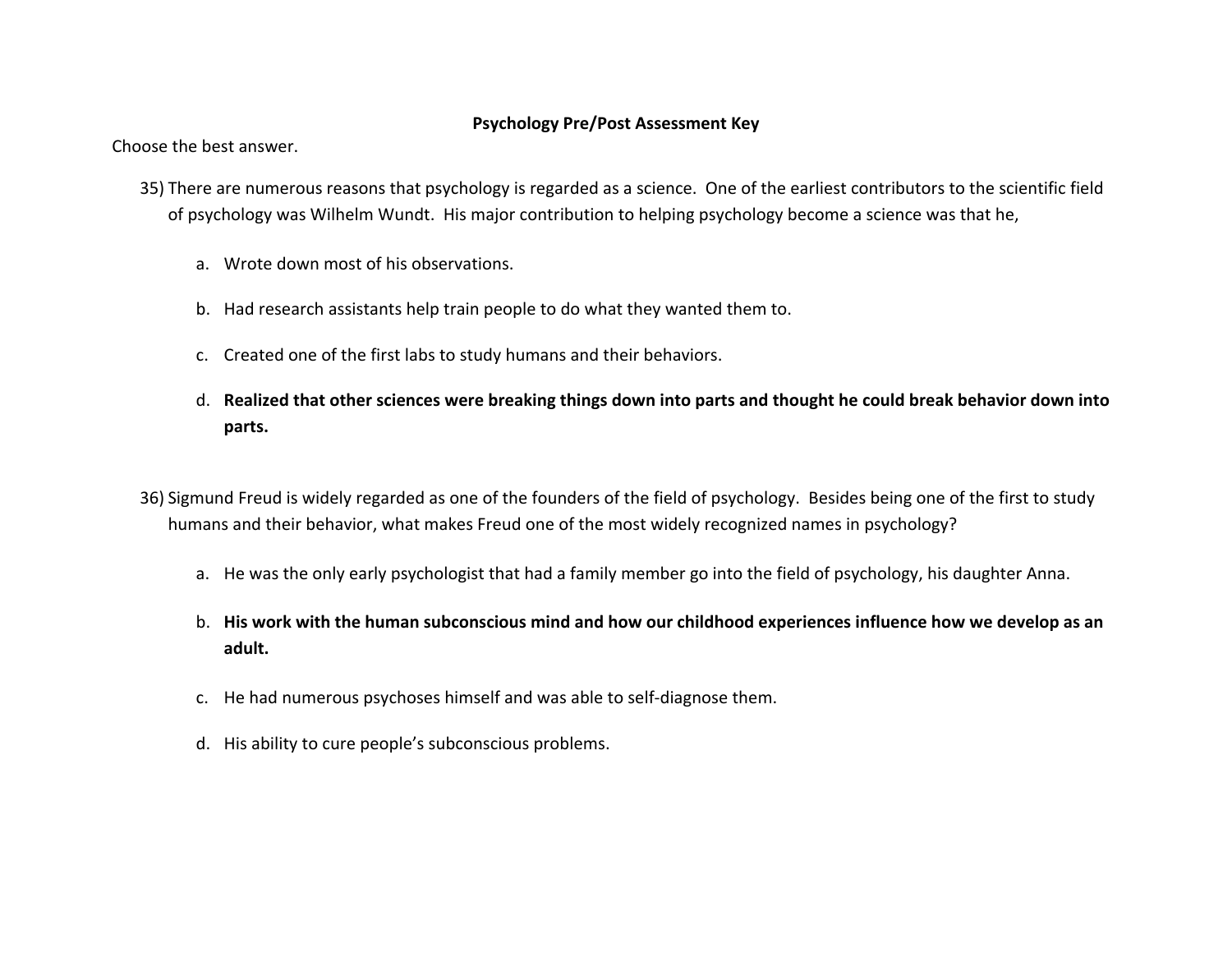- 37) There are numerous approaches to psychology that psychologists use when they are either researching or applying psychology to clients. What approach is most widely used by teachers and parents, and why?
	- a. **Behavioral; parents and teachers use reinforcements and punishments on <sup>a</sup> regular basis to get children and students to do what they want.**
	- b. Psychoanalytical; parents and teachers know that if they can figure out what is driving children's subconscious impulses then they can them to conform to the rules.
	- c. Humanistic; parents and teachers mainly believe that we all are striving to reach our full potential all of the time.
	- d. Cognitive; teachers know that if we can get students to process information in the correct manner, then they will be model students.
- 38) When doing research in the lab there are multiple ways to ensure that your research is scientific and not biased. One of the best ways to avoid researcher bias is to
	- a. Use placebos to ensure that your subjects are not making up their own results.
	- b. Use <sup>a</sup> single blind study to ensure that your research assistants are not making up their own results.
	- c. Use a double blind study to ensure that you and the research assistants do not make up your own results.
	- d. Make sure that all of the variables are the same to ensure that there is continuity within the experiment.

39) The control group in <sup>a</sup> psychological study serves one main purpose. That purpose is to ensure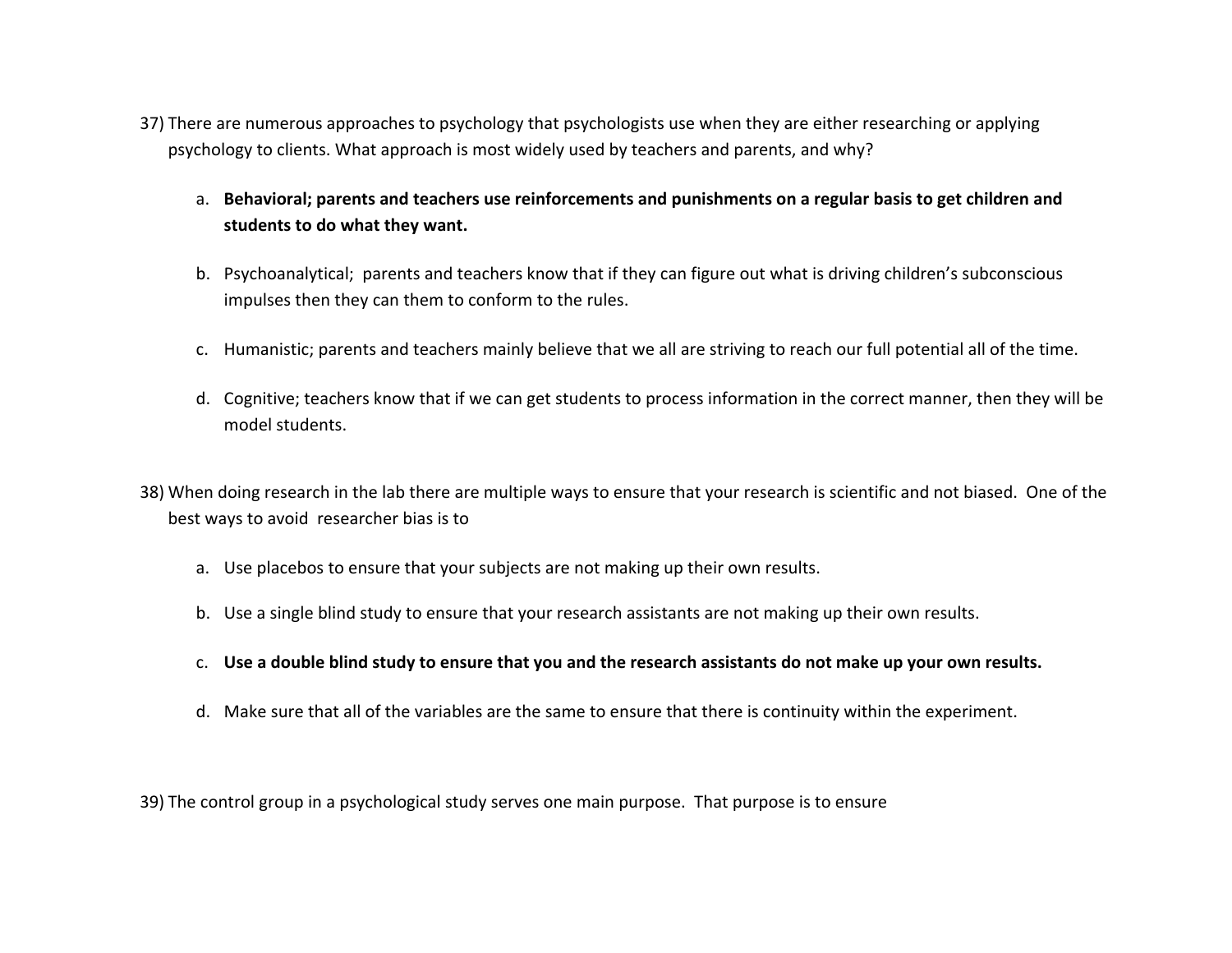- a. **A stable set of variables with which to compare experimental results.**
- b. The experimental group is fully engaged in the experiment.
- c. The control group actively participates with the experimental group.
- d. That all subjects in the experiment are participating in their designated part of the experiment.
- 40) Correlations are <sup>a</sup> great place to start creating <sup>a</sup> workable psychological experiment. How do the two variables used in <sup>a</sup> correlation differ from each other?
	- a. They are directly tied to one another.
	- b. They always have <sup>a</sup> strong or <sup>a</sup> weak correlation to each other.
	- c. They always have <sup>a</sup> negative or positive correlation to each other.
	- d. **They do not necessarily cause each other.**
- 41) There are numerous research methods that <sup>a</sup> psychologist can use to study any given topic in the field of psychology. Which of these methods will generate the most unbiased responses from the subjects?
	- a. Cross‐sectional method; it allows the researcher to use many different types of people and compare their responses.
	- b. The survey method; it allows the subjects to remain anonymous so they will answer the questions truthfully.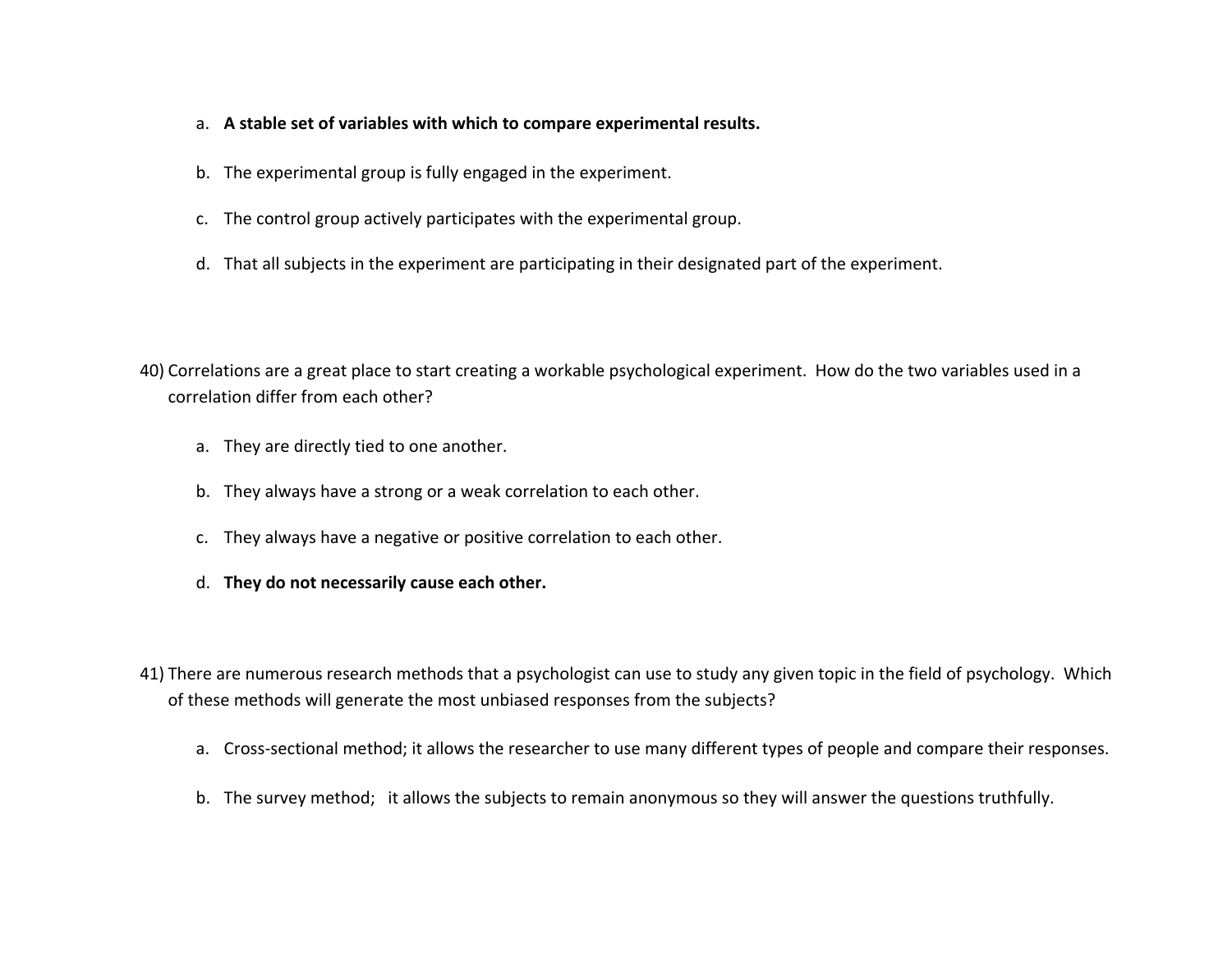- c. **A naturalistic observation; it observes the subjects in their natural environment allowing unbiased responses.**
- d. The longitudinal method; it is <sup>a</sup> rather lengthy process and the subjects are less likely to have biases the longer the experiment goes.

42) According to the APA, which of the following is *not* necessary to ensure ethical research?

- e. Subjects must be treated with respect and concern for the subject's dignity.
- f. Every effort must be made to correct harm to human subjects.
- g. Subjects must be informed and give consent prior to participation.
- **h. All data collected from <sup>a</sup> person must be made public.**
- 43) As Garry plowed the garden, he became very sweaty. This effect is due in part to his
	- a. Somatic nervous system.
	- b. **Autonomic nervous system.**
	- c. Central nervous system.
	- d. Endocrine system.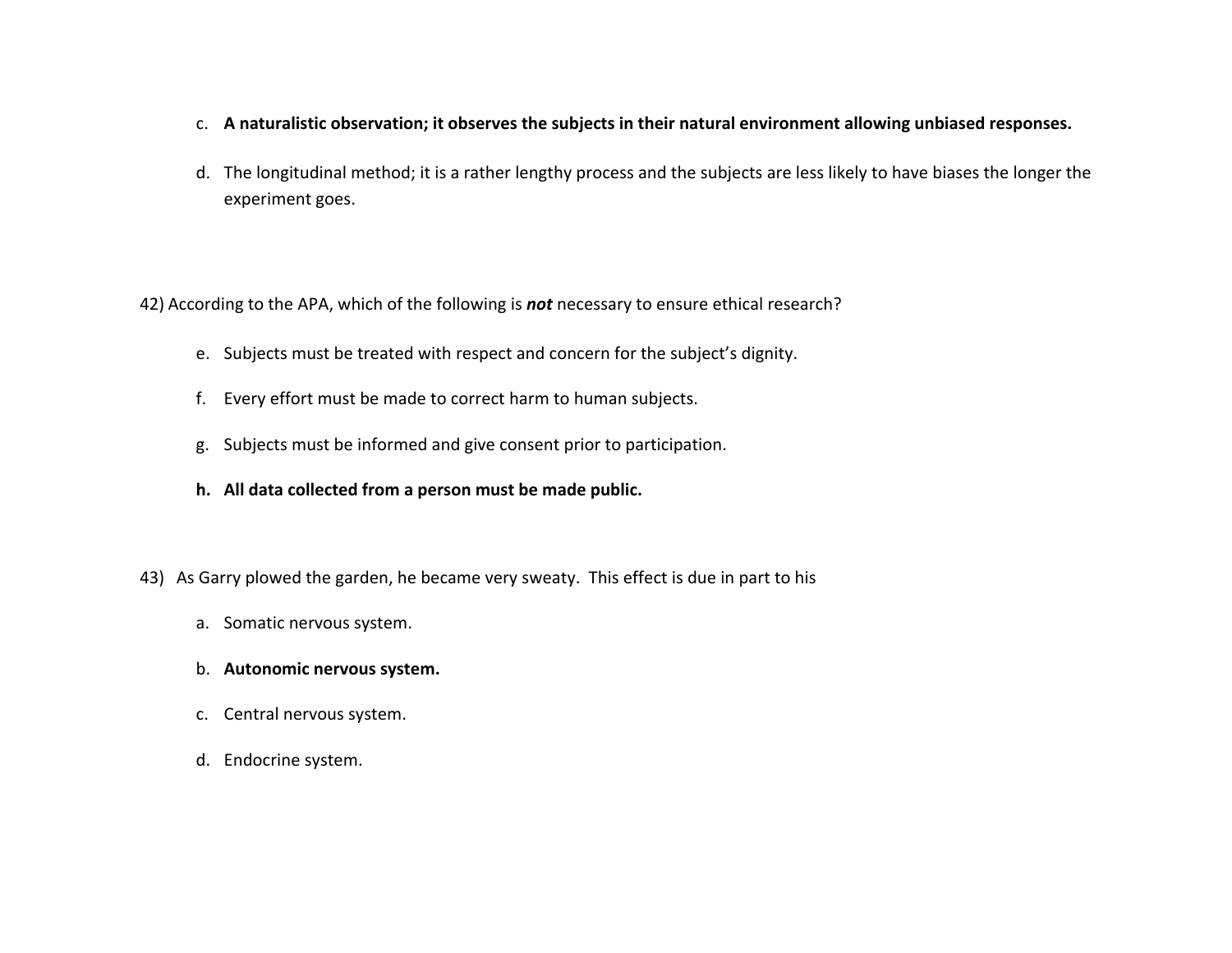- 44) Helping people deal with stressful situations is the role of the
	- a. Thyroid gland.
	- b. Pituitary gland.
	- c. Ovaries.
	- d. **Adrenal glands.**
- 45) Heredity is
	- a. **The transmission of characteristics from parents to children through genetics.**
	- b. The transmission of characteristics from parents to children through genetics and environment.
	- c. A statistical estimate of observed variation in <sup>a</sup> population caused by genetic variation.
	- d. The extent to which organisms differ from each other.
- 46) Hormones are to \_\_\_\_\_\_\_\_\_\_\_\_\_\_\_\_\_\_\_\_ as neurotransmitters are to \_\_\_\_\_\_\_\_\_\_\_.
	- a. **The endocrine system; the nervous system**
	- b. Disease; dysfunction
	- c. Feelings; emotions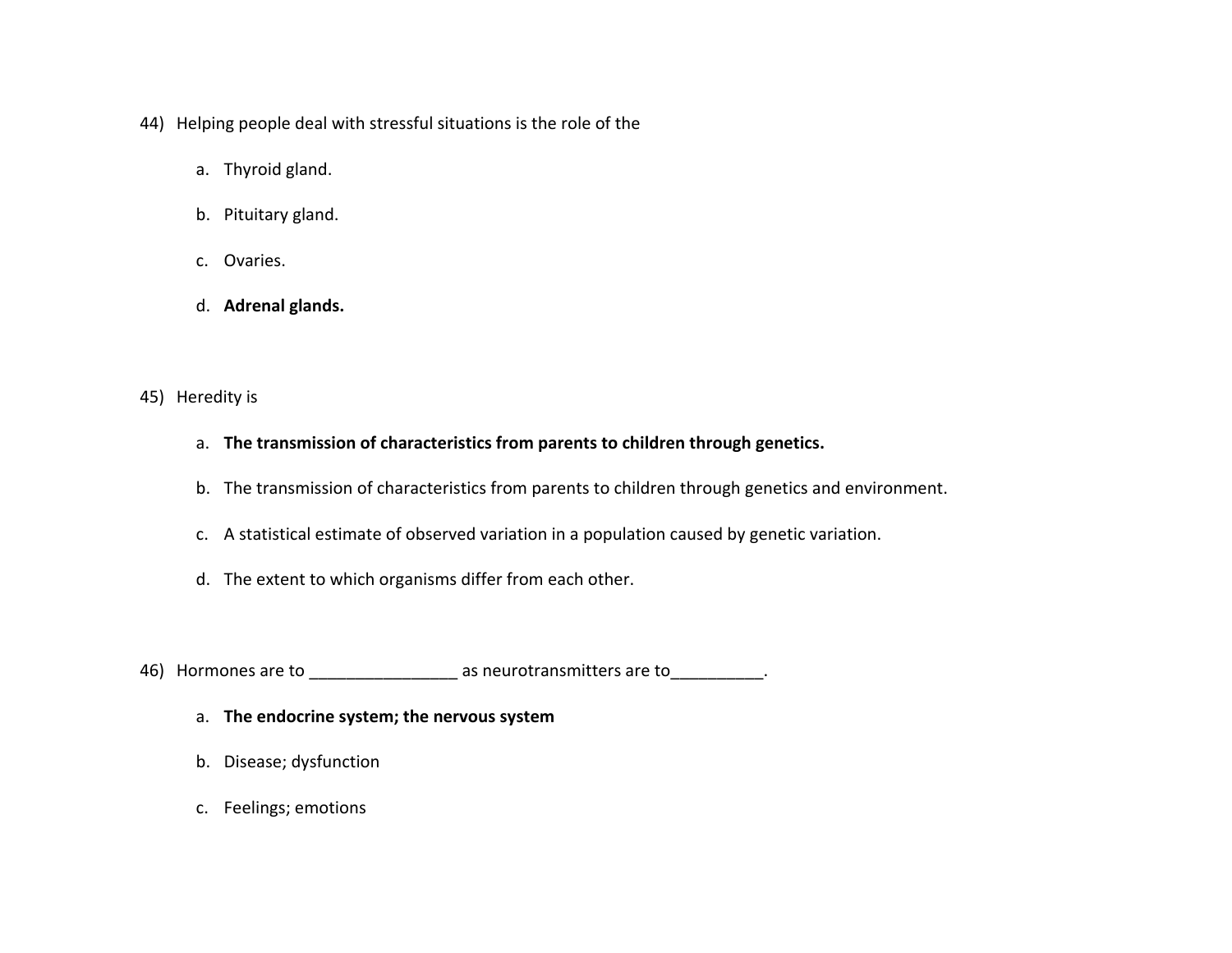- d. Genetics; environment
- 47) The process of detecting and encoding stimuli is
	- a. **Sensation.**
	- b. Perception.
	- c. Gestalt psychology.
	- d. Accommodation.

48) The principle by which we organize perception into those stimuli that stand out and those that are left over is called

- a. Closure.
- b. Similarity.
- c. Proximity.
- d. **Figure‐ground.**
- 49) Breathing and other vital functions occur at which level of consciousness?
	- a. Preconscious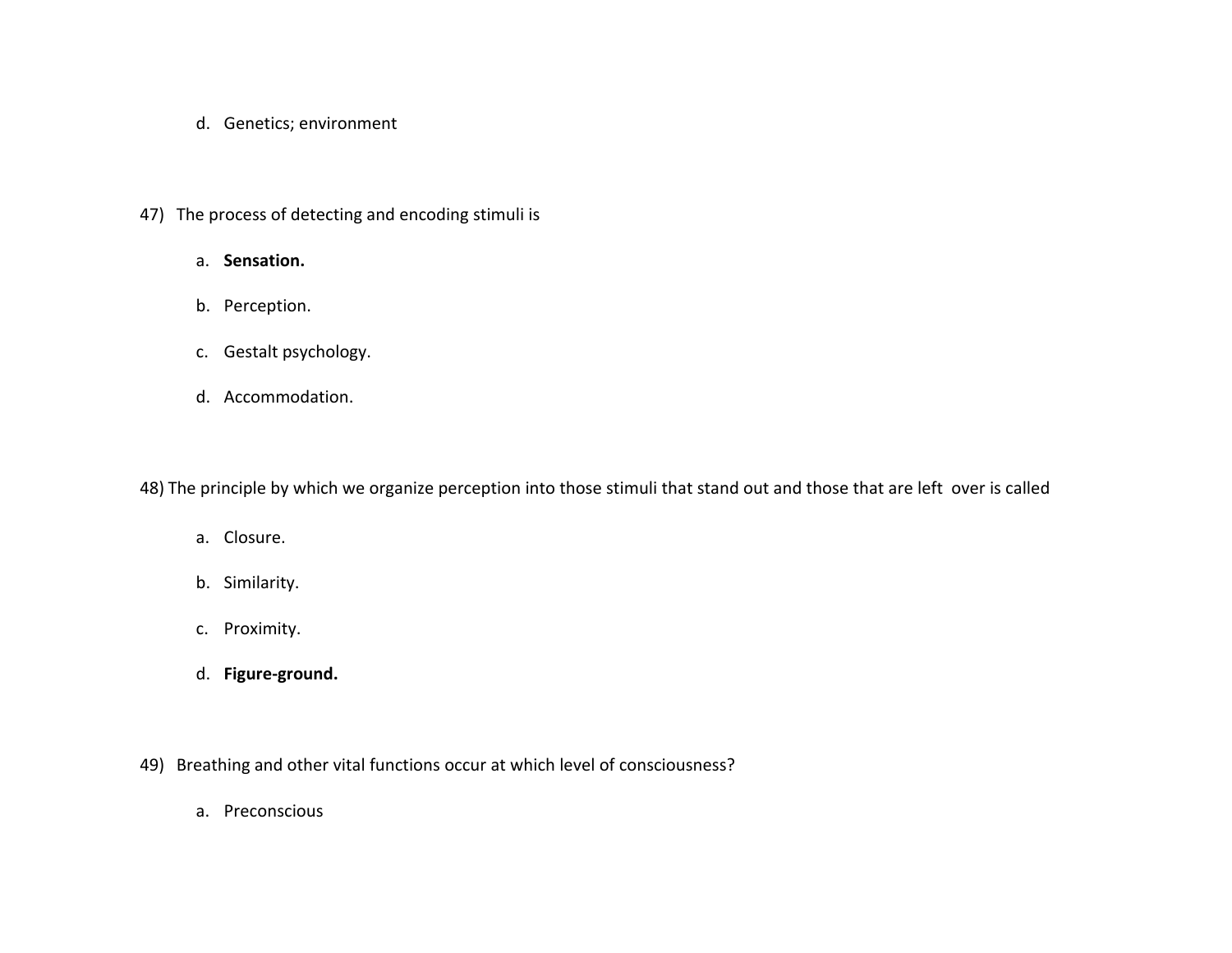#### b. **Unconscious**

- c. Hypnosis
- d. Biofeedback
- 50) Which of the following is *not* an altered state of consciousness?
	- a. Hypnosis
	- b. Biofeedback
	- c. Meditation
	- d. **Insomnia**
- 51) Classical conditioning explains how organisms learn through
	- e. Observing other organisms successful behavior.
	- f. A system of rewards and punishments.
	- **g. The pairing of neutral stimulus with unconditioned stimulus.**
	- h. Through the mere exposure to stimulus in the environment.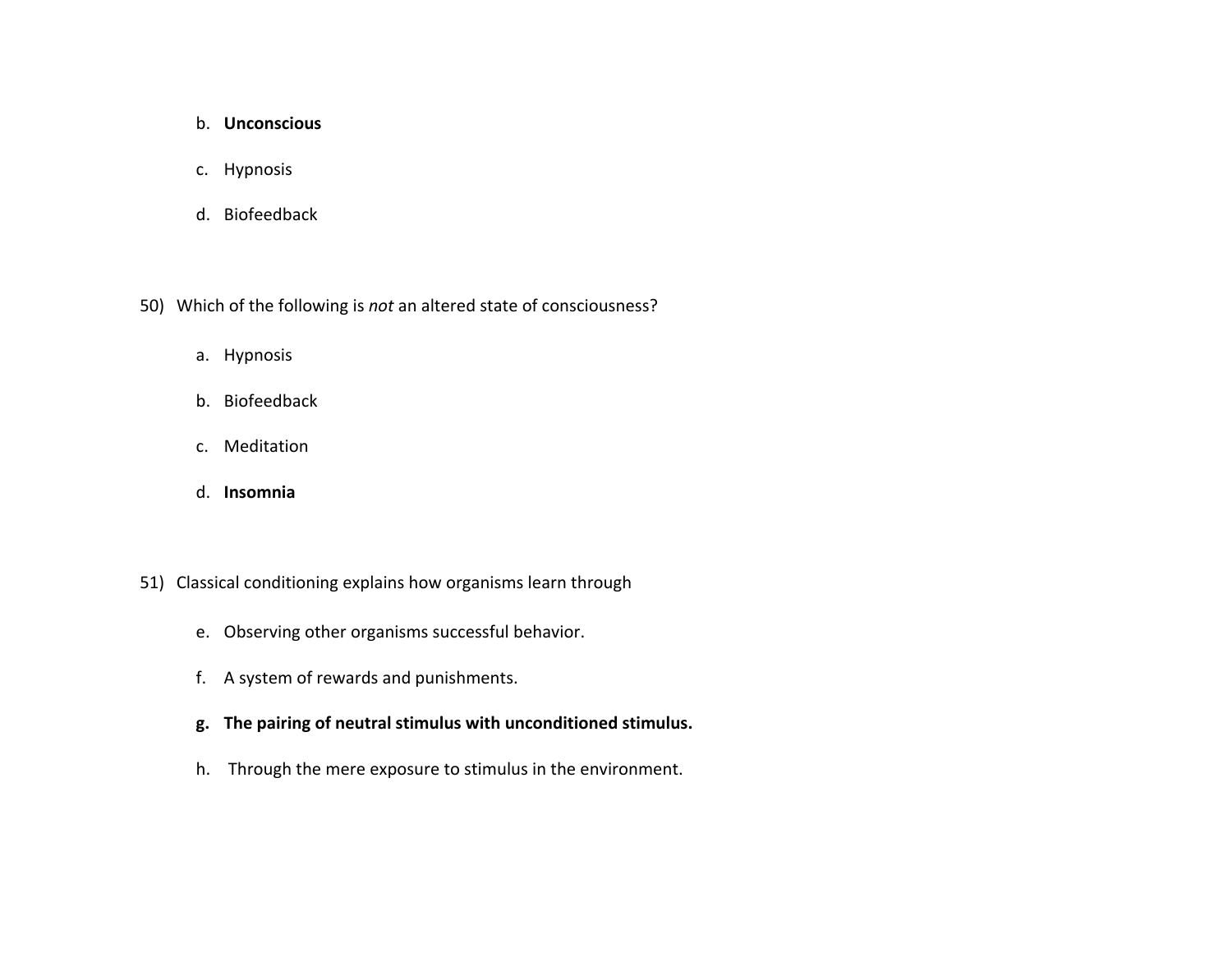- 52) Within operant conditioning, what best defines <sup>a</sup> reward?
	- a. Any event which decreases <sup>a</sup> behavior.
	- b. Any stimulus which all ways cause an unconditioned response.
	- c. Any stimulus which never cause an unconditioned response.

#### d. **Any event which increases <sup>a</sup> behavior.**

- 53) The researcher most closely associated with the study of classical conditioning is
	- **e.Pavlov.**
	- f.Thorndike.
	- g. Deci.
	- h.Skinner.
- 54) Researchers condition fish to swim to the far side of <sup>a</sup> fish tank when <sup>a</sup> light is turned on by repeatedly pairing the light with electric shock. The fish's response to light is most closely associated with what type of learning?
	- e.Shaping
	- **f.Classical conditioning**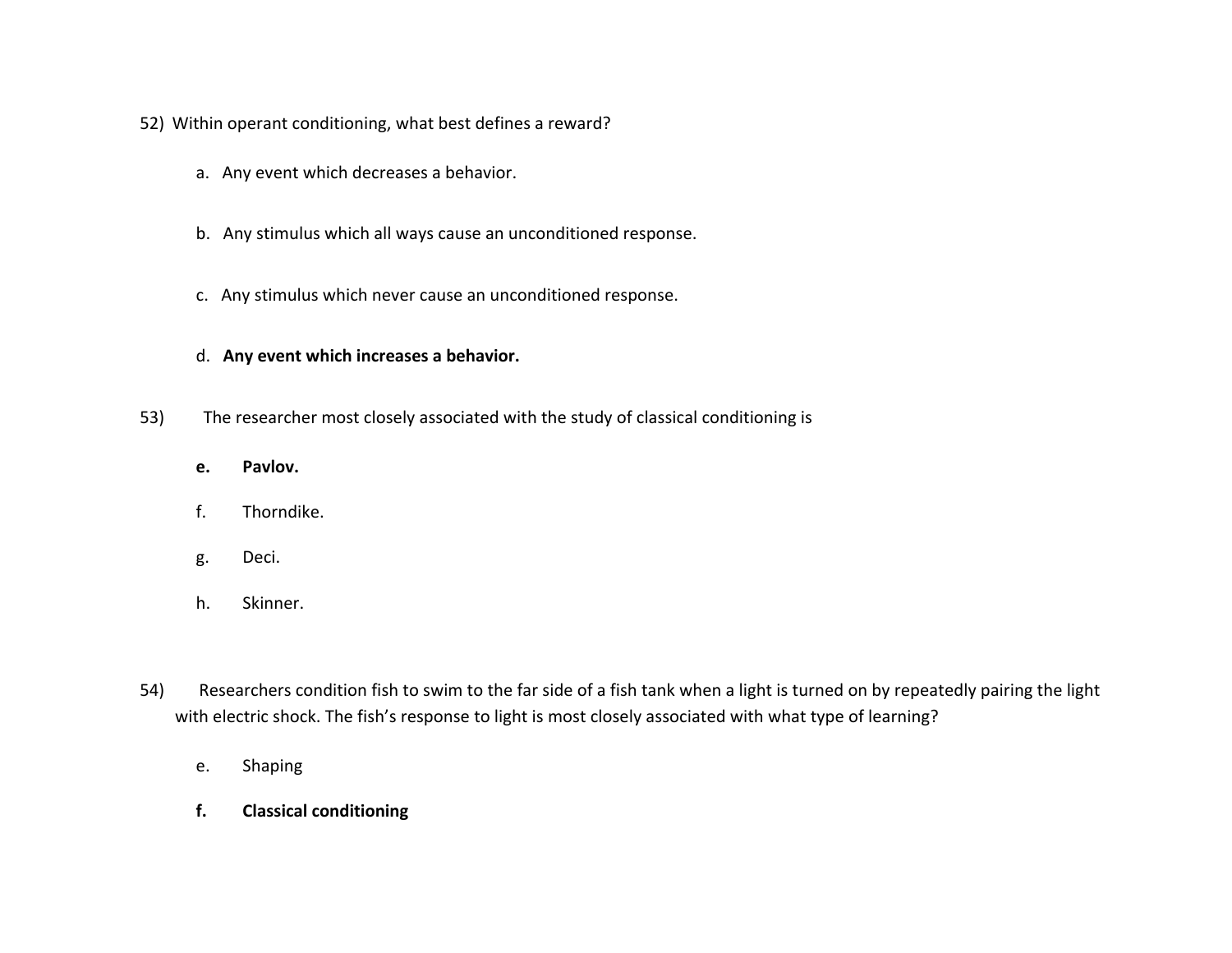- g. Generalization
- h.Spontaneous recovery

55) In classical conditioning, the \_\_\_\_\_\_\_\_ signals that the \_\_\_\_\_\_\_\_\_\_ is about to occur.

- e.Unconditioned Response; Conditioned Stimulus
- f.Conditioned Response; Unconditioned Response
- **g. Conditioned Stimulus; Unconditioned Stimulus**
- h.Unconditioned Stimulus; Conditioned Response
- 56) An event that attempts to decrease <sup>a</sup> behavior is a:
	- e.Negative reinforcer
	- f.Delayed reinforcer
	- g. Secondary reinforcer

#### **h. Punishment**

57) If <sup>a</sup> mouse is allowed to wander through <sup>a</sup> complicated maze without <sup>a</sup> reward, they will subsequently run the maze with fewer errors when <sup>a</sup> reward is placed at the end. This demonstrates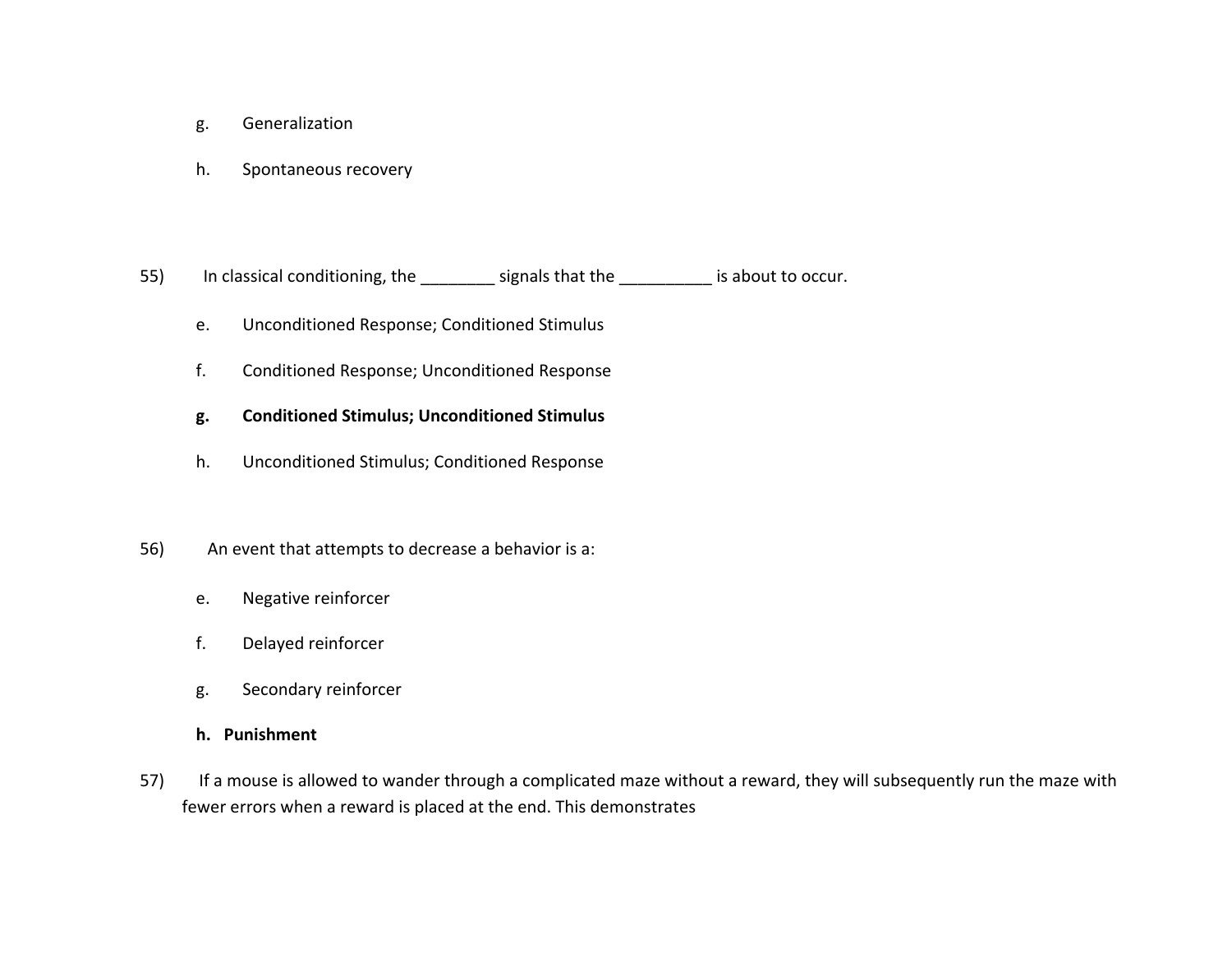- e.Spontaneous recovery.
- **f.Latent learning.**
- g. Delayed reinforcement.
- h.Shaping.

- 58) According to B. F. Skinner, human behavior is controlled primarily by?
	- e.Biological predispositions
	- f.. Emotions
	- **g. External influences**
	- h.Unconscious motives
- 59) Steve wears his varsity jacket because he noticed his older brother does so. This illustrates the importance of
	- e.Respondent behavior.
	- **f.Modeling.**
	- g. Spontaneous recovery.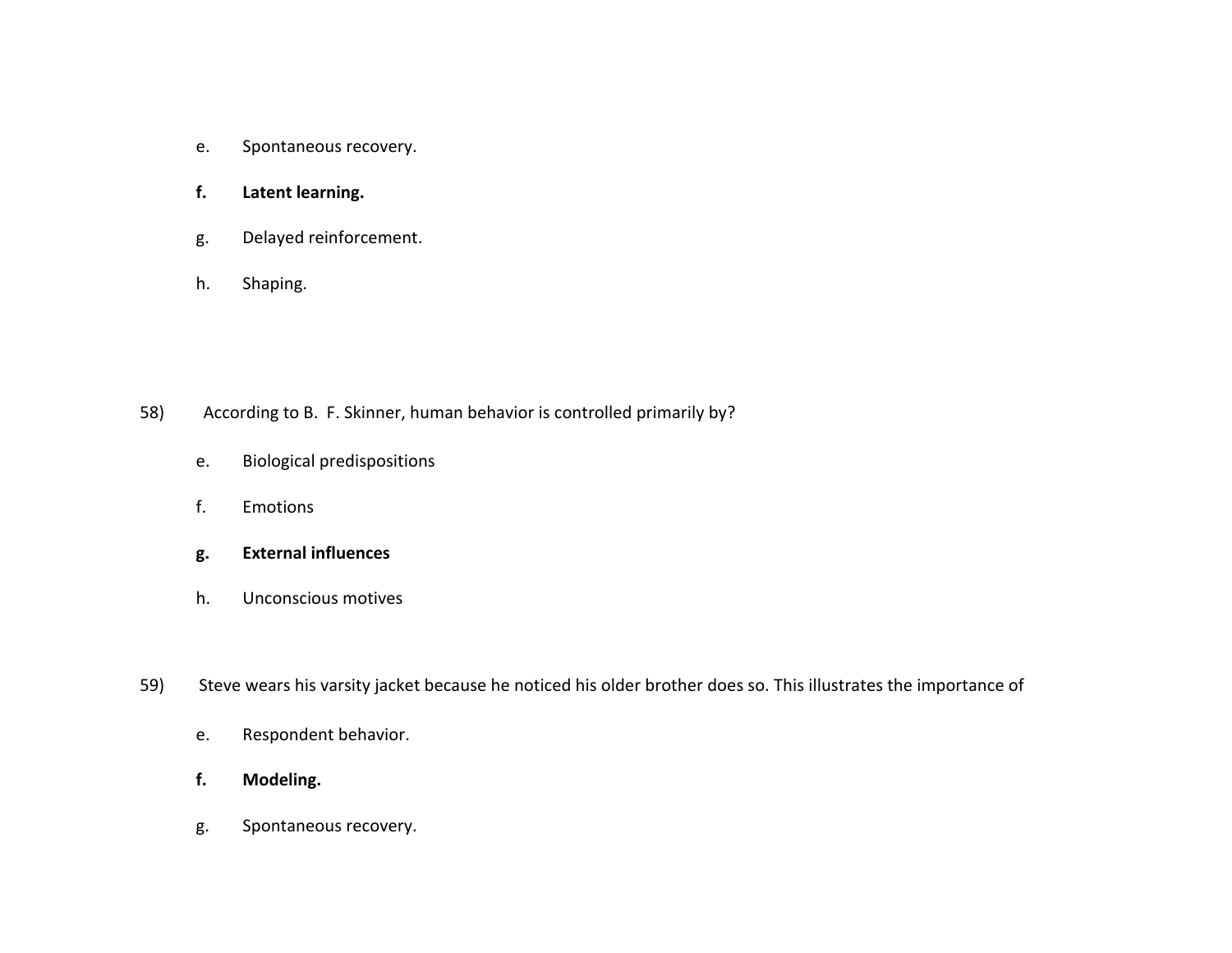- h.Shaping.
- 60) Encoding is the process of
	- e.The persistence of learning over time.
	- f.Recalling of previously learned information.
	- g. The motivated forgetting of painful memories.
	- **h.Getting information into memory.**
- 61) After being told his friend's phone number, Dave is only able to remember it long enough to dial it. Dave's memory of the phone number in this case was clearly stored in his \_\_\_\_\_\_\_\_ memory.
	- e.implicit
	- f.flashbulb
	- **g. short‐term**
	- h.long‐term
- 62) The process of retrieval refers to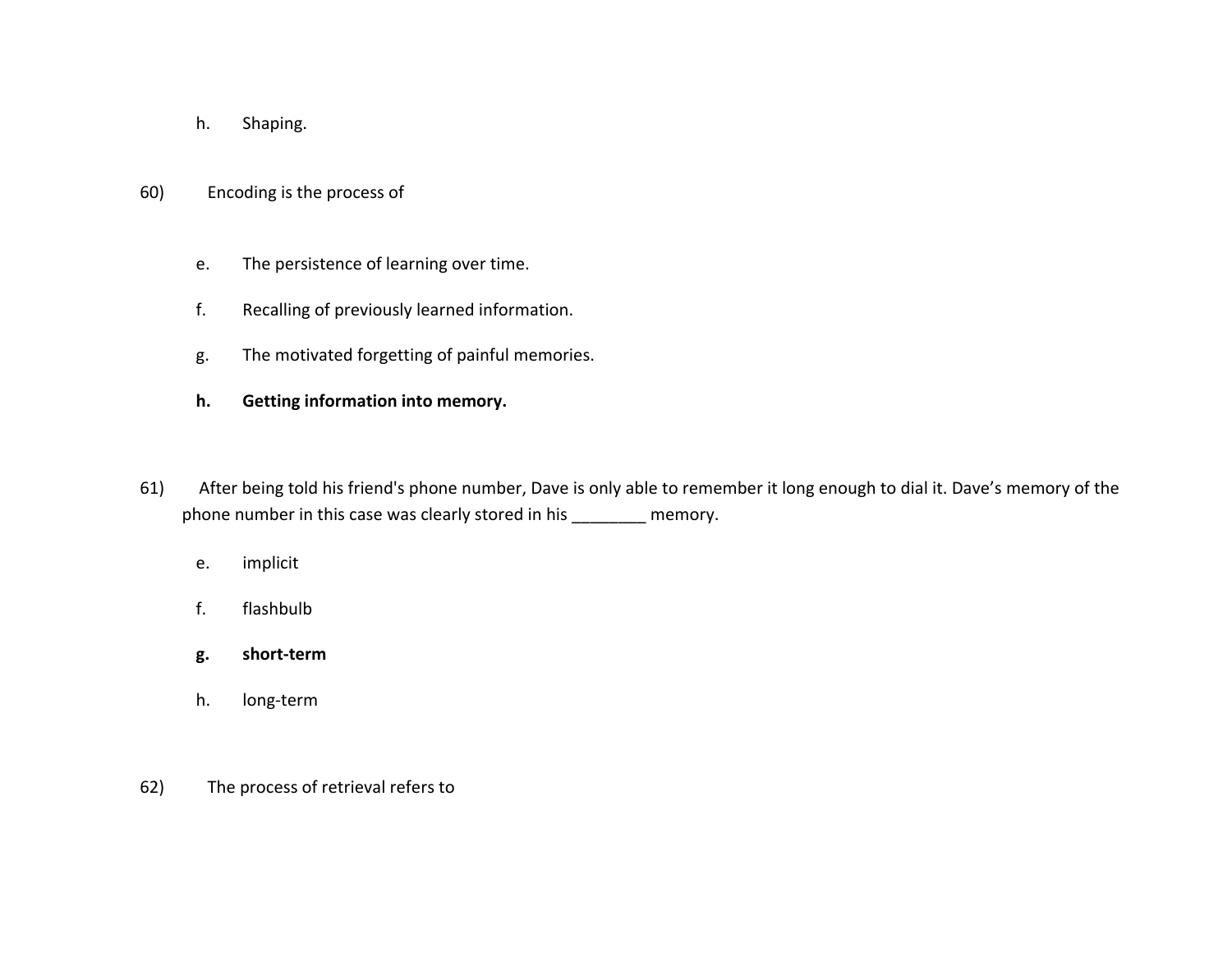- e. Identifying of information previously learned.
- **f.Getting information out of memory storage.**
- g. Organizing of information into manageable units.
- h.Consciously repeating information to be remembered.

### 63) What is <sup>a</sup> mnemonic device?

- **e.A memory aid**
- f.A sensory memory
- g. A technique for automatic processing
- h.A word, event, or place that triggers <sup>a</sup> memory of the past
- 64) Our short-term memory is limited to roughly \_\_\_\_\_\_\_\_ bits of information.
	- e.3
	- **f.7**
	- g. 15
	- h.28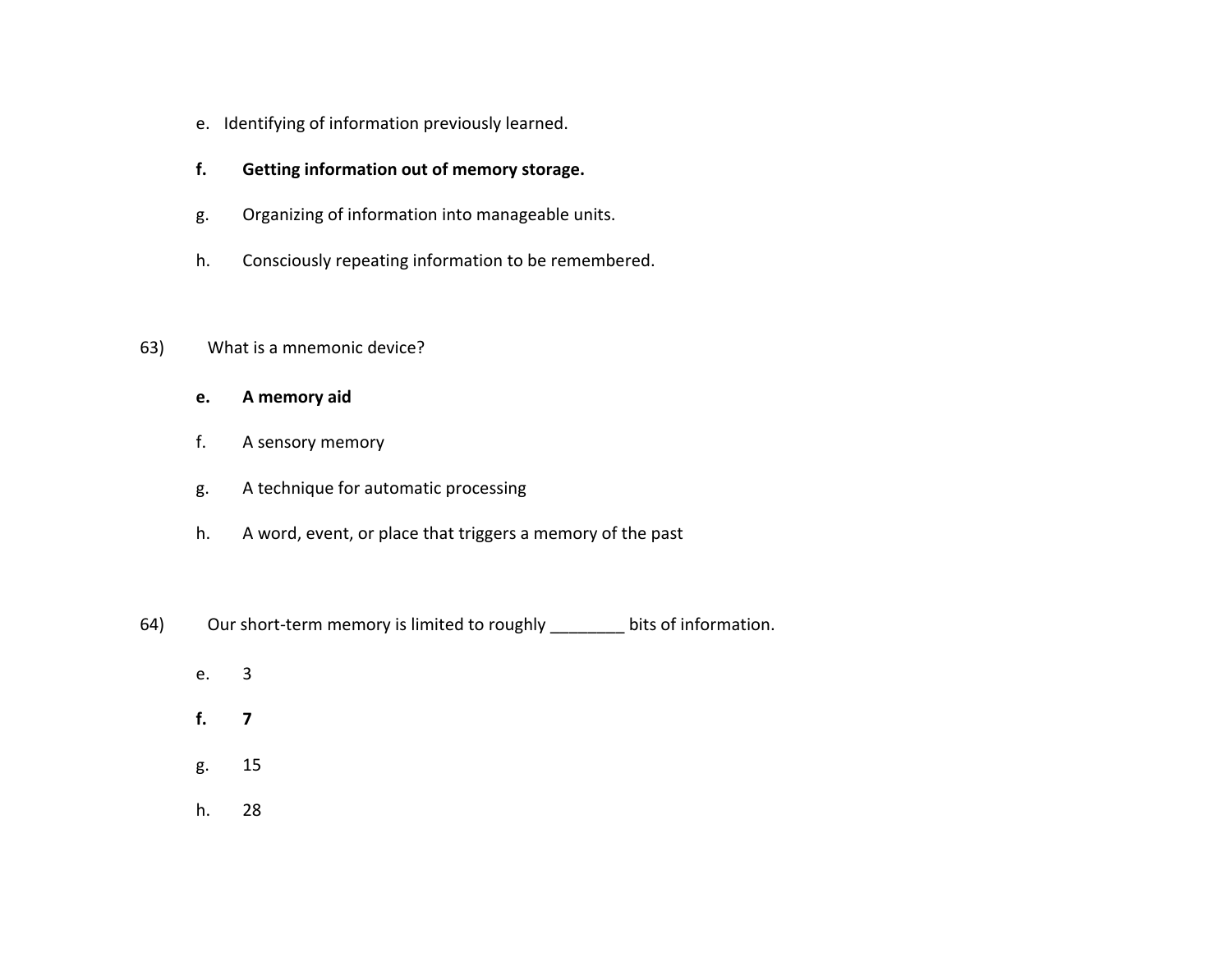- 65) A witness to <sup>a</sup> car accident is asked to describe what happened, which aspect of memory is being used?
	- e.Recognition
	- f.Rehearsal
	- g. Relearning
	- **h. Recall**

- 66) Tim can't remember Professor Edwards name because he wasn't paying attention when Professor Edwards was introduced. Tim's poor memory is best explained by:
	- e.Proactive interference
	- **f.Encoding failure**
	- g. Retroactive interference
	- h.. Source amnesia
- 67) When Sam was <sup>a</sup> child he dreamed that he was chased and attacked by <sup>a</sup> dog. Years later, he mistakenly believed that this actually happened to him. Sam's false recollection best illustrates: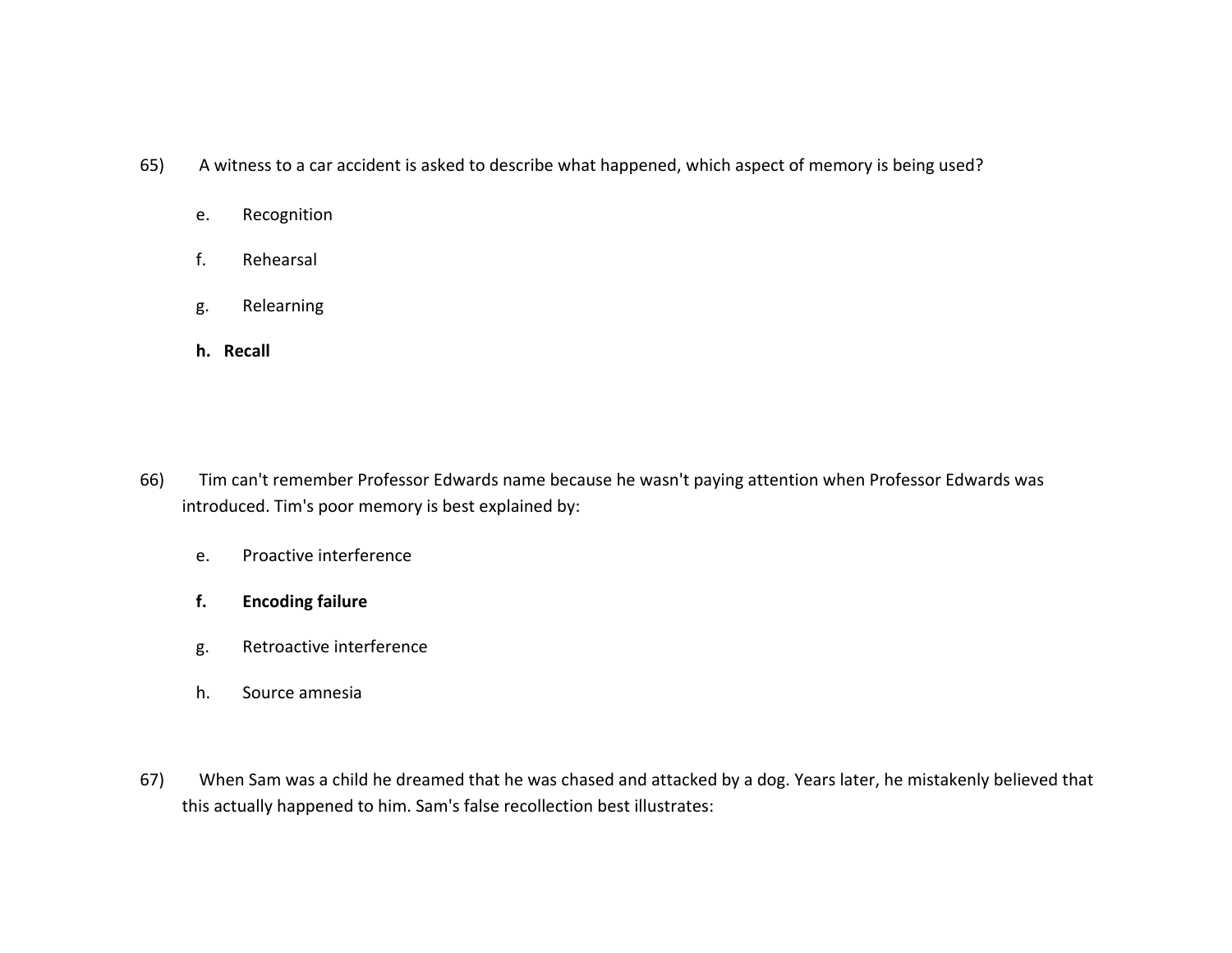- e.The self‐reference effect
- f.Mood‐congruent memory
- **g. The malleability of memory**
- h.. Proactive interference
- 68) Mental activities associated with thinking, knowing, remembering, and communicating?
- e.Heuristic
- f. Schema

## **g.Cognition**

- h. Syntax
- 35) A test of your ability to learn to be an electrician would be considered an \_\_\_\_\_\_\_\_ test.
- e.Intelligence
- f. Interest
- g.Achievement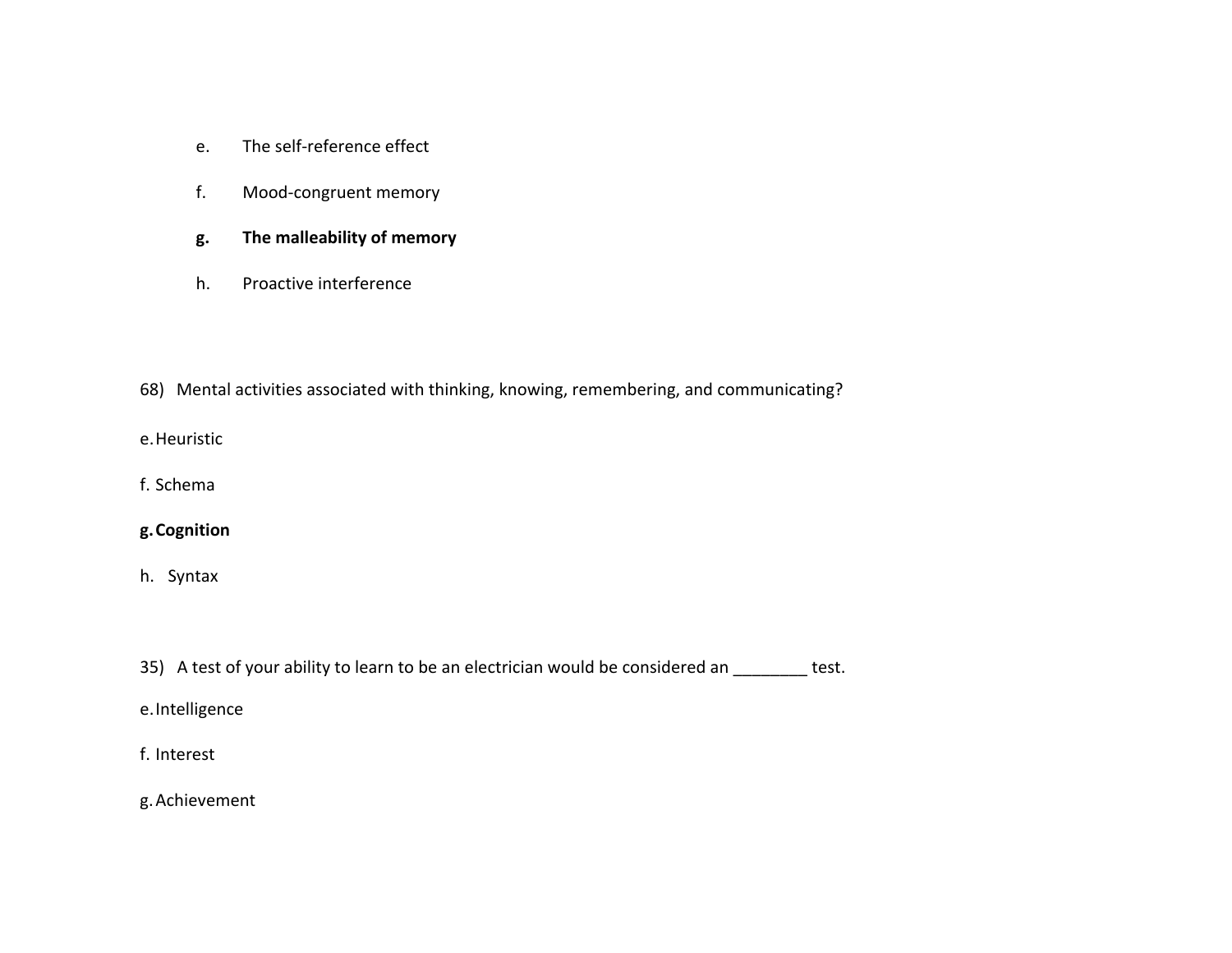## **h.Aptitude**

- 36) A test that yields consistent results every time it is used is said to have <sup>a</sup> high degree of
- e.Standardization.
- f. Predictive Validity.

## **g.Reliability.**

h.Content Validity.

37) The sequence of age-related changes that occur as a person progresses from conception to death is known as

#### **e. Maturation.**

- f. The peri‐natal period.
- g. Development.
- h. Childhood.
- 38) According to the basic sequences of progression of motor maturation, which of the following body structures should take the longest to come under effective control?
	- e. Torso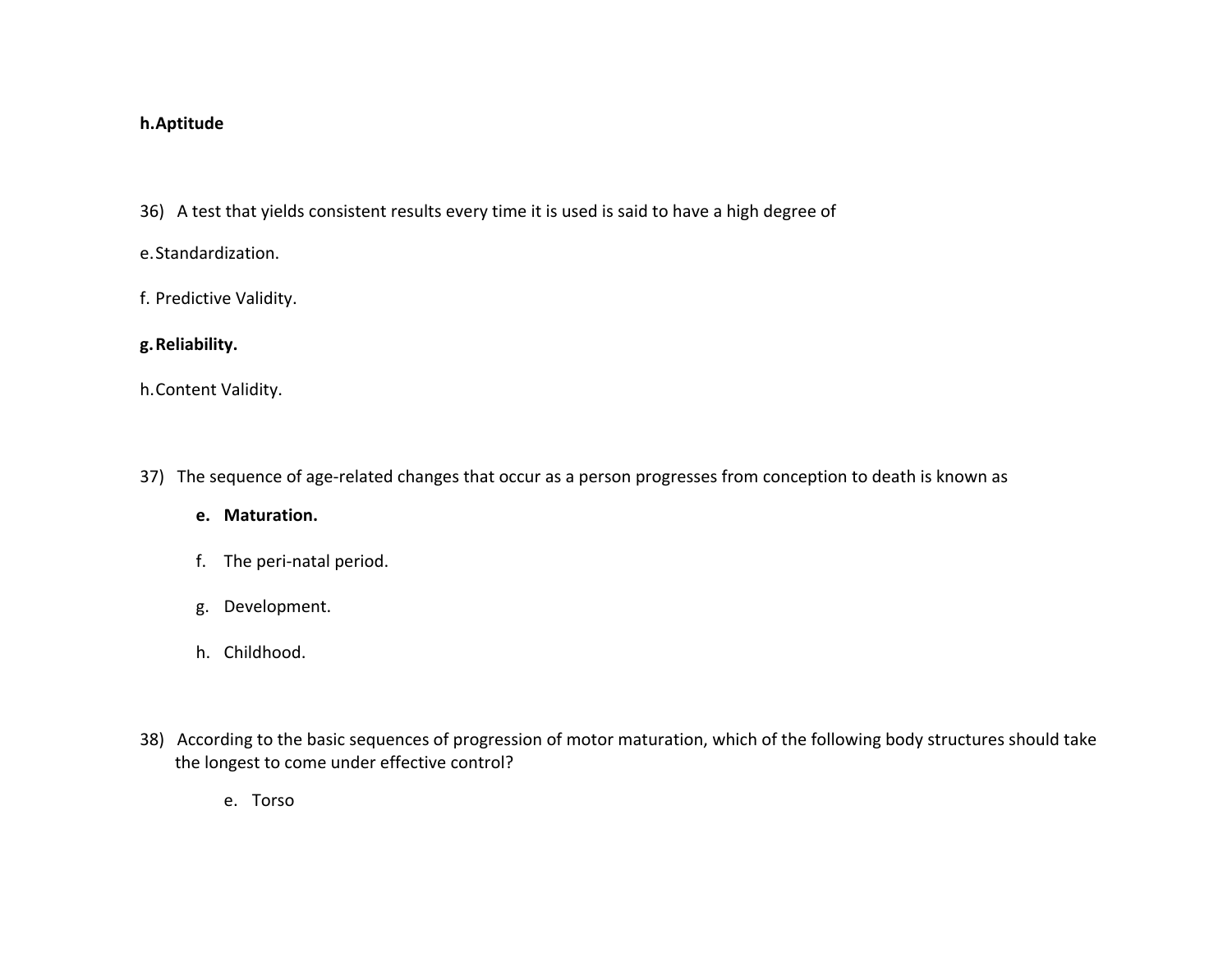- f. Shoulders
- g. Arms
- **h. Fingers**

39) The close, emotional bond of affection between an infant and its caregiver is called

#### **e. Attachment.**

- f. Dependency.
- g. Imprinting.
- h. Identification.
- 40) Stage theories of development assume that
	- e. Individuals progress through specified stages in a particular order because each stage builds on the previous stage.
	- f. Environmental circumstances can sometimes cause individuals to skip stages early on and return to them later.
	- g. Progress through the sequence of stages is not related to age.
	- h. There are few, if any, discontinuities in development.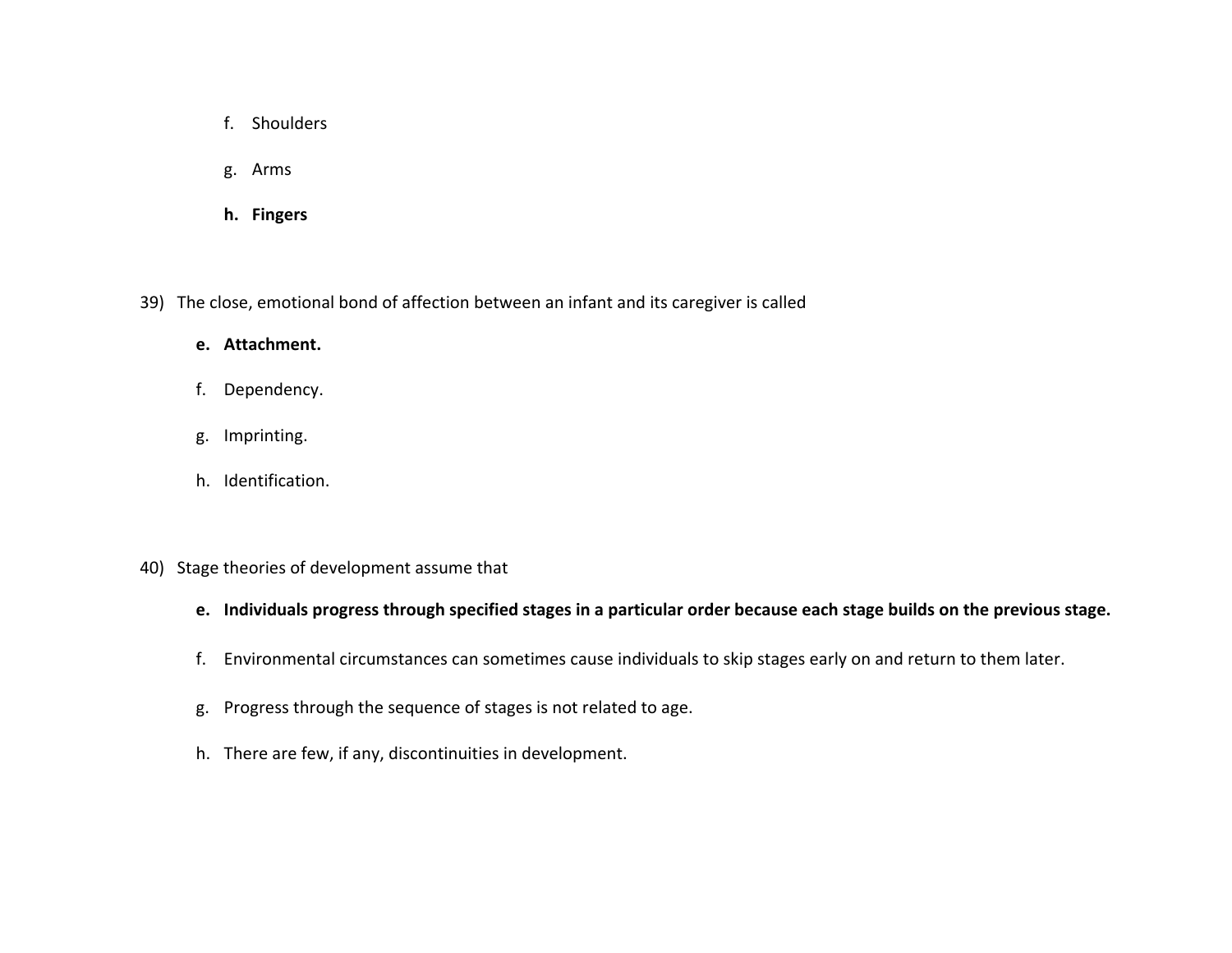- 41) Erik Erikson's developmental stages are organized around potential turning points called
	- e. Fixation points
	- **f. Psychosocial crises**
	- g. Developmental tasks
	- h. Psychosexual crises
- 42) Which of the following sequences describes the correct order of Piaget's four stages of cognitive development?
	- e. sensorimotor, concrete operational, preoperational, formal operational
	- **f. sensorimotor, preoperational, concrete operational, formal operational**
	- g. preoperational, concrete operational, sensorimotor, formal operational
	- h. formal operational, preoperational, concrete operational, sensorimotor
- 43) If Lawrence Kohlberg were to present you with <sup>a</sup> moral dilemma, in which of the following would he be most interested?
	- e. Your judgment of right and wrong in this situation
	- f. What you would do in this situation
	- g. Whether your intended behavior is consistent with your moral judgment in this situation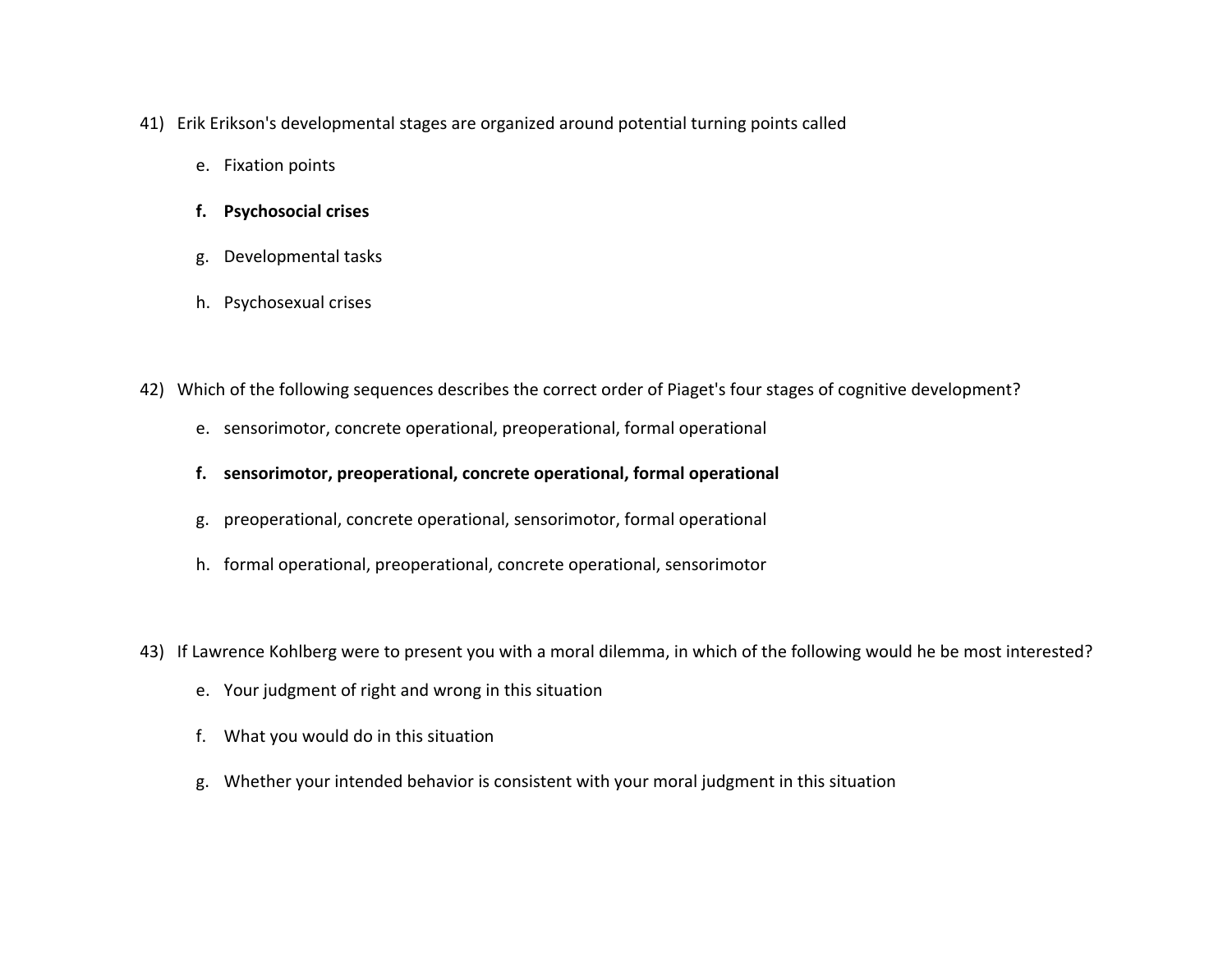- **h. Your reasons for whatever moral judgment you had about the situation**
- 44) The adolescent who has arrived at <sup>a</sup> sense of self and direction after consideration of alternative possibilities is at the phase called identity
	- e. Diffusion.
	- f. Foreclosure.
	- g. Moratorium.
	- **h. Achievement.**
- 45) Lily is 85 years old and she has recently begun writing her life story. As she thinks back over all that she has done, she comes to the conclusion that her life has had no real meaning or purpose. Based on Erikson's theory, Lily may
	- e. Develop <sup>a</sup> sense of isolation.
	- **f. Experience feelings of despair and bitterness.**
	- g. Become self‐indulgent and self‐absorbed.
	- h. Develop feelings of inferiority and doubt.
- 46) Abraham Maslow's Hierarchy of needs exemplifies the \_\_\_\_\_\_\_\_\_\_\_\_\_\_\_\_\_\_theories of motivation.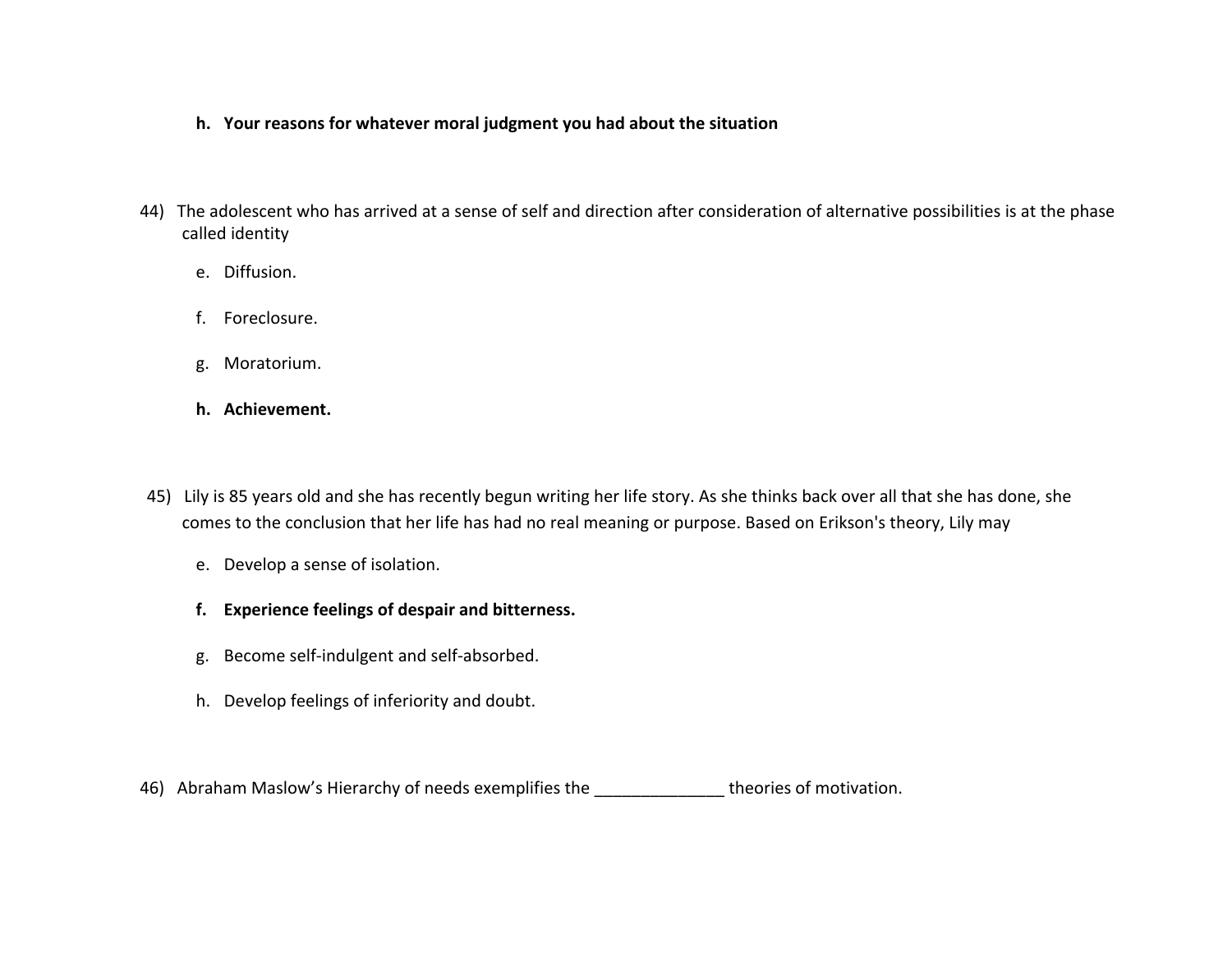- e. Biological
- f. Cognitive
- **g. Humanistic**
- h. Instinct

61) Critics argue that \_\_\_\_\_\_\_\_\_\_\_\_\_ of personality lacks concrete treatment approaches and its ability to help those with more severe personality disorders.

#### **a. Humanistic theories**

- b. Psychodynamic theories
- c. Social‐Cognitive theories
- d. Trait Theories
- 62) When <sup>a</sup> personality test measures what is intended and is consistent its results the test is both

#### **a. Reliable and valid.**

- b. Objective and reliable.
- c. Valid and objective.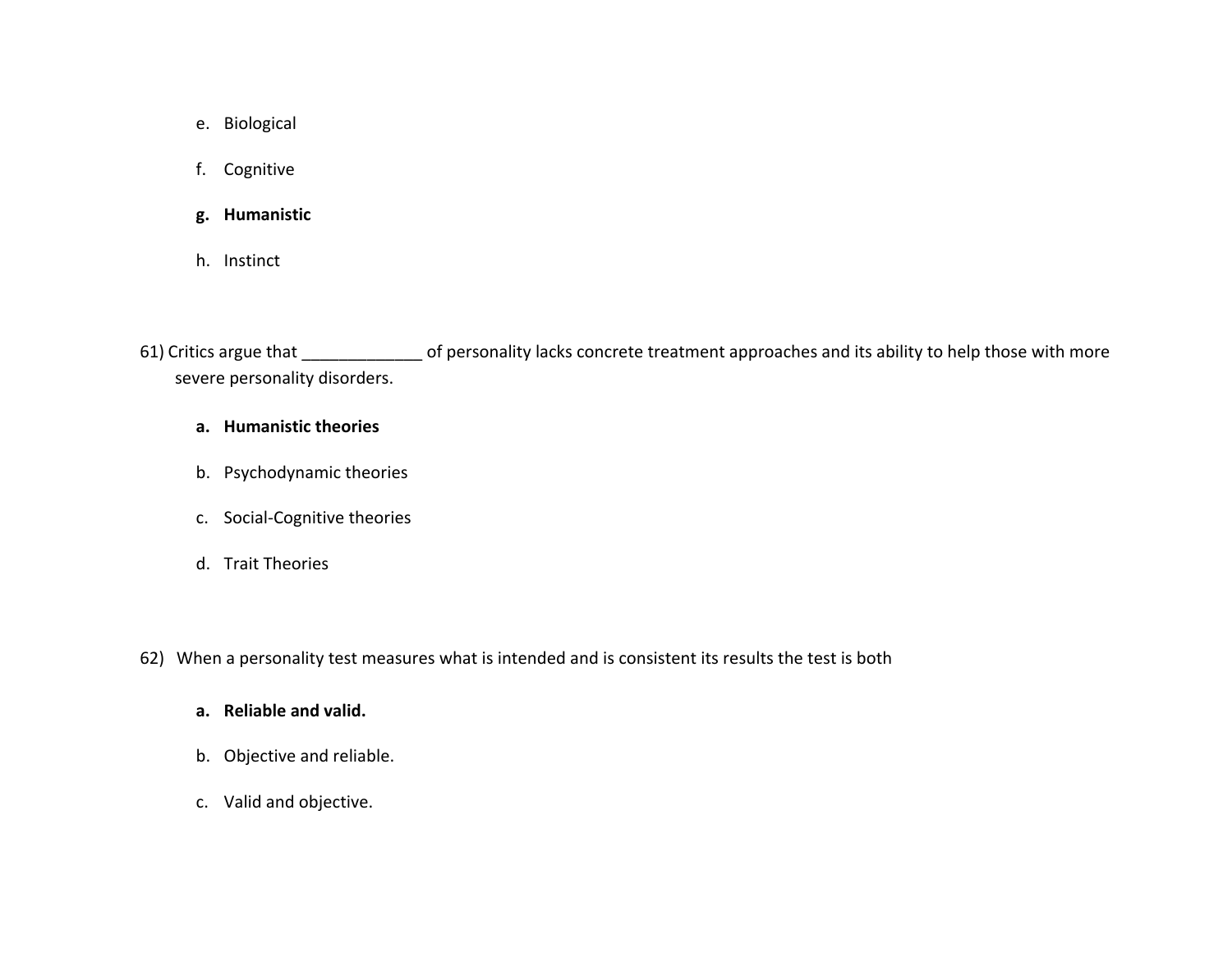d. Constant and readable.

63) The nature vs. nurture debate describes the \_\_\_\_\_\_\_\_\_\_\_\_\_\_\_\_\_and \_\_\_\_\_\_\_\_\_\_\_\_\_\_\_\_\_\_\_ influences in the development of personality.

- a. Social and cultural
- b. Environmental and cuddling
- **c. Biological and situational**
- d. None of the above

#### 64) The human personality is

- a. Formed at birth.
- b. Remains largely unchanged until adolescence.
- c. Stable by age 30.
- **d. Ever‐changing, but more consistent with age.**
- 65) The accumulation of knowledge about the self, such as beliefs regarding personality traits, physical characteristics, abilities, values, goals, and roles is called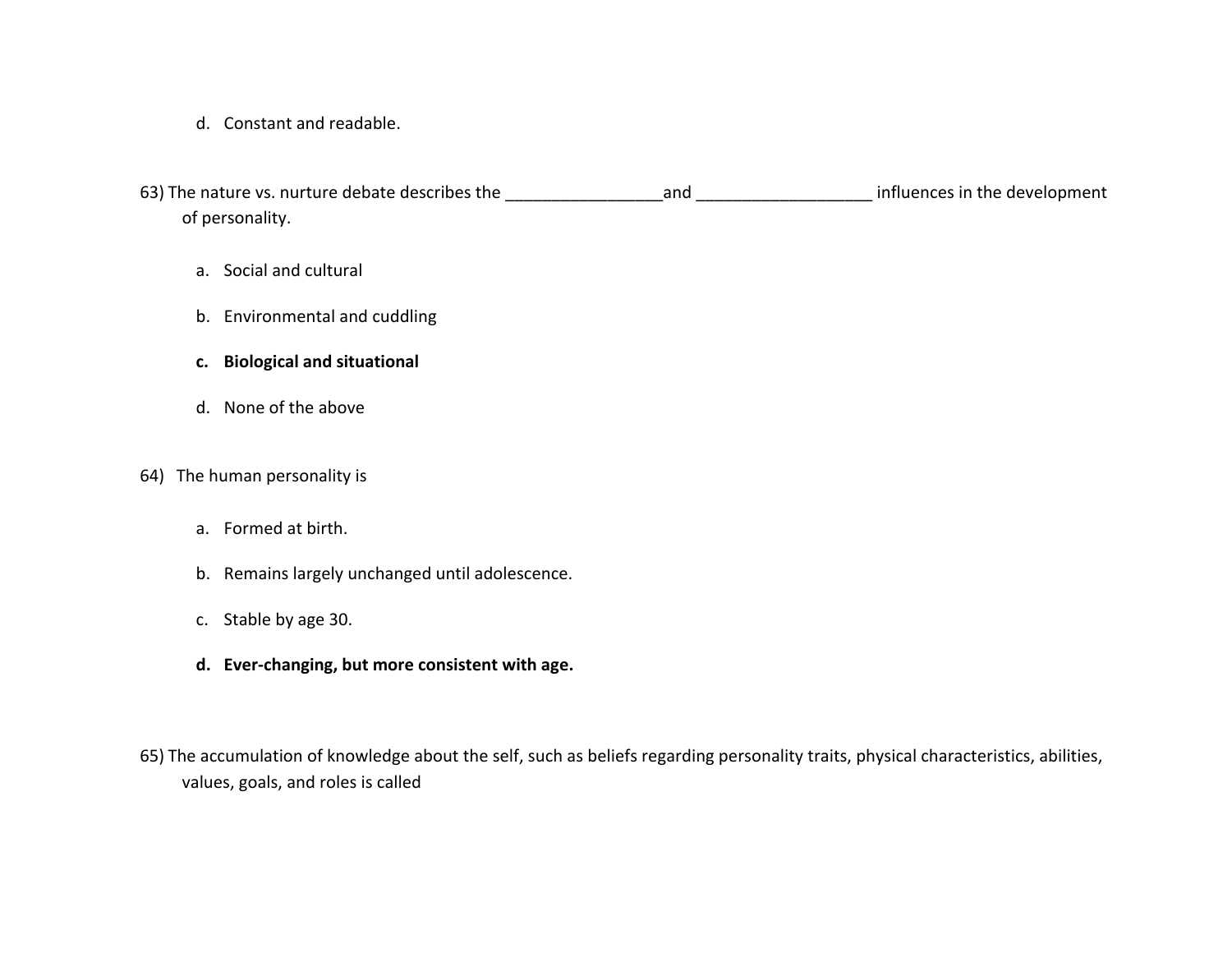- a. Self‐esteem.
- b. Self‐worth.
- **c. Self‐concept.**
- d. Self‐consciousness.

66) Identifying oneself as part of <sup>a</sup> group rather than as an individual is <sup>a</sup> personality characteristic associated with

- a. Individualistic cultures.
- b. Group cultures.
- **c. Collective cultures.**
- d. All of the above.

67) \_\_\_\_\_\_\_\_\_\_\_\_\_\_\_\_\_\_\_\_\_\_\_\_\_\_\_\_\_\_\_\_\_ may be defined as behavior that is disturbing (socially unacceptable), distressing, maladaptive (or self‐defeating), and often the result of distorted thoughts (cognitions).

**a. Abnormal Behavior**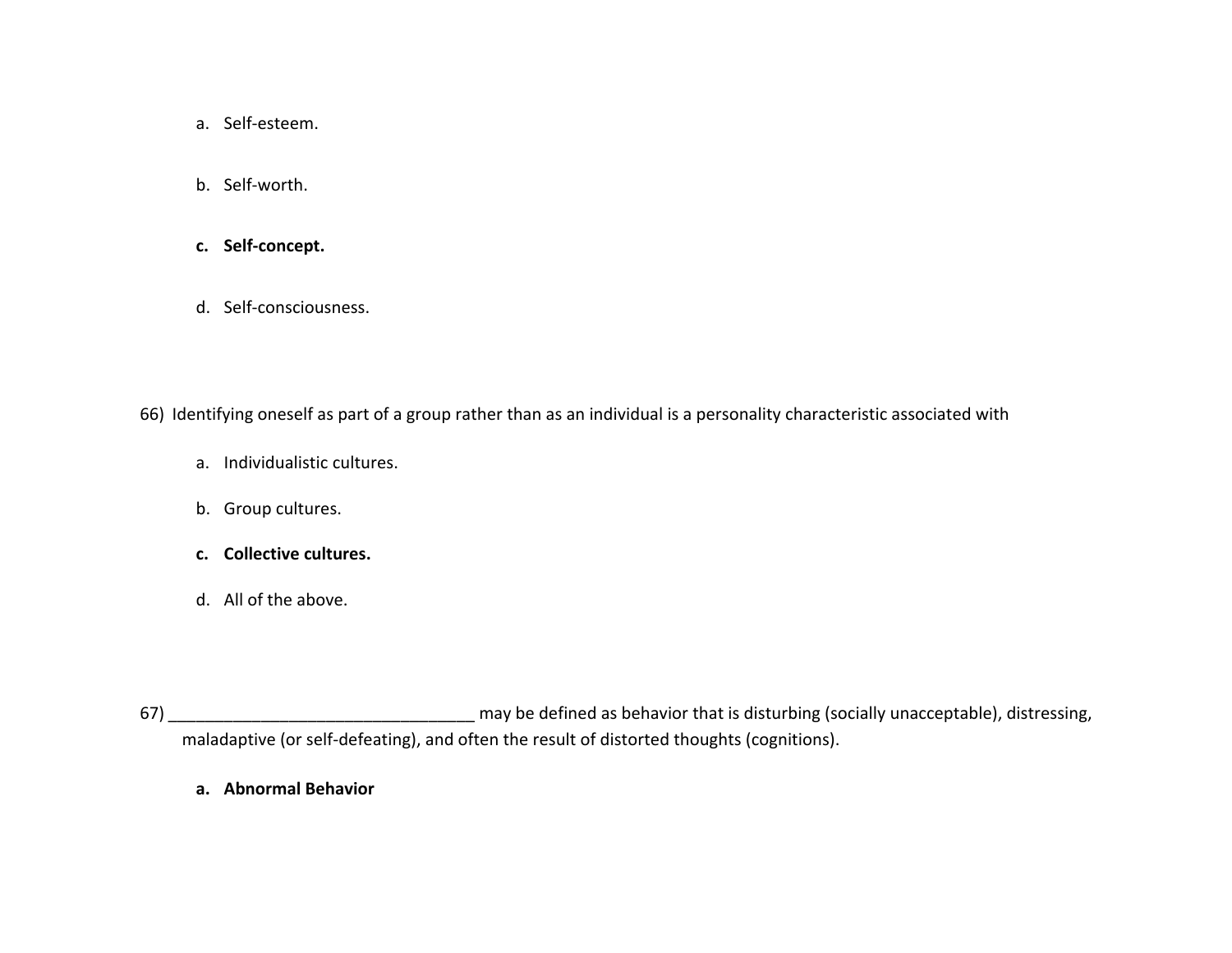- b. Differentiate Behavior
- c. Evolutionary Behavior
- d. Social Behavior
- 68) Trepanation, exorcism, exile, asylums and death have all been used to treat
	- a. Normal Behavior.
	- **b. Abnormal Behavior.**
	- c. Witchcraft.
	- d. None of the Above.
- 69) The major approaches for understanding abnormal behavior are
	- a. Biological, Cognitive and Psychosomatic.
	- b.Behavioral, Cognitive, and Psychodynamic.
	- c. Neurological, Physiological, and Mental.
	- **d. Biological, Behavioral, Cognitive, and Psychodynamic.**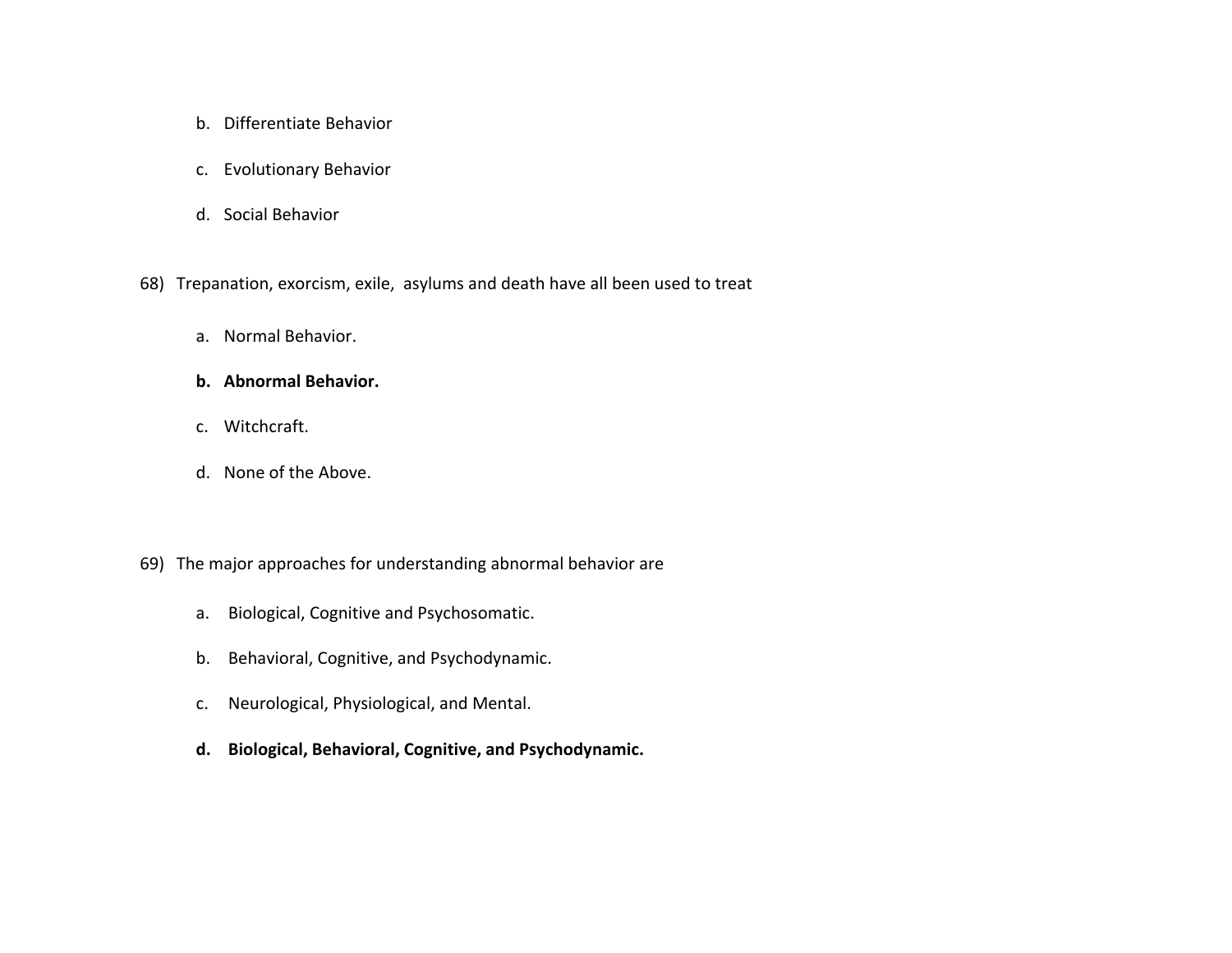- 70) People with mental illness may experience <sup>a</sup> form of prejudice and discrimination known as
	- a. Devaluation.
	- b. Anomie.
	- **c. Stigma.**
	- d. Stereotyping.

71) The American Psychiatric Association uses the **with the last of the contract of the America**n disorders.

- a. Minnesota Multiphasic Personality Inventory, Second Edition (MMPI‐2),
- **b. Diagnostic and Statistical Manual of Mental Disorders (DSM)**
- c. APA Manual of Mental Health
- d. Psychological Disorders Dictionary
- 72) A mental disorder characterized by hearing voices, paranoid or bizarre delusions, and/or disorganized speech and thinking is called
	- **a. Schizophrenia.**
	- b. Mood Disorder.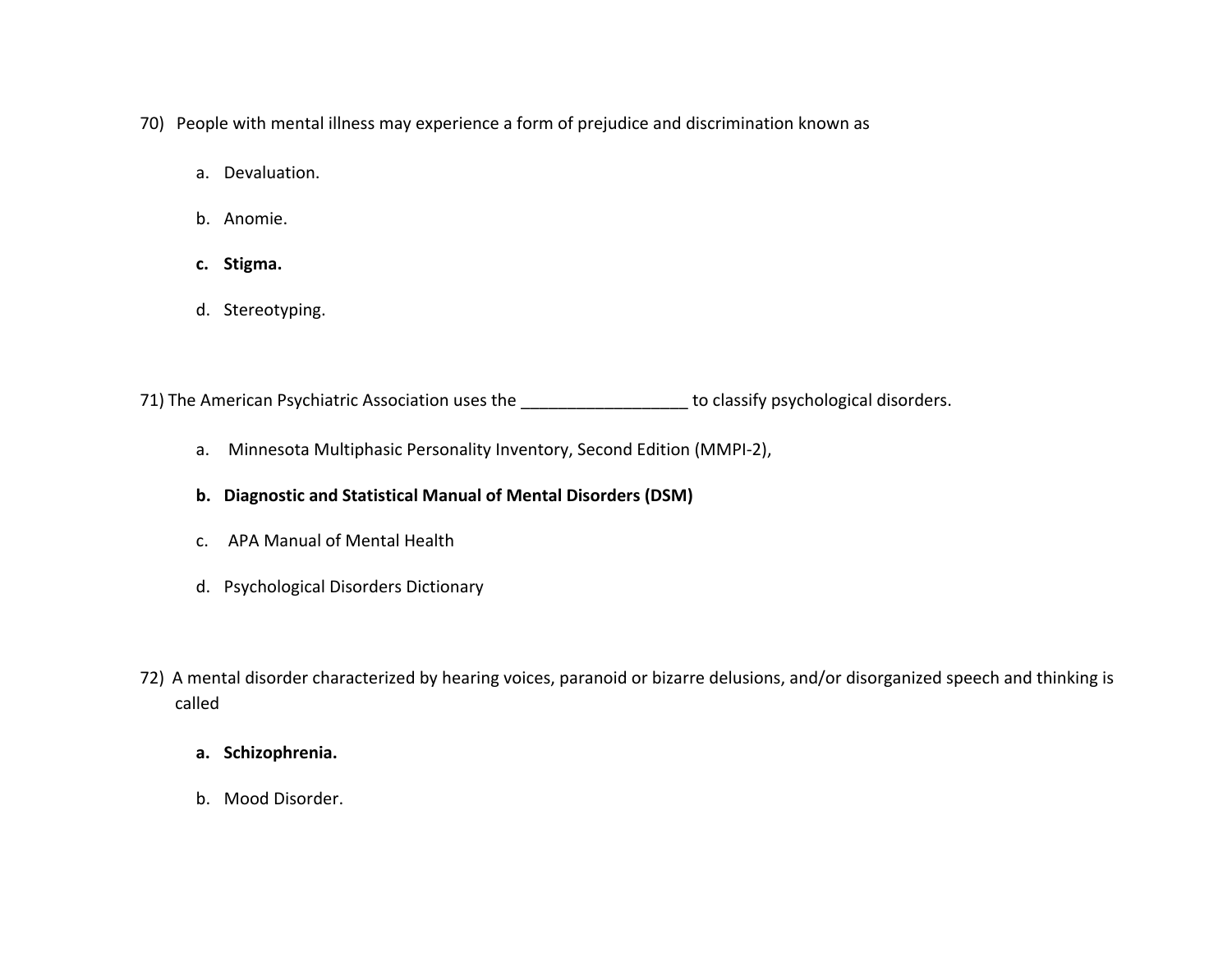- c. Anxiety Disorder.
- d. Personality Disorder.
- 73) Depressive disorder and bipolar disorder are
	- a. Schizophrenia.
	- **b. Mood Disorders.**
	- c. Anxiety Disorders.
	- d. Personality Disorders.

74) Phobias and panic disorders are part of the category known as \_\_\_\_\_\_\_\_\_\_\_\_\_\_.

- a. Schizophrenia.
- b. Mood Disorders.
- **c. Anxiety Disorders.**
- d. Personality Disorders.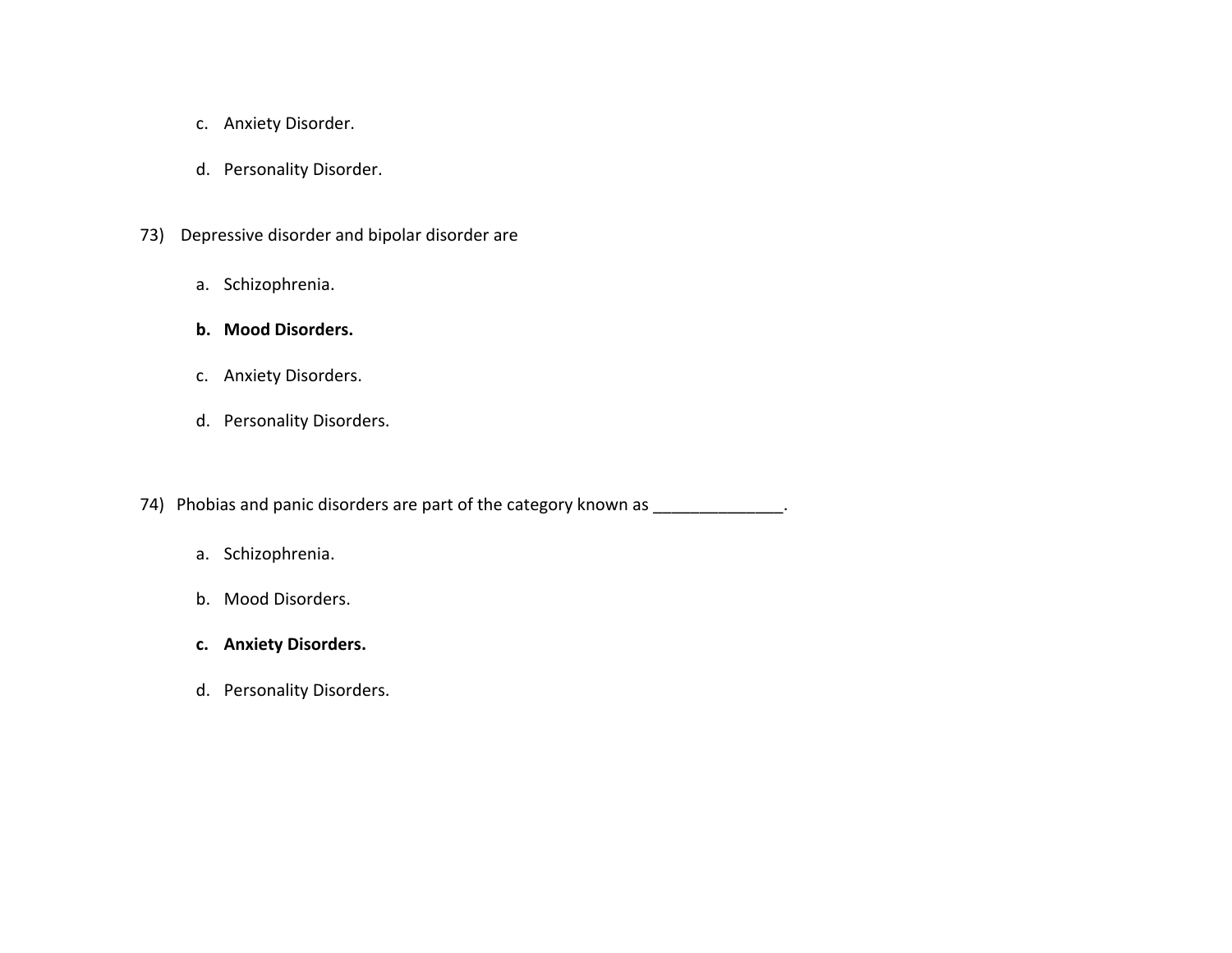## **Appendix D Psychology Item Bank**  Note: Answers are in **bold**

#### **Unit 1 Foundations**

- 1) There are numerous reasons that Psychology is regarded as <sup>a</sup> science. One of the earliest contributors to the scientific field of Psychology was Wilhelm Wundt. His major contribution to helping Psychology become <sup>a</sup> science was that he,
	- a. Wrote down most of his observations.
	- b. Had research assistants help train people to do what they wanted them to
	- c. Created one of the first labs to study humans and their behaviors.
	- <code>d. Realized</code> that other sciences were breaking things down into parts and thought he could break behavior down into **parts.**
	- e. He believed in introspection, the process of looking into yourself and describing what is there.
- 2) While Darwin was not <sup>a</sup> psychologist, his discoveries and subsequent published works were very important to psychology. Why?
	- a. **His discoveries encouraged scientists to begin studying animals for clues about human behavior**
	- b. His discoveries about animals lead to new discoveries about Humans.
	- c. He is widely regarded as the first real psychologist.
	- d. He was ridiculed for making the leap between non‐human and human animal behavior.
	- e. His work was scientific in nature and allowed early psychologists to imitate his work
- 3) Sigmund Freud is widely regarded as one of the founders of the field of psychology. Besides being one of the first to study humans and their behavior, what makes Freud one of the most widely recognized names in psychology?
	- a. He was the only early psychologist that had <sup>a</sup> family member go into the field of psychology, his daughter Anna.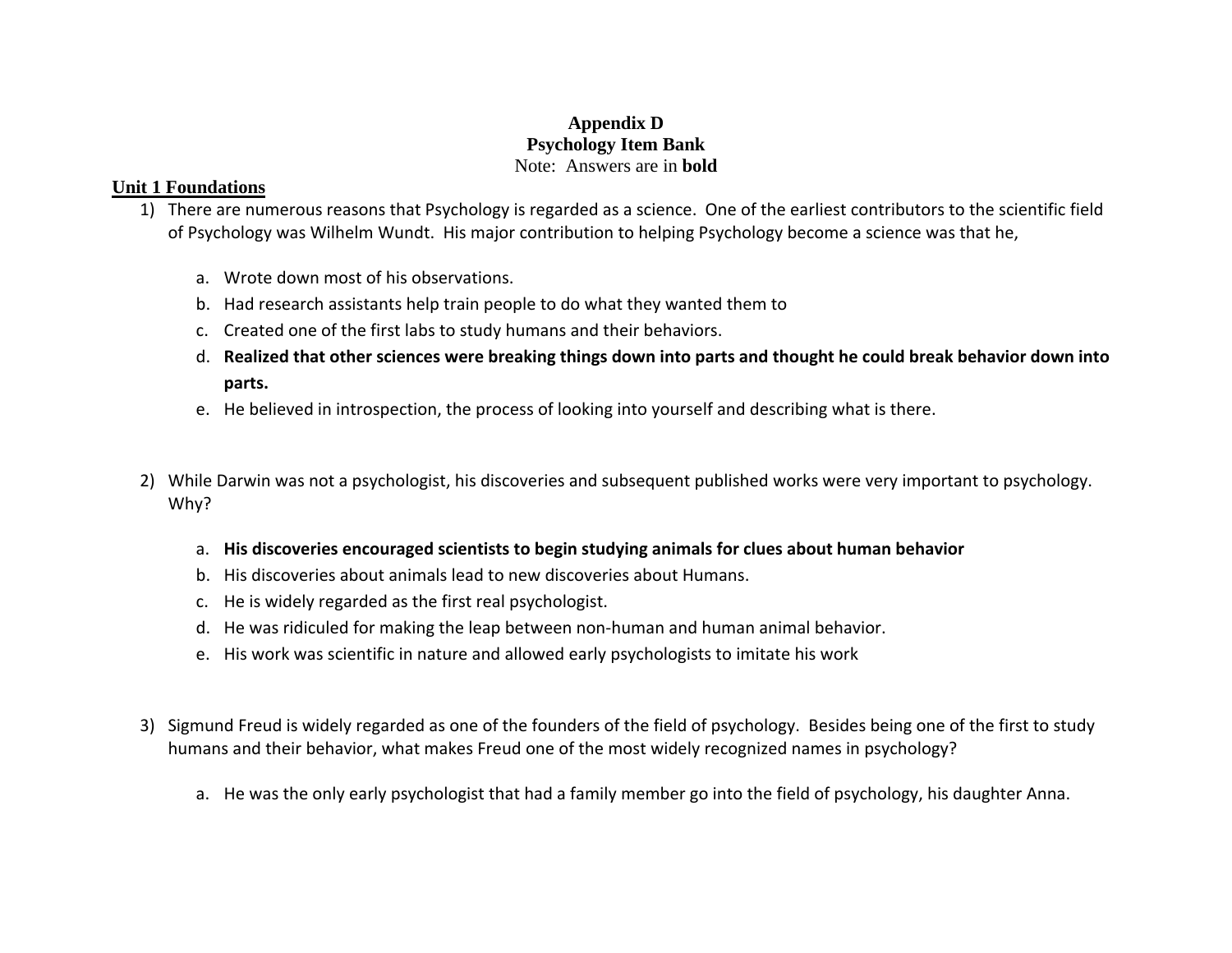- b. His work with the human subconscious mind and how our childhood experiences influence how we develop as an **adult.**
- c. He had numerous psychoses himself and was able to self‐diagnose them.
- d. How his work led him to be <sup>a</sup> model parent.
- e. His ability to diagnose and cure people's subconscious problems.
- 4) There are numerous approaches to Psychology that psychologists use when they are either researching or applying psychology to clients. What approach is most widely used by teachers and parents, and why?
	- a. **Behavioral; parents and teachers use reinforcements and punishments on <sup>a</sup> regular basis to get children and students to do what they want.**
	- b. Psychoanalytical; parents and teachers know that if they can figure out what is driving children's subconscious impulses then they can them to conform to the rules.
	- c. Humanistic; parents and teachers mainly believe that we all are striving to reach our full potential all of the time.
	- d. Cognitive; teachers know that if we can get students to process information in the correct manner, then they will be model students
	- e. Sociocultural; Parents and teachers realize that where and how you were raised will have <sup>a</sup> significant impact on how you develop as an adult and are trying to help you develop normally.
- 5) When doing research in the lab there are multiple ways to ensure that your research is scientific and not biased. One of the best ways to take out the researcher bias is to
	- a. Use placebos to ensure that your subjects are not making up their own results.
	- b. Use <sup>a</sup> single blind study to ensure that your research assistants are not making up their own results.
	- c. Use a double blind study to ensure that you and the research assistants do not make up your own results.
	- d. Make sure that all of the variables are the same to ensure that there is continuity within the experiment.
	- e. Use <sup>a</sup> representative sample to ensure that you are not biased towards one group, age or gender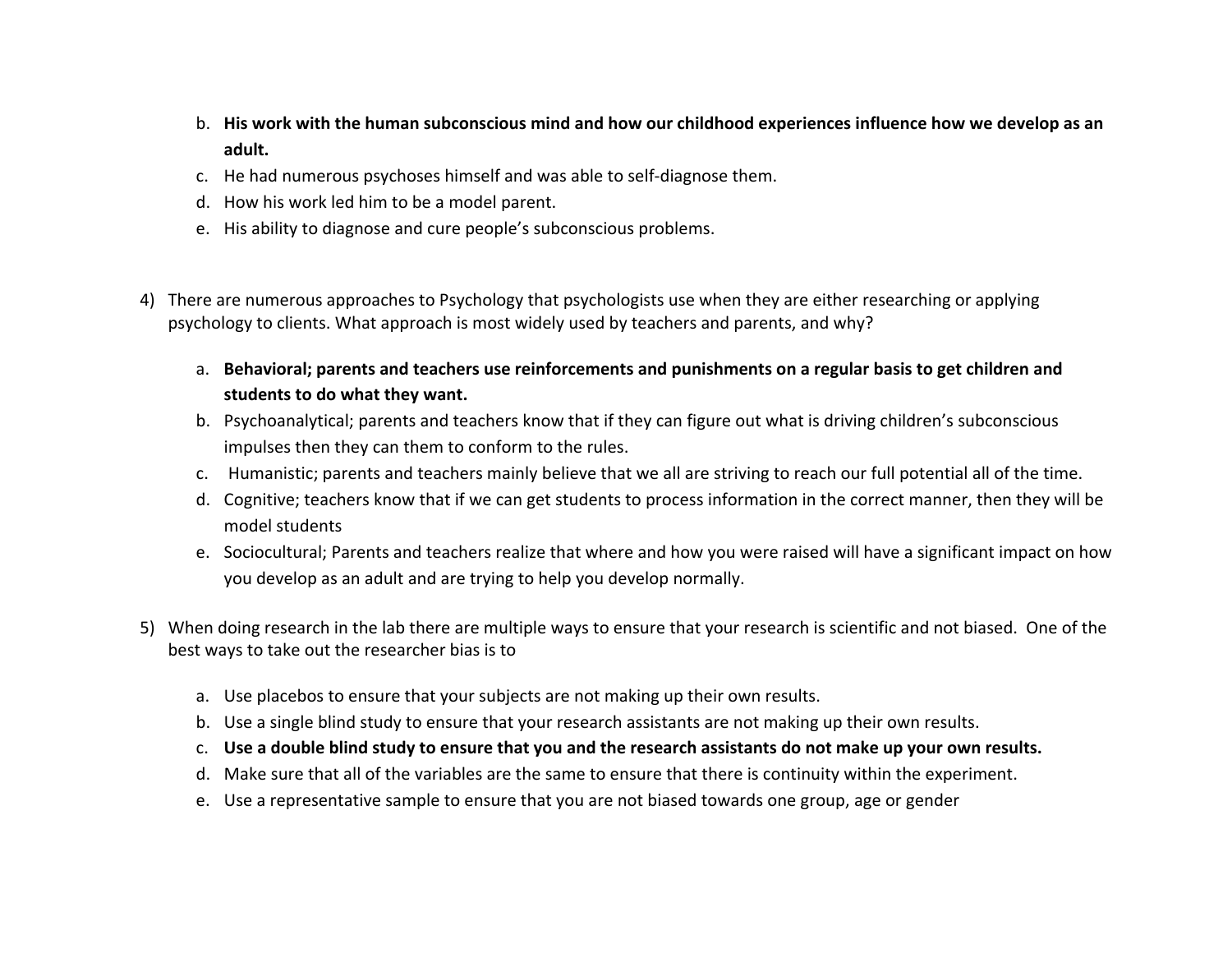- 6) There are numerous aspects to research that make it scientific. Two of them are independent and dependant variables. It is critically important that the researcher creates quality independent variables to ensure that what happens?
	- a. **The dependent variable changes only according to one independent variable.**
	- b. The independent variable has multiple parts so that the dependent variable can change accordingly.
	- c. The dependent variables have numerous parts to ensure that there is enough information to make them valid.
	- d. The dependent variables only have one part to ensure that there is enough information to make them valid.
	- e. There is only one independent variable to ensure that there is only one dependent variable.
- 7) The control group in <sup>a</sup> psychological study serves one main purpose. That purpose is to ensure what?
	- a. The subjects in the experiment do not create their own outcomes based upon their own thoughts about the **experiment**
	- b. That the experimental group is fully engaged in the experiment.
	- c. The control group actively participates with the experimental group.
	- d. Both groups are participating in the critical part of the experiment.
	- e. That all subjects in the experiment are participating in their designated part of the experiment.
- 8) Correlations are <sup>a</sup> great place to start creating <sup>a</sup> workable psychological experiment. While the two variables used in <sup>a</sup> correlation are <sup>a</sup> great starting place for an experiment, the two variables are different in that they what?
	- a. Are directly tied to one another.
	- b. Always have <sup>a</sup> strong or <sup>a</sup> weak correlation to each other.
	- c. Always have <sup>a</sup> negative or positive correlation to each other.
	- d. **Do not necessarily cause each other.**
	- e. Are completely independent of each other.
- 9) There are numerous different types of experiments that <sup>a</sup> Psychologist can use to research any given topic in the field of psychology. The best type of experiment for getting the most unbiased responses from the subjects is what and why?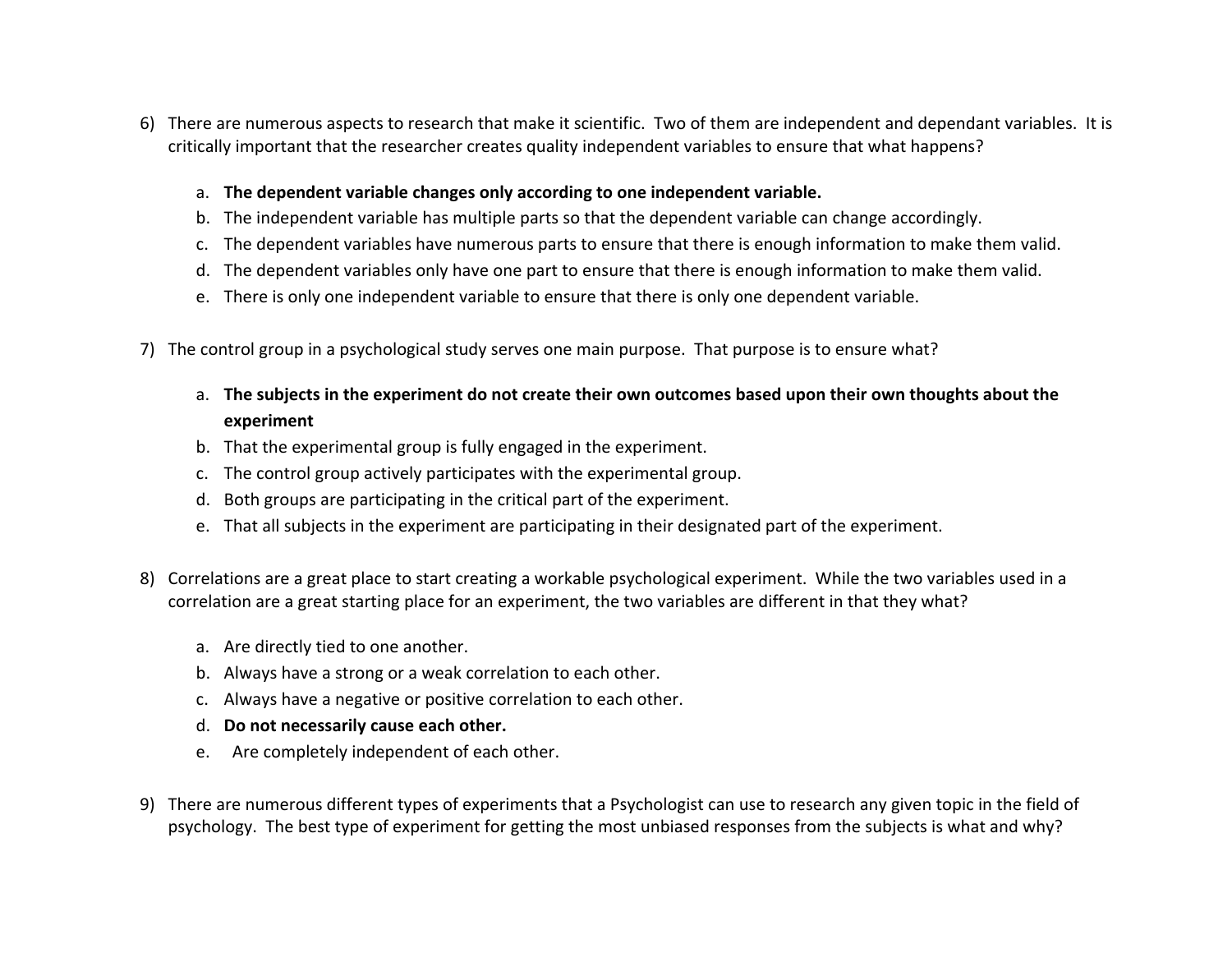- a. Cross‐sectional method, it allows the researcher to use many different types of people and compare their responses.
- b. The psychological tests, if it has been created properly, then the subject's responses are completely accurate and natural.
- c. The survey method, it allows the subjects to remain anonymous so they will answer the questions truthfully.
- d. **A naturalistic observation, it observes the subjects in their natural environment allowing**
- e. The longitudinal method, it is <sup>a</sup> rather lengthy process and the subjects are less likely to have bias' the longer the experiment goes.
- 10) Ethics of experimentation are incredibly important to the validity of Psychological experimentation. Of the following, which is not one of the major ethics to experimentation?
	- a. Confidentiality; there will be no identifying information used in the reporting of an experiment.
	- b. The right to decline participation; all subjects have the right to decline to participate at any time before, during, or after an experiment.
	- c. The researcher must evaluate all risks to the subjects and inform them of the risks of participating in the experiment.
	- d. **The researcher may not harm any animal in anyway during an experiment.**
	- e. The researcher must be open and honest with the subjects.

#### **Unit 2: Biopsychology**

- 1) As Garry plowed the garden, he worked up <sup>a</sup> very good sweat. This effect is due in part to his:
	- a. Somatic nervous system
	- b. **Autonomic nervous system**
	- c. Central nervous system
	- d. Endocrine system
- 2) Helping people deal with stressful situations is the role of the:
	- a. Thyroid gland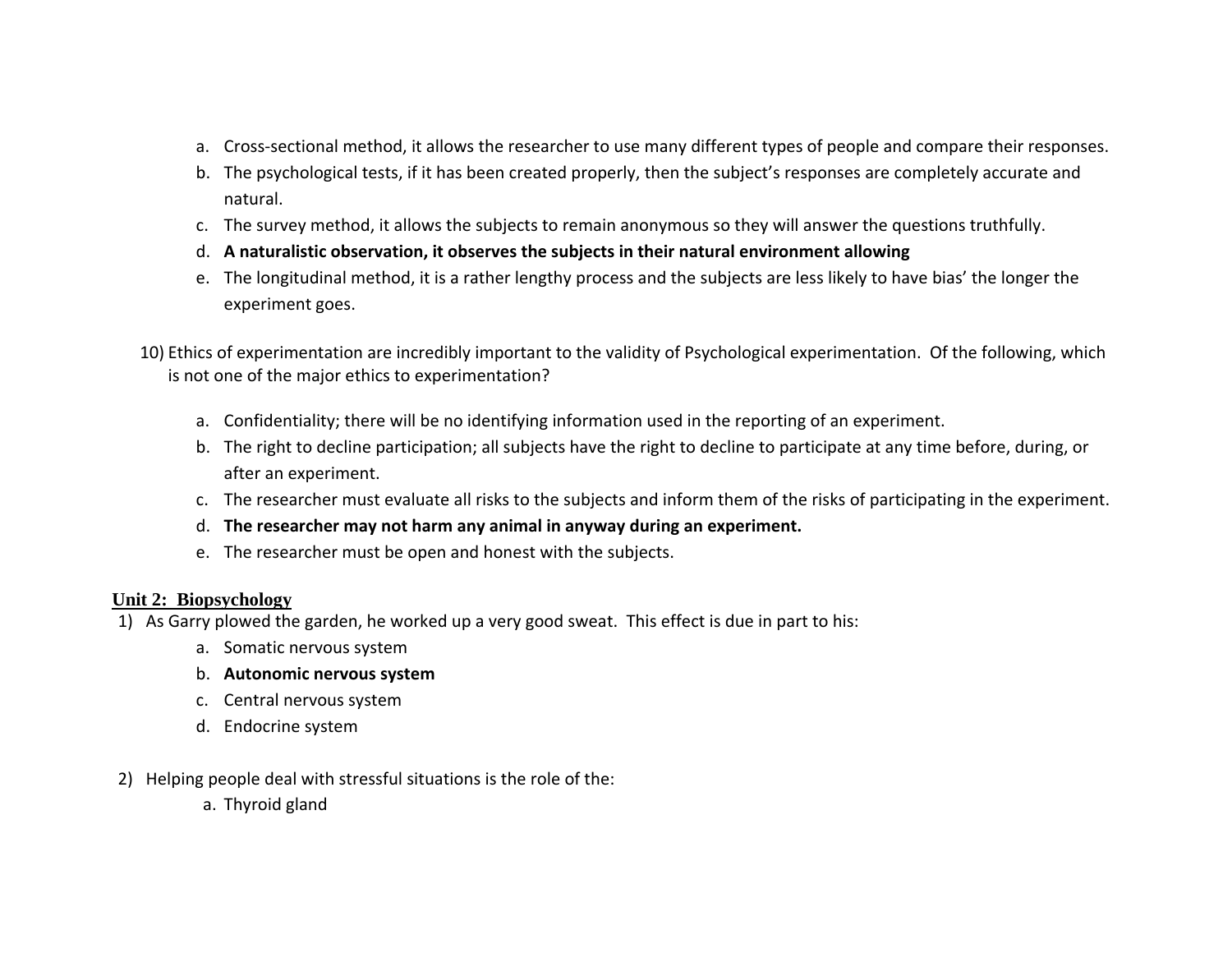- b. Pituitary gland
- c. Ovaries
- d. **Adrenal glands**
- 3) Heredity is:
	- a. **The transmission of characteristics from parents to children through genetics**.
	- b. The transmission of characteristics from parents to children through genetics and environment
	- c. A statistical estimate of observed variation in <sup>a</sup> population caused by genetic variation.
	- d. The extent to which organisms differ from each other
- 4) Hormones are to  $\overline{a}$  as neurotransmitters are to  $\overline{a}$ .

## a. **The endocrine system; the nervous system**

- b. Disease; dysfunction
- c. Feelings; emotions
- d. Genetics; environment
- 5) The process of detecting and encoding stimuli is:
	- a. **Sensation**
	- b. Perception
	- c. Gestalt psychology
	- d. Accommodation
- 6) What part of the eye allows us to see color?
	- a. Pupil
	- b. **Cones**
	- c. Lens
	- d. Cornea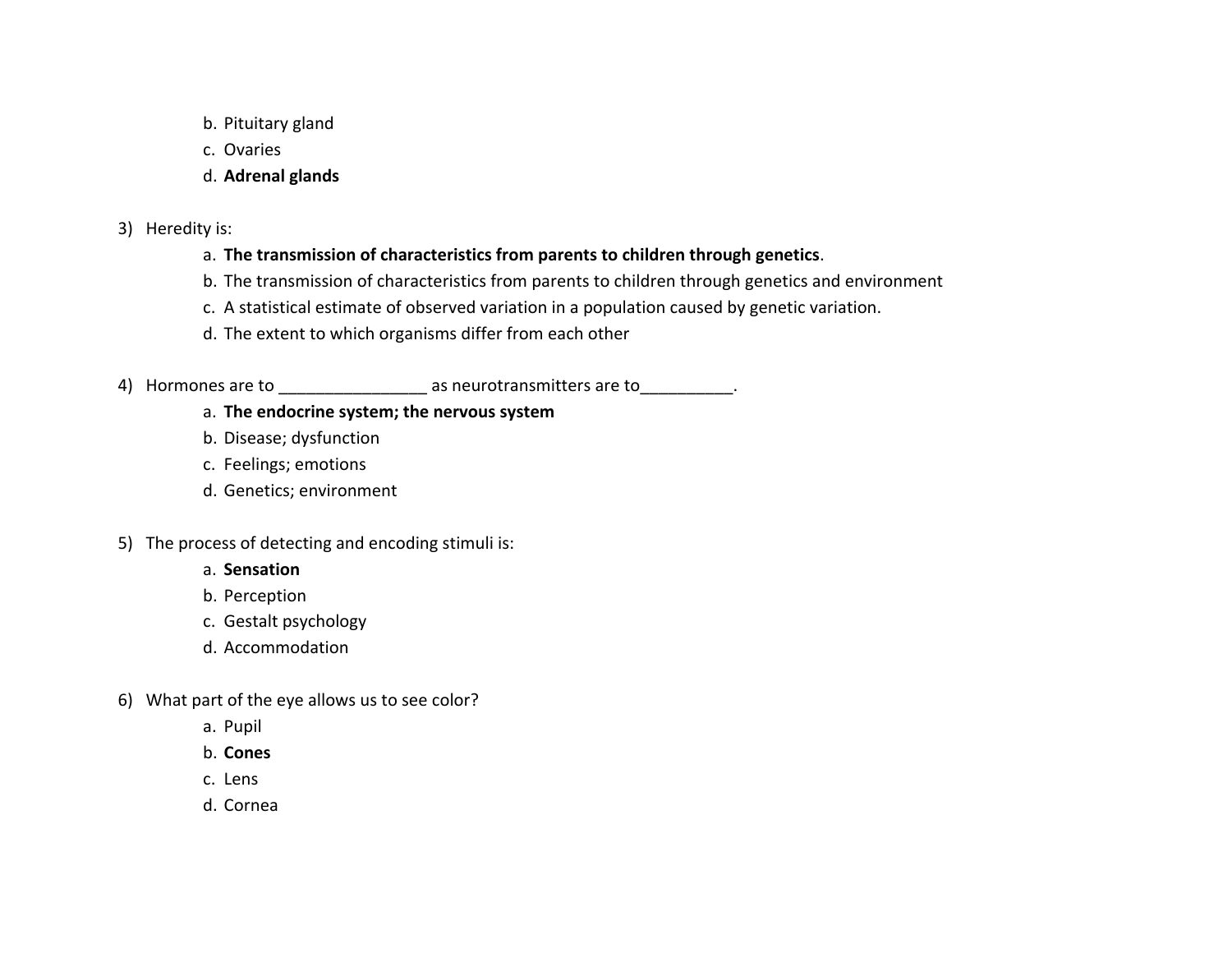- 7) The principle by which we organize perception into those stimuli that stand out and those that are left over is called:
	- a. Closure
	- b. Similarity
	- c. Proximity
	- d. **Figure‐ground**
- 8) Breathing and other vital functions occur at which level of consciousness?
	- a. Preconscious
	- b. **Unconscious**
	- c. Hypnosis
	- d. Biofeedback
- 9) The human circadian rhythm can be disrupted by:
	- a. Jet lag
	- b. Sleep deprivation
	- c. Working <sup>a</sup> different shift
	- d. **All of the above**
- 

10) \_\_\_\_\_\_\_\_\_\_\_ is an altered state of consciousness marked by trained attention and feelings of calmness.

- a. Hypnosis
- b. Biofeedback
- c. **Meditation**
- d. Insomnia

## **Unit 3: Cognition**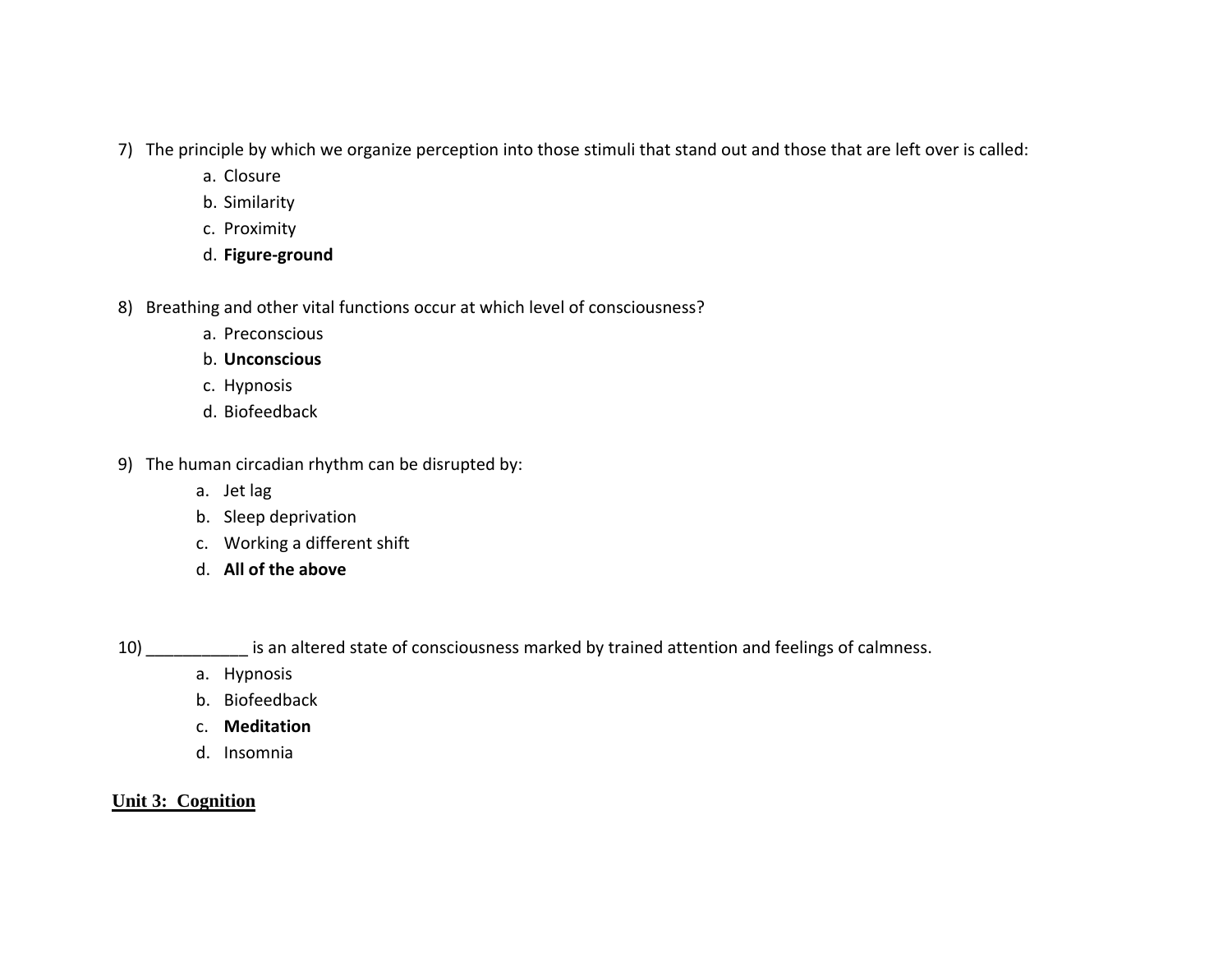## **Learning**

1) Classical conditioning explains how organisms learn through

- a. observing other organisms successful behavior
- b. a system of rewards and punishments
- c. **the pairing of neutral stimulus with unconditioned stimulus**
- d. the mere exposure to stimulus in the environment
- 2) Operant conditioning best defines a reward as
	- a. any event which decreases <sup>a</sup> behavior
	- b. any stimulus which all ways cause an unconditioned response
	- c. any stimulus which never cause an unconditioned response
	- **d. any event which increases <sup>a</sup> behavior**

3) The researcher most closely associated with the study of classical conditioning is:

- a. **Pavlov.**
- b. Thorndike.
- c. Deci.
- d. Skinner.
- e. Bandura.

4) Researchers condition fish to swim to the far side of a fish tank when a light is turned on by repeatedly pairing the light with electric shock. The fish's response to light is most closely associated with what type of learning?

- a. Shaping.
- b. **Classical conditioning**.
- c. Generalization.
- d. Spontaneous recovery.
- e. Latent learning.

5) In classical conditioning, the \_\_\_\_\_\_\_\_ signals that the \_\_\_\_\_\_\_\_\_\_ is about to occur.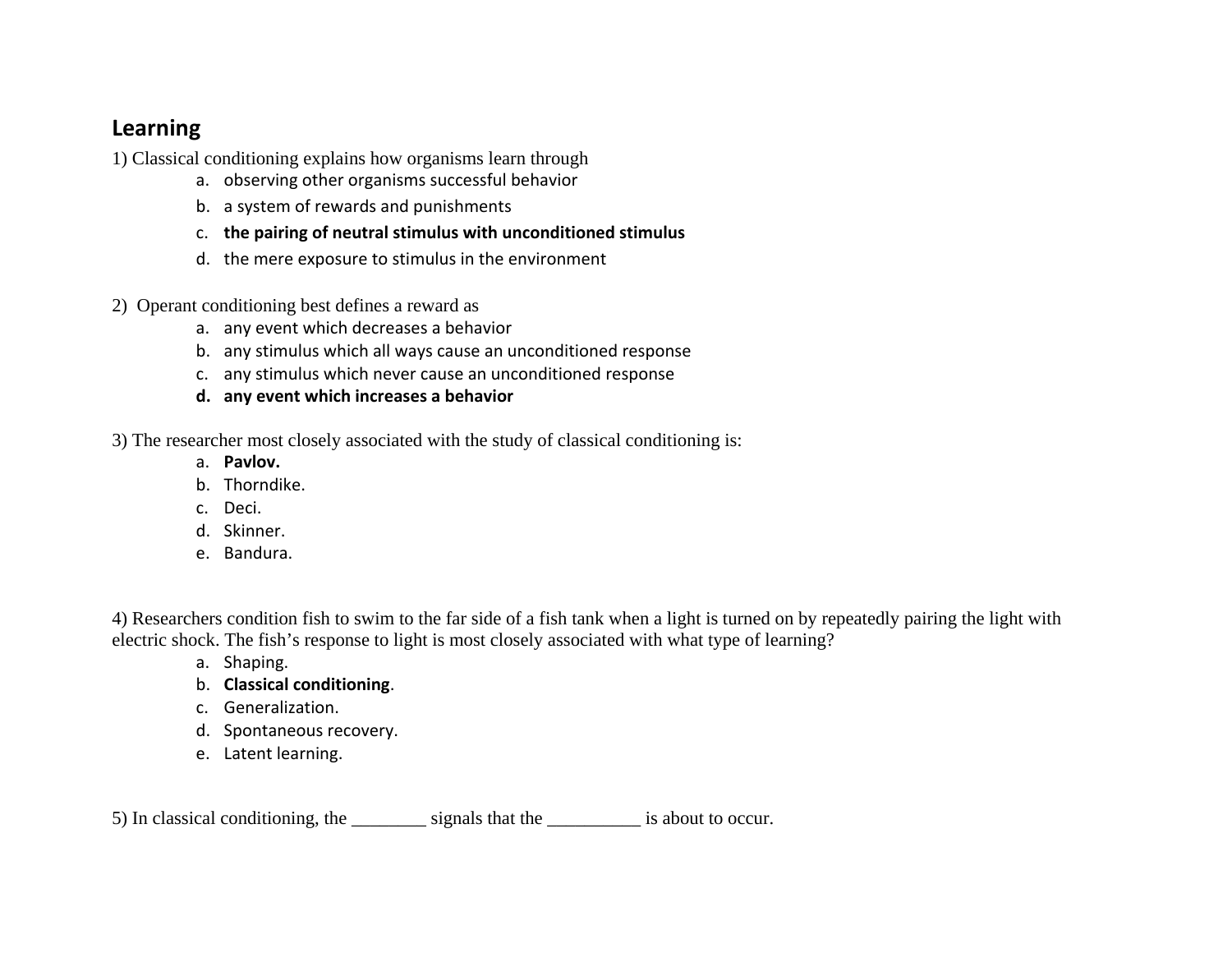- a. US; CS
- b. UR; CR
- c. CR; UR
- d. **CS; US**
- e. US; CR

6) Which psychologist is most closely associated with the study of operant conditioning was:

- a.Pavlov.
- b.Watson.
- c.**Skinner**
- d.Bandura.
- e.Garcia.

7) In order to train a cat to perform a complex sequence of behaviors, the cat's trainers are most likely to use a procedure known as:

- a.**Shaping**.
- b.Classical conditioning.
- c.Delayed reinforcement.
- d.Latent learning.
- e.Generalization.

8) An event that attempts to decrease a behavior is a:

- a.Negative reinforcer.
- b.Conditioned stimulus.
- c.Delayed reinforcer.
- d.Secondary reinforcer.
- e. **Punishment.**

9) If a person is allowed to wander through a complicated maze, they will subsequently run the maze with few errors when a reward is placed at the end. This demonstrates: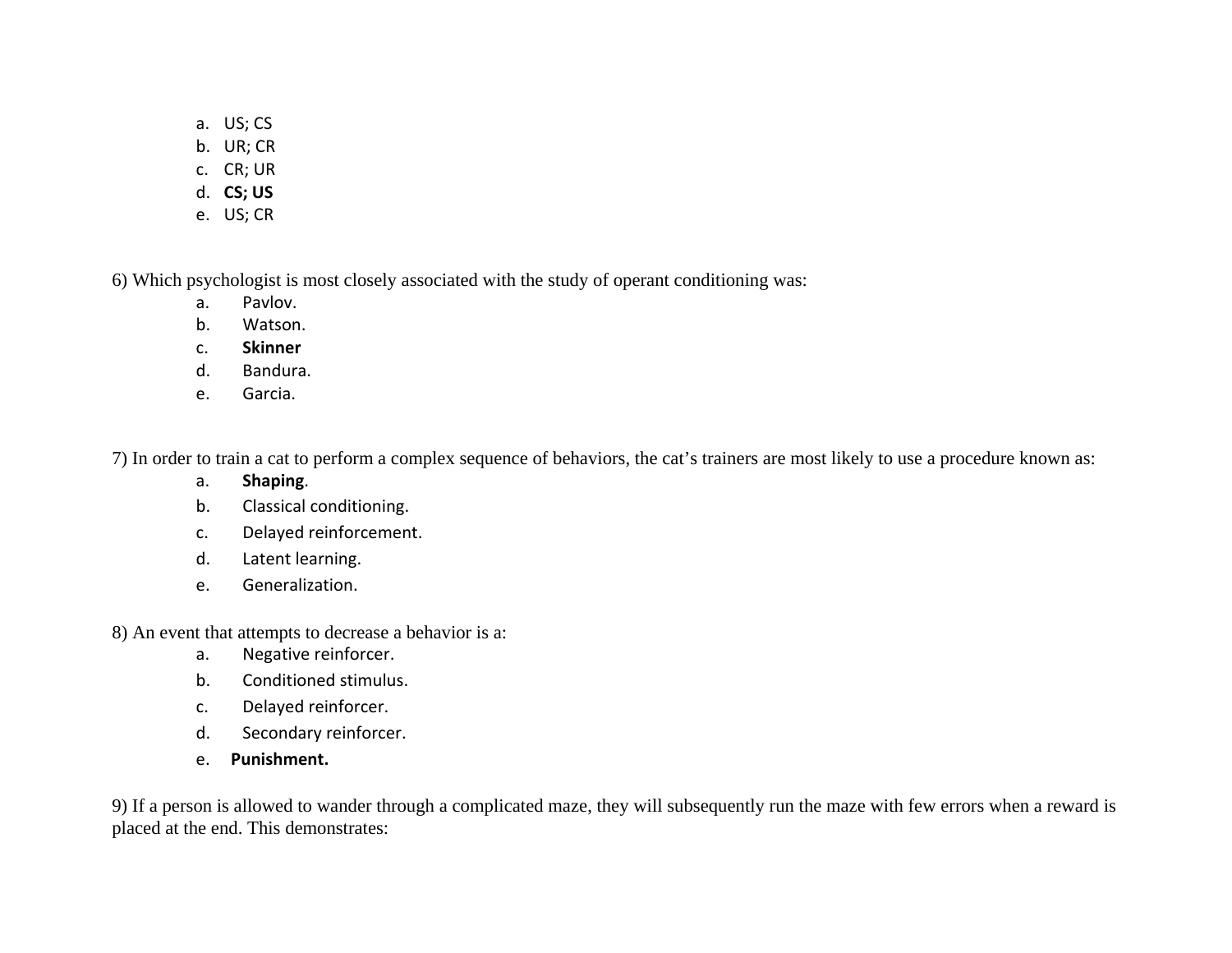- a. Spontaneous recovery
- b. **Latent learning**.
- c. Delayed reinforcement.
- d. Modeling.
- e. Shaping.

10) Human behavior is controlled primarily by what, according to B. F. Skinner?

- a. Biological predispositions.
- b. Emotions.
- c. **External influences.**
- d. Unconscious motives.
- e. Conscious thoughts.

11) Steve wears his varsity jacket because he noticed his older brother does so. This illustrates the importance of:

- a. Respondent behavior.
- b. **Modeling.**
- c. Spontaneous recovery.
- d. Immediate reinforcement.
- e. Shaping.

# **Memory**

- 1) Encoding is the process of:
	- a.The persistence of learning over time.
	- b.The recall of information previously learned.
	- c.The motivated forgetting of painful memories.
	- d.**Getting information into memory.**
	- e.A clear memory of an emotionally significant event.

2) After being told his friend's phone number, Dave only able to remember it long enough to dial it. Dave's memory of the phone number In this case was clearly stored in his \_\_\_\_\_\_\_\_ memory.

a. Implicit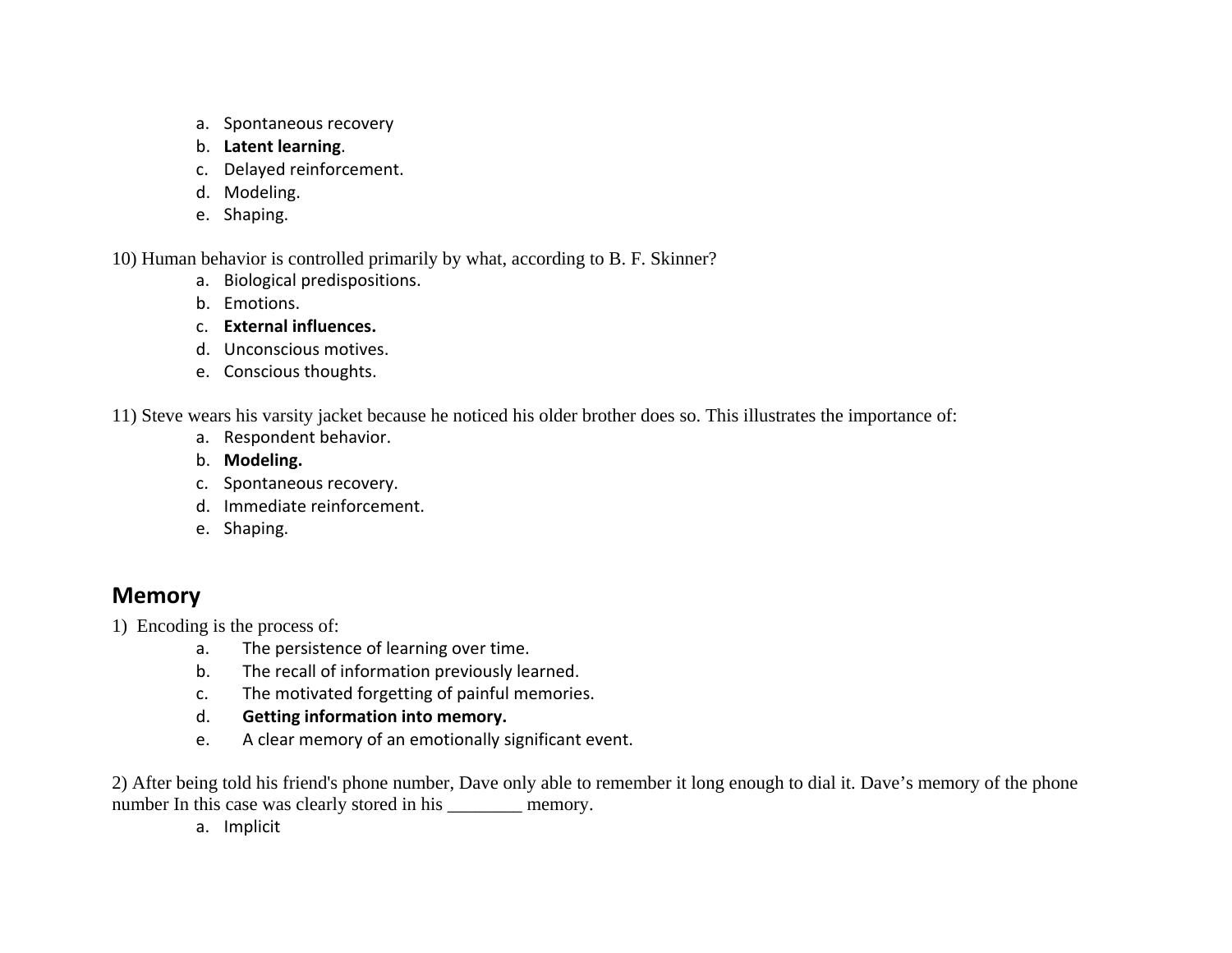- b. Flashbulb
- c. **Short‐term**
- d. Long‐term
- e. Echoic

3) The process of retrieval refers to:

- a. The identification of information previously learned.
- b.**Getting information out of memory storage.**
- c.The organization of information into manageable units.
- d.Conscious repetition of information to be remembered.
- e. The persistence of learning over time.

4) When Teri is first introduced to someone, she repeats the name to herself several times to helper her remember. What memory strategy is Teri using?

- a.Chunking
- b.Automatic processing
- c.**Rehearsal**
- d.The method of loci
- e.The next‐in‐line effect

5) The ability to immediately recall the first and last items on a list better than the middle items is known as the:

- a. **Serial position**
- b. Next‐in‐line
- c. Priming

.

- d. Spacing
- e. Misinformation

6) What is a mnemonic device?

- a. **Memory aid**
- b. Sensory memory
- c. Test or measure of memory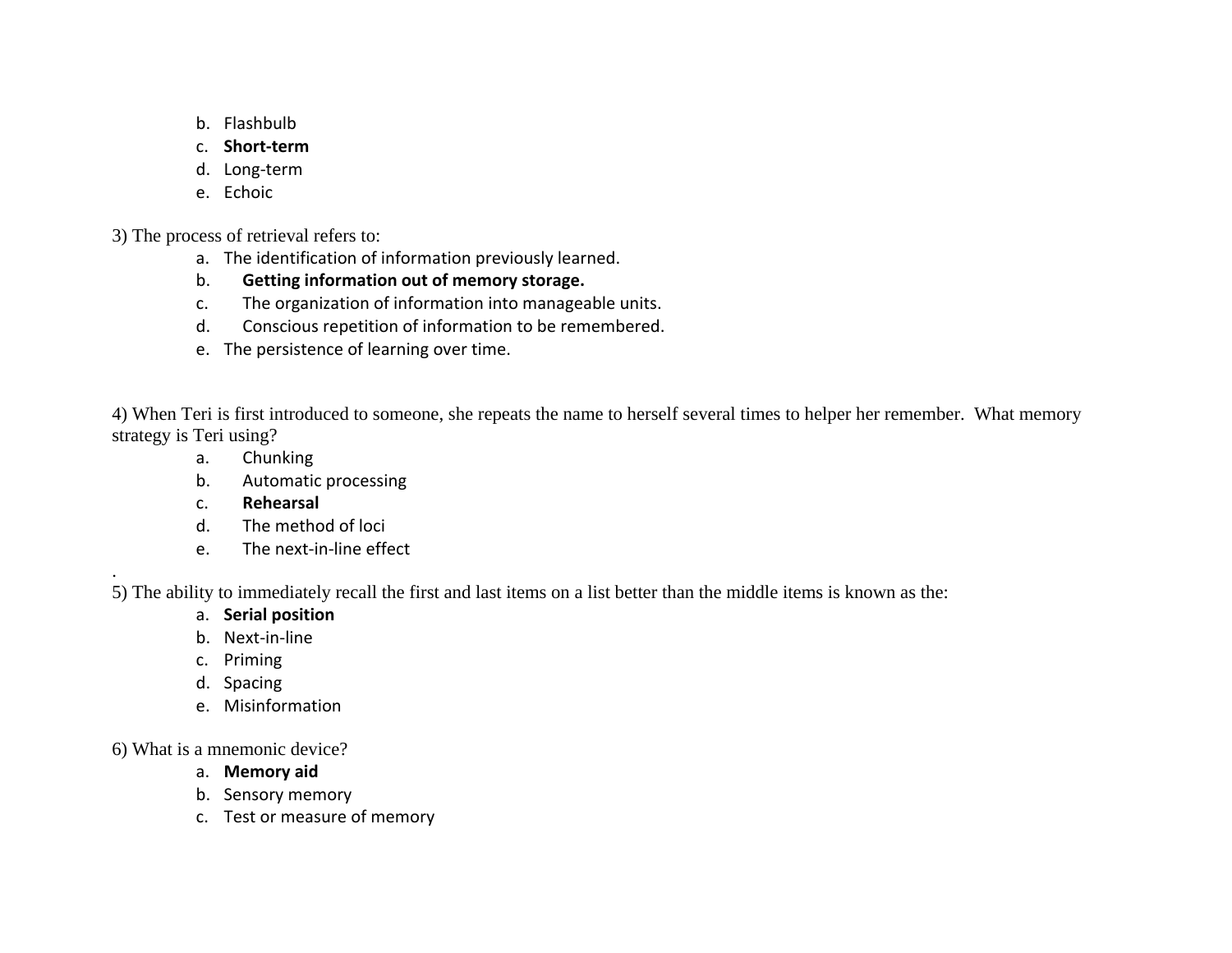- d. Technique for automatic processing
- e. Word, event, or place that triggers <sup>a</sup> memory of the past
- 7) Our short-term memory is limited to roughly \_\_\_\_\_\_\_\_ bits of information.
	- a. 3
	- b. **7**
	- c. 15
	- d. 28
	- e. 60

8) A witness to a car accident is asked to describe what happened; which aspect of memory is being used?

- a. Reconstruction
- b. Recognition
- c. Rehearsal
- d. Relearning
- e. **Recall**

9. Tim can't remember Professor Edwards name because he wasn't paying attention when Professor Edwards was introduced. Tim's poor memory is best explained by:

- a. Storage decay
- b. Proactive interference
- c. **Encoding failure**
- d. Retroactive interference
- e. Source amnesia

10) When Sam was a child he dreamed that he was chased and attacked by a dog. Years later, he mistakenly believed that this actually happened to him. Sam's false recollection best illustrates:

- a. The self‐reference effect
- b. Mood‐congruent memory
- c. **The malleability of memory**
- d. Proactive interference
- e. Implicit memory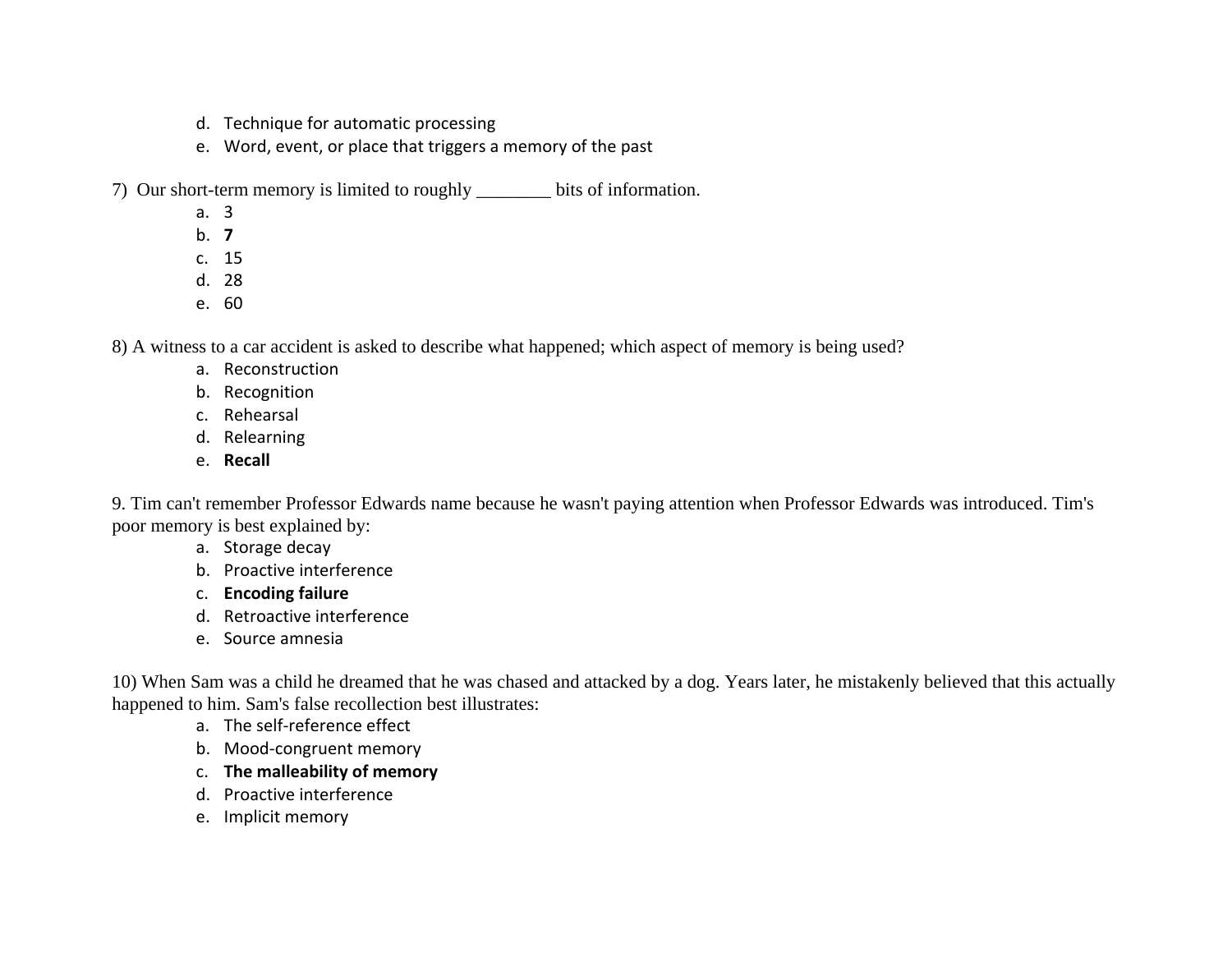# **Thinking and Language**

1) Mental activities associated with thinking, knowing, remembering, and communicating?

- a. Heuristic
- b. Schema
- c. **Cognition**
- d. Language
- e. Syntax

2) When we use the word "plane" to refer to a category of vehicles, we are using this word as a:

- a. mental set
- b. heuristic
- c. algorithm
- d. **concept**
- e. phoneme

3) The logical, step-by-step process for problem solving is called:

- a. semantics
- b. heuristics
- c. prototypes
- d. fixations
- e. **algorithms**
- 4) When we judge the likelihood of an event happening based on how readily we recall instances of its occurrence it is called:
	- a. representativeness heuristic.
	- b. belief perseverance phenomenon.
	- c. **availability heuristic**.
	- d. confirmation bias.
	- e. framing effect.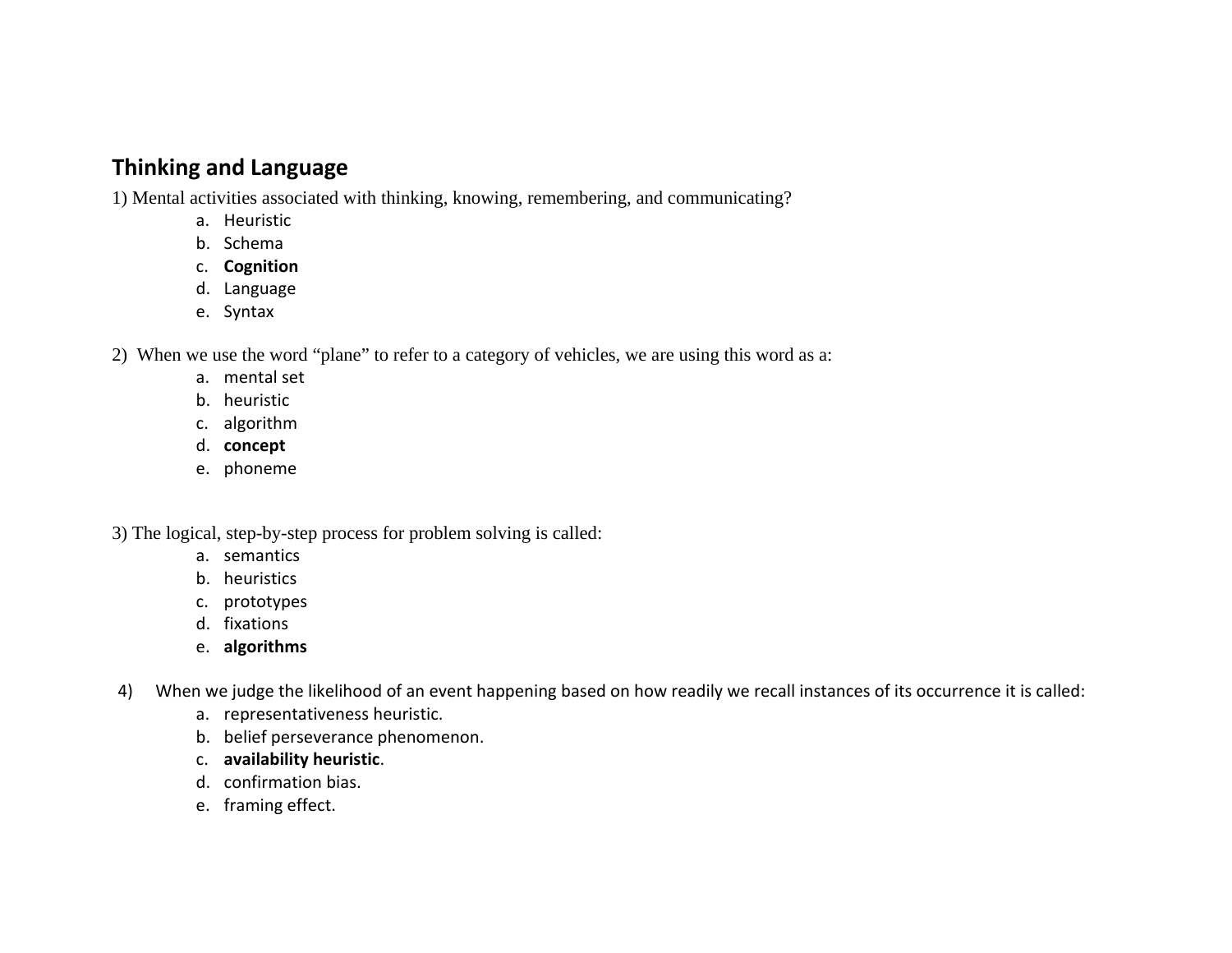5) Mrs. Smith believes that boys misbehave more than girls, as a result she watches boys more closely than she watches girls. Mrs. Smith's strategy best illustrates:

- a. **confirmation bias**
- b. the availability heuristic
- c. functional fixedness
- d. the representativeness heuristic
- e. the framing effect

6) Our tendency to think items can only be used for their normal uses is called:

- a. belief perseverance
- b. the availability heuristic
- c. confirmation bias
- d. the representativeness heuristic
- e. **functional fixedness**

7) Shoppers were more likely to buy meet advertised as "85 percent lean" than if it were advertised as "15 percent fat." This shows that the shopper's reactions are influenced by:

A) the representativeness heuristic.

B) the belief perseverance phenomenon.

C) **framing.**

- D) confirmation bias.
- E) the availability heuristic.

8. The smallest identifiable sound unit of language is a:

- A) **phoneme**.
- B) prototype.
- C) phenotype.
- D) morpheme.
- E) babble.

9. The smallest unit of speech that carries a meaning is called: A) concepts.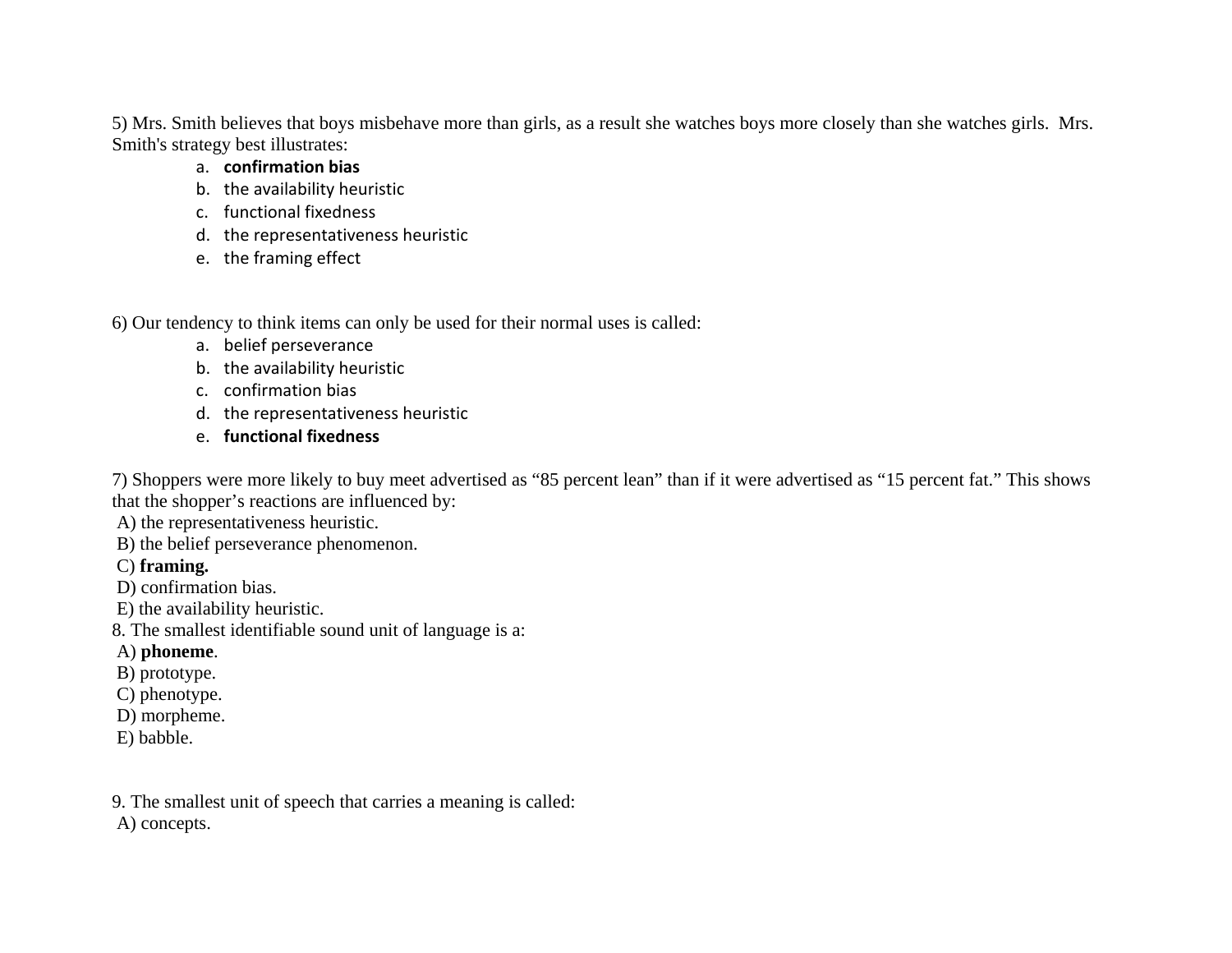## B) **morphemes**.

C) prototypes.

D) phenotypes.

E) phonemes

10. At what stage are infants first able to discriminate speech sounds?

A) one-word

B) telegraphic

C) syntactic

D) **babbling**

E) grammar

# **Intelligence and Testing**

1. When trying to determine whether intelligence is a single trait or a collection of several distinct abilities, psychologists have made extensive use of:

A) criterion-based validation.

B) the normal curve.

C) reliability assessment.

D) standardization

E) **factor analysis**.

2. Being able to control you impulses and delay gratification in pursuit of other goals is most clearly associated with:

A) mental age

### B) **emotional intelligence**

 C) savant syndrome D) divergent thinking

E) heritability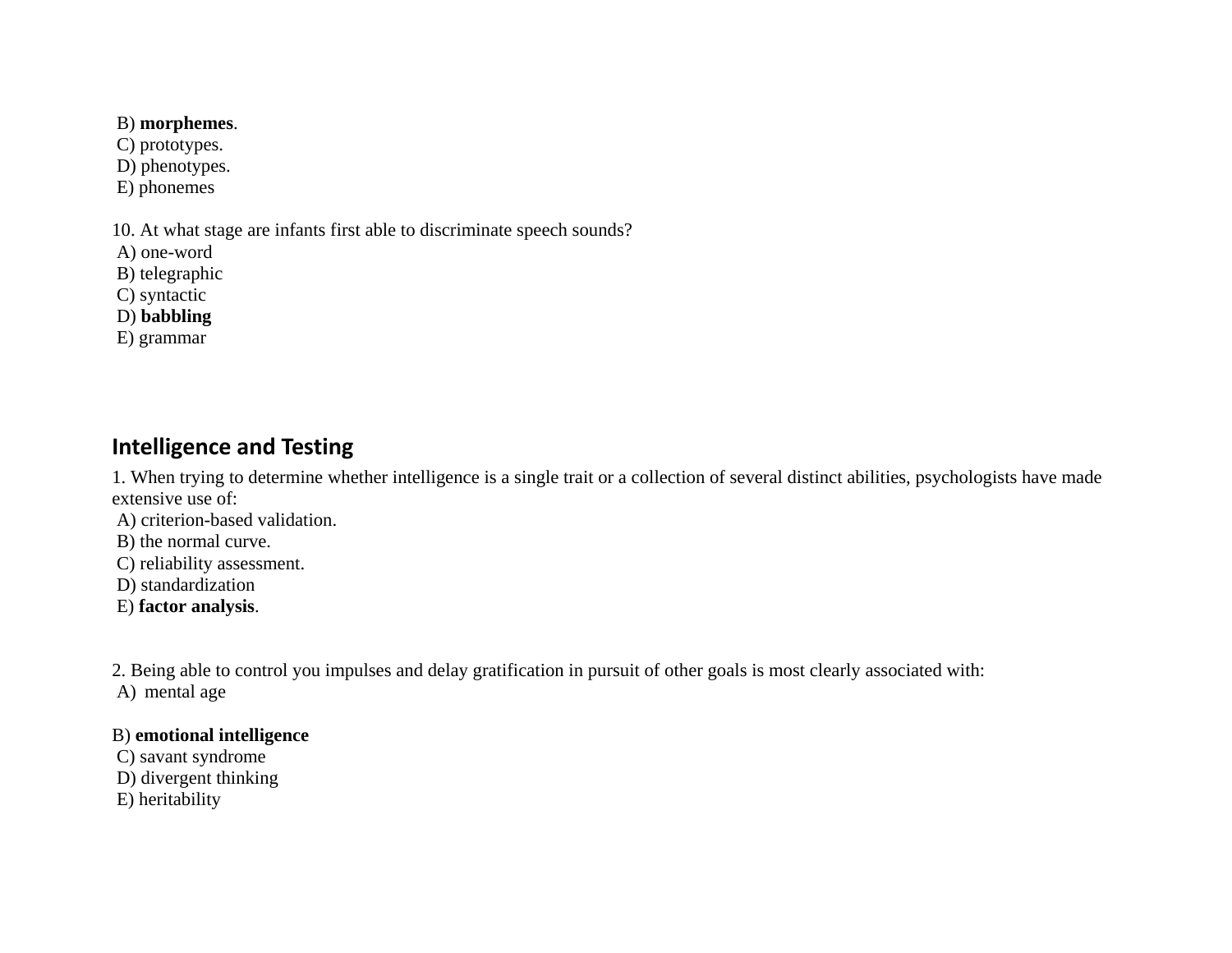3. Binet's intelligence tests were initially designed to measure:

A) **academic aptitude.**

B) divergent thinking.

C) emotional intelligence.

D) savant syndrome.

E) heritability.

4. A test of your ability to learn to be an electrician would be considered a \_\_\_\_\_\_\_\_ test. A) reliability

B) intelligence

C) interest

D) achievement

E) **aptitude**

5. A test that yields consistent results every time it is used is said to have a high degree of:

A) standardization.

B) predictive validity.

C) **reliability**.

D) content validity.

E) heritability.

6. When a test score can be compared with that of a representative and pretested sample of people, the test is said to be:

A) reliable.

## B) **standardized.**

C) normally distributed.

D) valid.

E) internally consistent.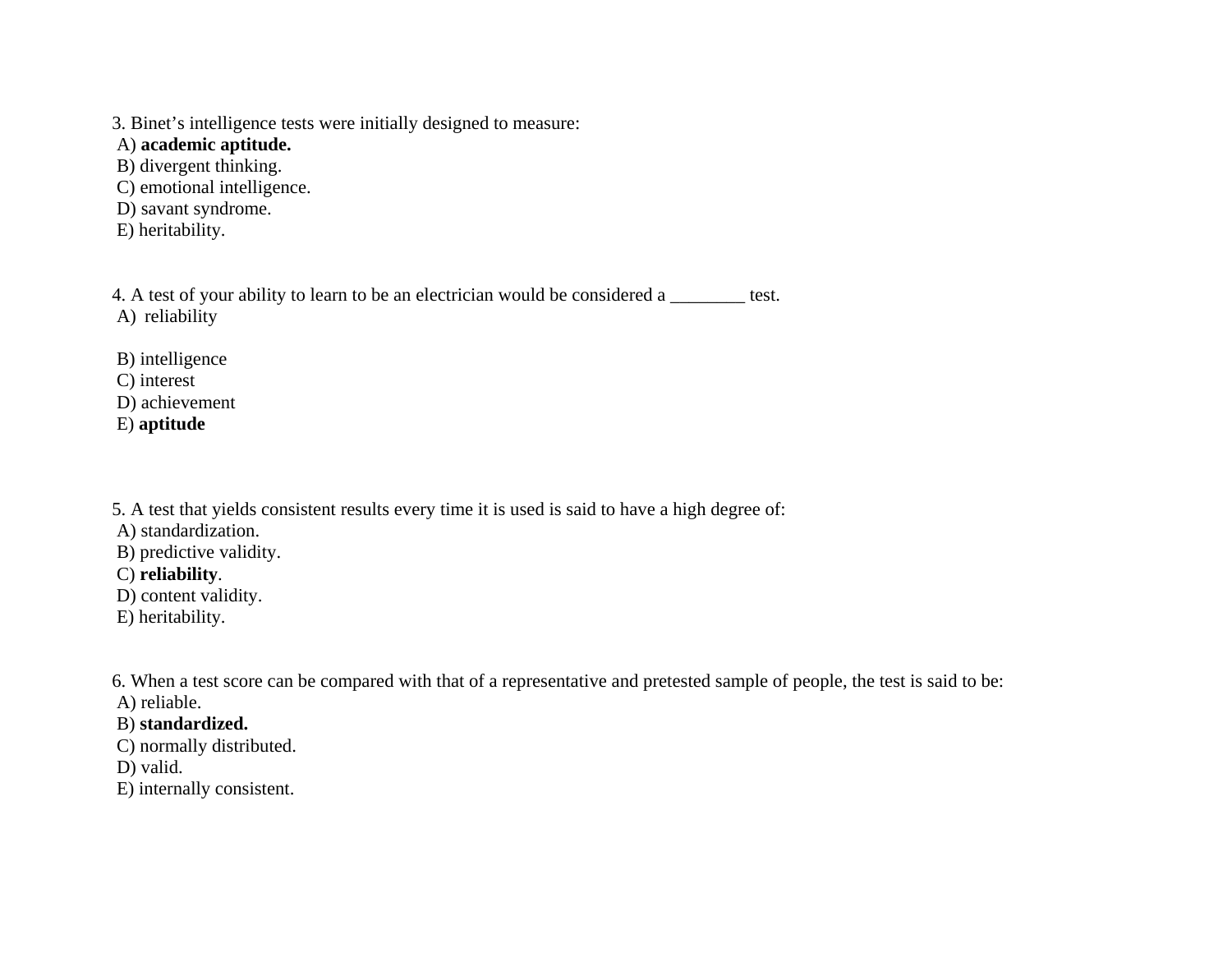7. The intelligence test scores of children tend to

A) rise during the school year and remain unchanged during the summer.

B) remains unchanged during the school year and fall during the summer.

C) **rise during the school year and fall during the summer**.

D) rise during the school year and rise during the summer.

E) remain unchanged during both the school year and the summer.

8. When a test measures or predicts what it is supposed to it is said to have a high degree of:

A) the *g* factor.

B) **validity.**

C) factor analysis.

D) standardization.

E) reliability.

9. Hispanics tend score lower on verbal aptitude test when tested by Whites than when tested by Hispanics. This best demonstrates the impact of:

### A) **stereotype threat**.

B) standardization. .

C) emotional intelligence.

D) the Flynn effect.

E) savant syndrome

#### **Unit 4: Human Development**

1. The sequence of age-related changes that occur as a person progresses from conception to death is known as

- **a. maturation**
- b. the peri-natal period
- c. development
- d. childhood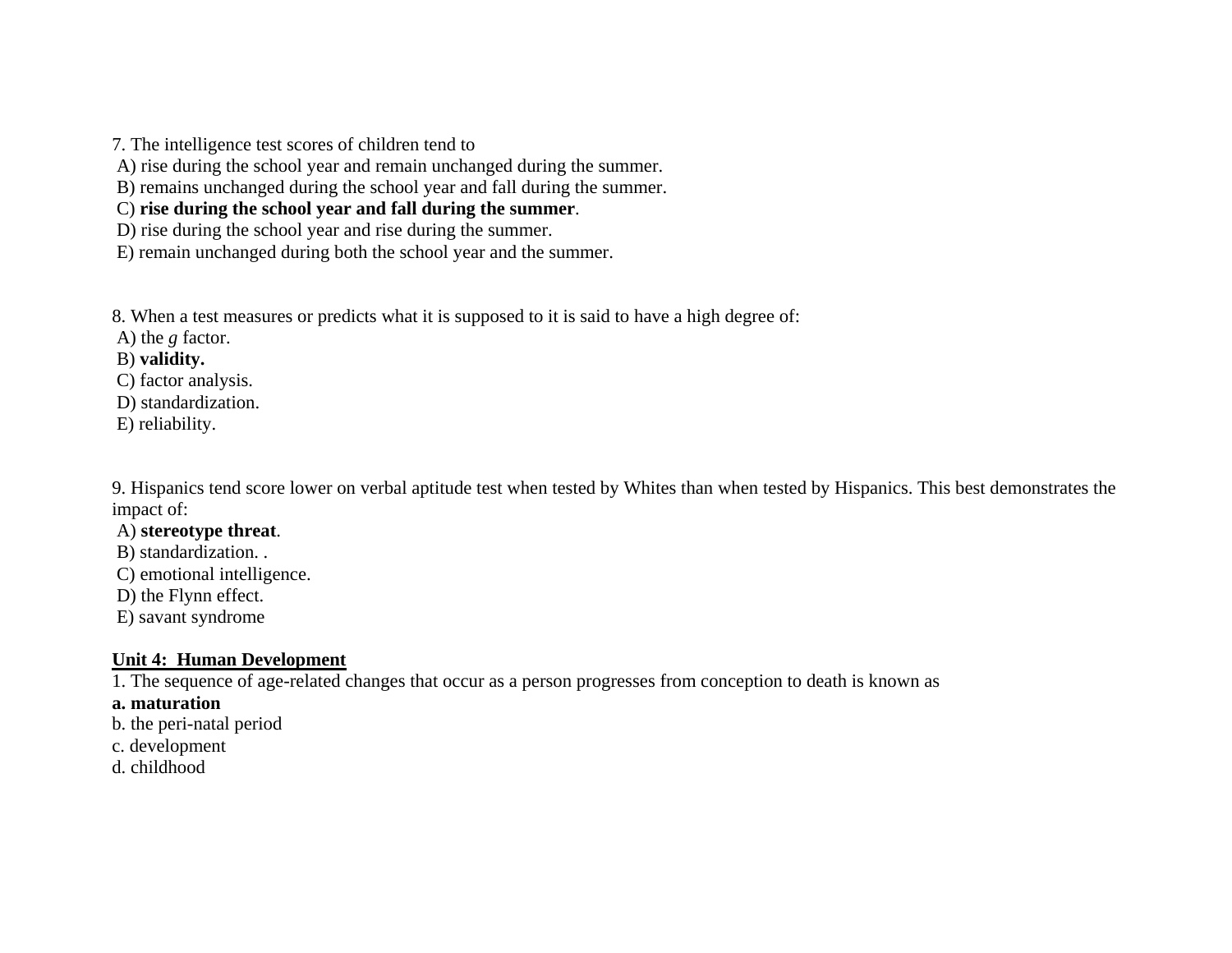2. According to the basic sequences of progression of motor maturation, which of the following body structures should take the longest to come under effective control?

- a. torso
- b. shoulders
- c. arms
- **d. fingers**

3. New research into the process of motor development suggests that

a. development gradually unfolds in a sequence of pre-programmed physical changes

# **b. progress is attributed to infants experimentation and learning the consequences of their activities**

c. motor development progresses as children gain control over their hips and legs and then their shoulders and arms

d. genetically programmed physical changes determine when a child crawls and walks

4. The close, emotional bond of affection between an infant and its caregiver is called

# **a. attachment**

- b. dependency
- c. imprinting
- d. identification

5. Stage theories of development assume that

# **a. individuals progress through specified stages in a particular order because each stage builds on the previous stage**

- b. environmental circumstances can sometimes cause individuals to skip stages early on and return to them later
- c. progress through the sequence of stages is not related to age

d. there are few, if any, discontinuities in development

6. Erik Erikson's developmental stages are organized around potential turning points called

a. fixation points

# **b. psychosocial crises**

- c. developmental tasks
- d. psychosexual crises
- 7. To Piaget, cognitive development involves

**a. stages that are characterized by fundamentally different thought processes**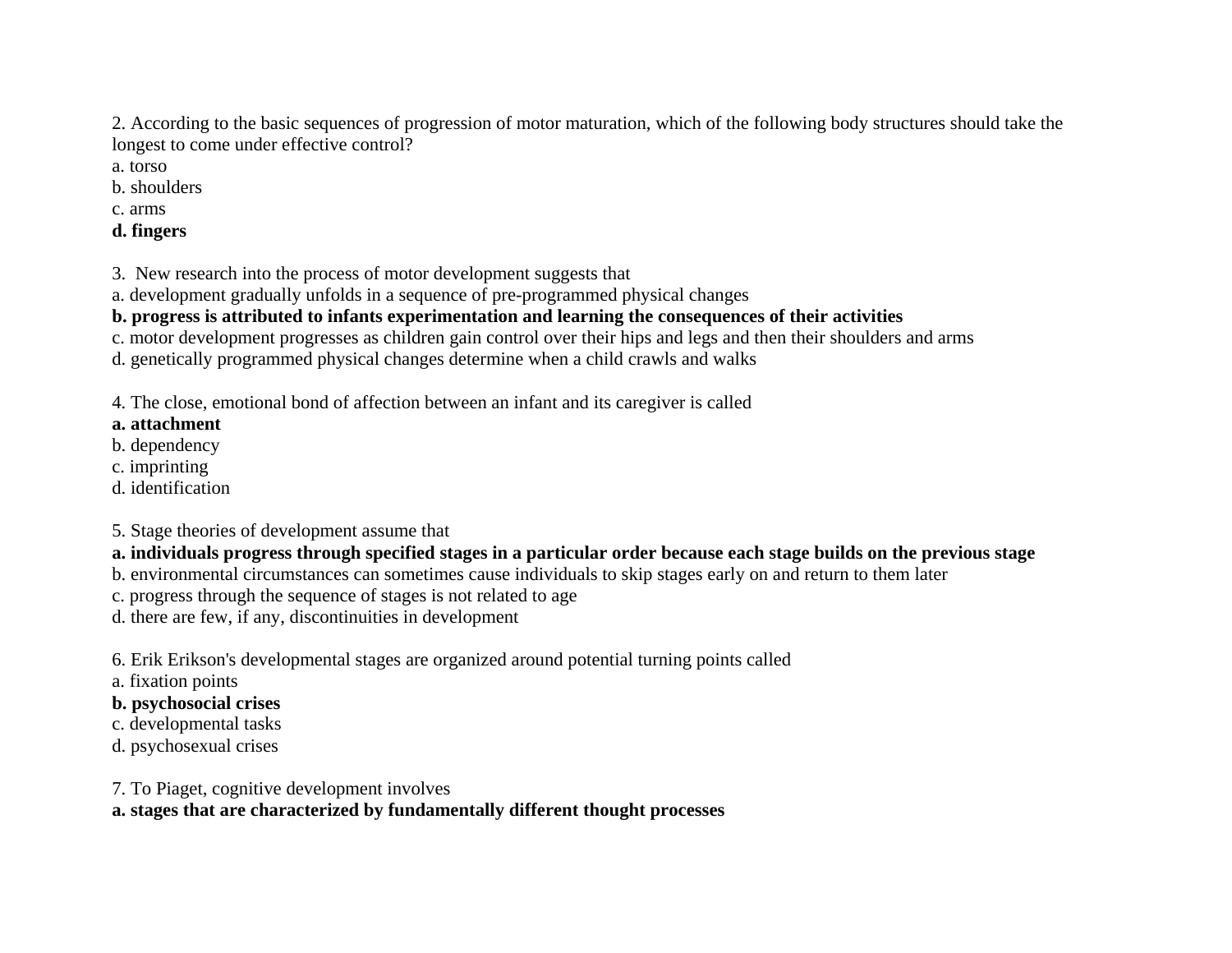b. increases in the quantity, but not the quality, of knowledge with age

c. passive reception of environmental stimuli

d. age-related changes in attention and memory

8. Which of the following sequences describes the correct order of Piaget's four stages of cognitive development?

a. sensorimotor, concrete operational, preoperational, formal operational

**b. sensorimotor, preoperational, concrete operational, formal operational** 

c. preoperational, concrete operational, sensorimotor, formal operational

d. formal operational, preoperational, concrete operational, sensorimotor

9. If Lawrence Kohlberg were to present you with a moral dilemma, in which of the following would he be most interested?

a. your judgment of right and wrong in this situation

b. what you would do in this situation

c. whether your intended behavior in this situation is consistent with your moral judgment about it

# **d. your reasons for whatever moral judgment you had about the situation**

10. The adolescent who has arrived at a sense of self and direction after consideration of alternative possibilities is at the phase called identity

- a. diffusion
- b. foreclosure
- c. moratorium
- **d. achievement**

11. Elderly people have difficulty retrieving information from memory due to

- a. generativity
- **b. a decline in the nervous system**
- c. a loss of fluid intelligence
- d. a loss of crystallized intelligence

12. Lily is 85 years old and she has recently begun writing her life story. As she thinks back over all that she has done, she comes to the conclusion that her life has had no real meaning or purpose. Based on Erikson's theory, Lily may a. develop a sense of isolation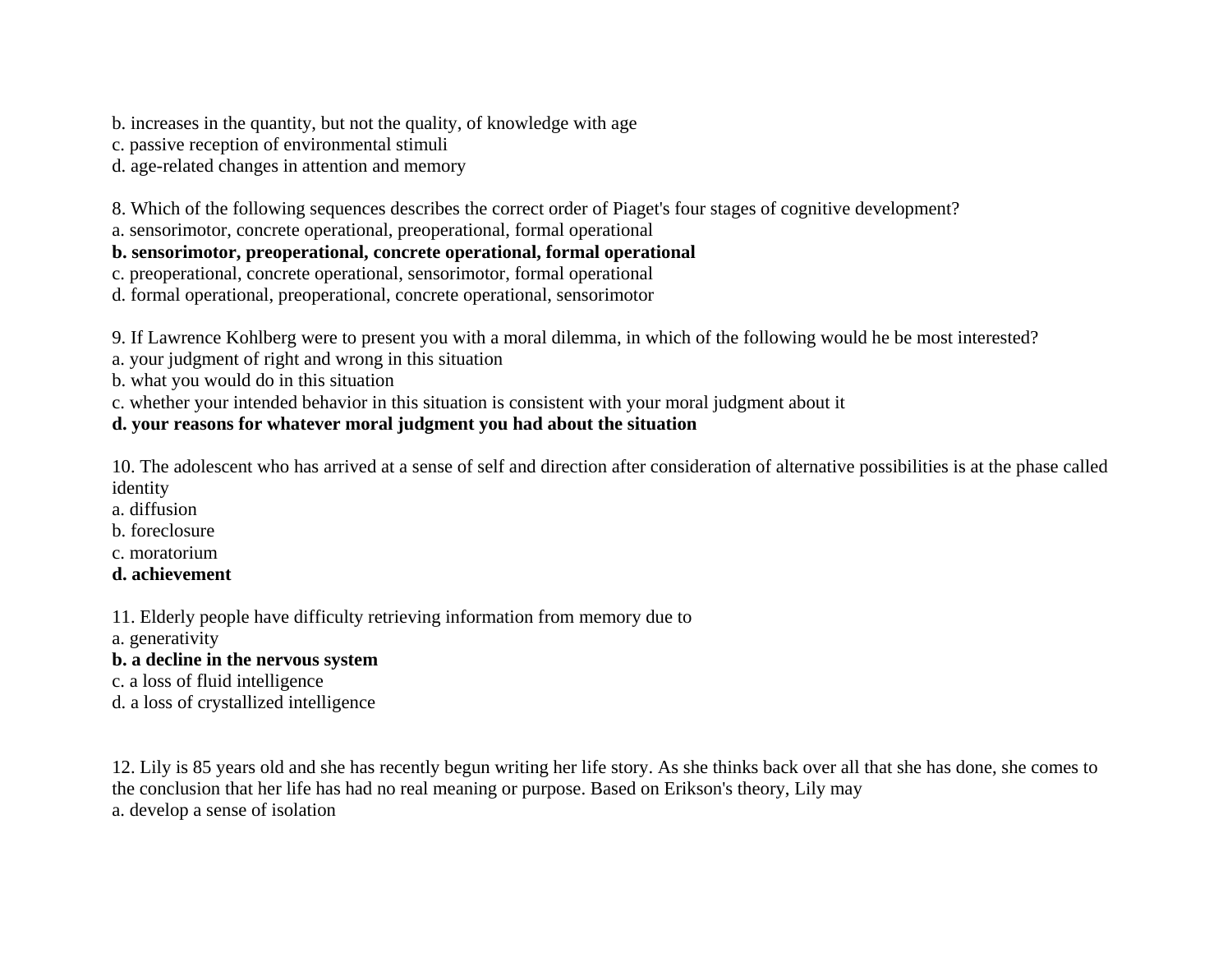### **b. experience feelings of despair and bitterness**

c. become self-indulgent and self-absorbed

d. develop feelings of inferiority and doubt

### **Unit 5: Personality, Psychological Disorders, Motivation, and Emotion**

61. Birds fly south for the winter. Spiders spin webs to catch food. Babies cry to be fed. These examples explain which type of motivation theory?

**a. Biological**

b. Cognitive

c. Humanistic

d. Instinct

62. \_\_\_\_\_\_\_\_\_\_\_\_\_\_\_\_\_\_\_\_\_\_\_is <sup>a</sup> theory of motivation that states that behavior is an active result of the analysis and processing of available information, rather than an innate and mechanical set of rules that the mind uses to respond to situations.

- a. Biological
- **b. Cognitive**
- c. Humanistic
- d. Instinct

63. Abraham Maslow's Hierarchy if needs exemplifies the \_\_\_\_\_\_\_\_\_\_\_\_\_\_ theories of motivation.

- a. Biological
- b. Cognitive
- **c. Humanistic**
- d. Instinct

64. John, in Ohio, is motivated to achieve good grades for the lower car insurance. Jackie, in Japan, is motivated to get good grades so he doesn't dishonor his family. In both of these examples the motivation is based on  $\blacksquare$ 

a. Biology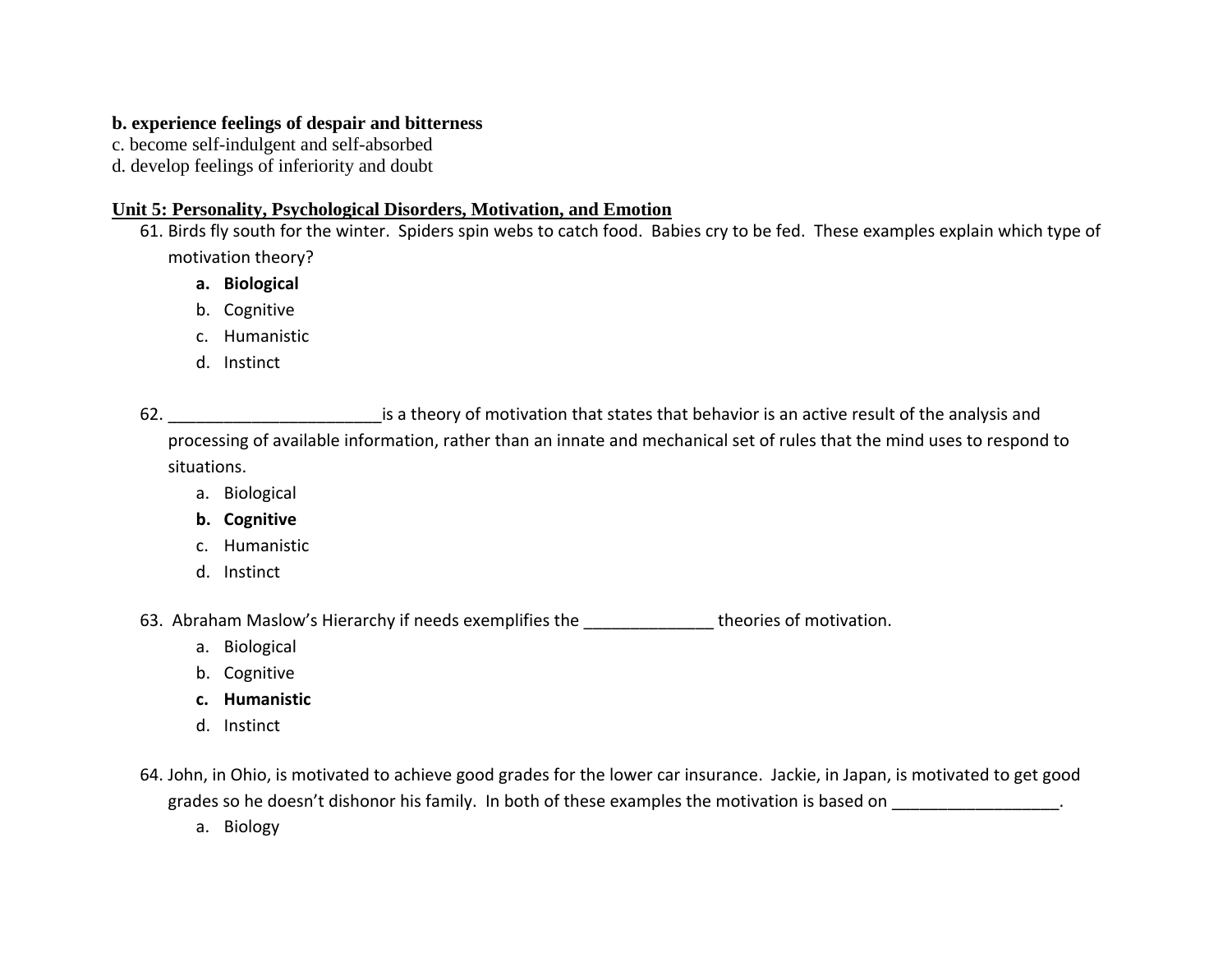#### **b. Culture**

- c. Reward
- d. Punishment

65. Why do we feel hungry?

- a. Biology‐ our stomachs growl
- b. Learning‐ the clock says it's lunch time
- c. Cognition‐ we see something appetizing
- **d. All of the above**
- e. None of the above
- 66. Sexual Motivation is based on \_\_\_\_\_\_\_\_\_\_\_\_\_\_\_\_\_\_\_\_.
	- a. Physiology
	- b. Psychology
	- **c. Both A and B**
	- d. None of the above

67. According to many psychologists, sexual orientation is based on

- a. Genetic Makeup
- b. Hormones
- c. Social Experiences
- **d. All of the Above**

68. An individual's desire for accomplishment, mastering of skills, control or high standards is the basis of

- a. Desire Motivation
- b. Accomplishment Motivation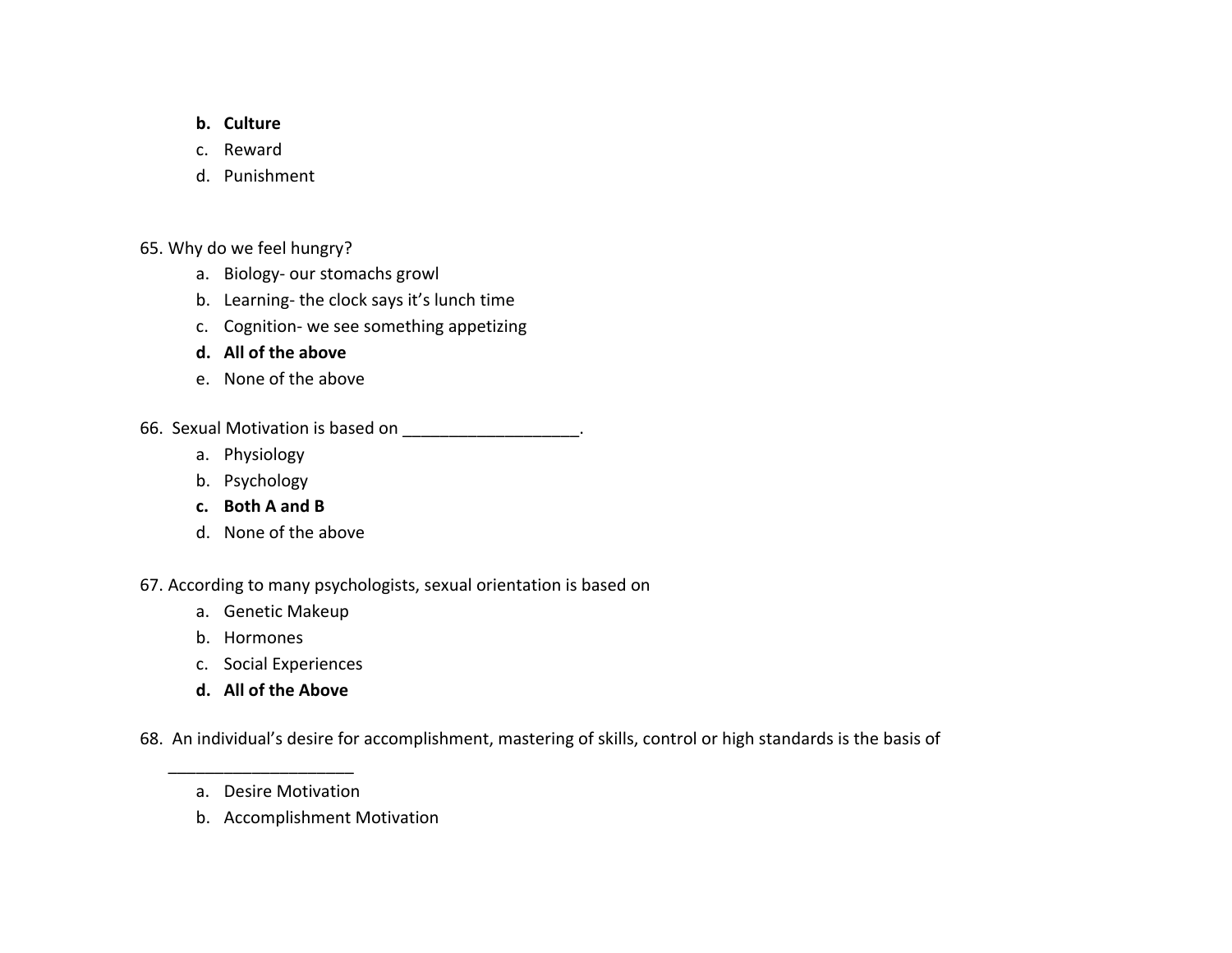c. Mastery motivation

#### **d. Achievement motivation**

69. Motivation comes from two sources, oneself and others. These are known as \_\_\_\_\_\_\_\_\_\_\_\_\_\_\_\_\_and

motivation

#### **a. Intrinsic; extrinsic**

- b. Internal; external
- c. Self; Social
- d. Personal; cultural

## 70. A racing heart, sweaty palms, and admitting fear are examples of

- a. Biological components of emotion
- b. Psychological components of emotion
- **c. Both A and B**
- d. None of the above
- 71. What are the basic human emotions?
	- a. Joy, anger, sadness, fear, and love
	- b. Wonder, love, hatred, desire, and joy
	- c. Pleasure, pain, and desire
	- **d. There is no definitive list of basic human emotions**
- 72. The theory that follows the following pattern is called \_\_\_\_\_\_\_\_\_\_\_\_\_\_\_.
	- Event, Arousal, Reasoning, Emotion
	- a. James‐Lange Theory
	- b. Canon‐Bard Theory
	- **c. Schachter‐Singer Theory**
	- d. Lazarus Theory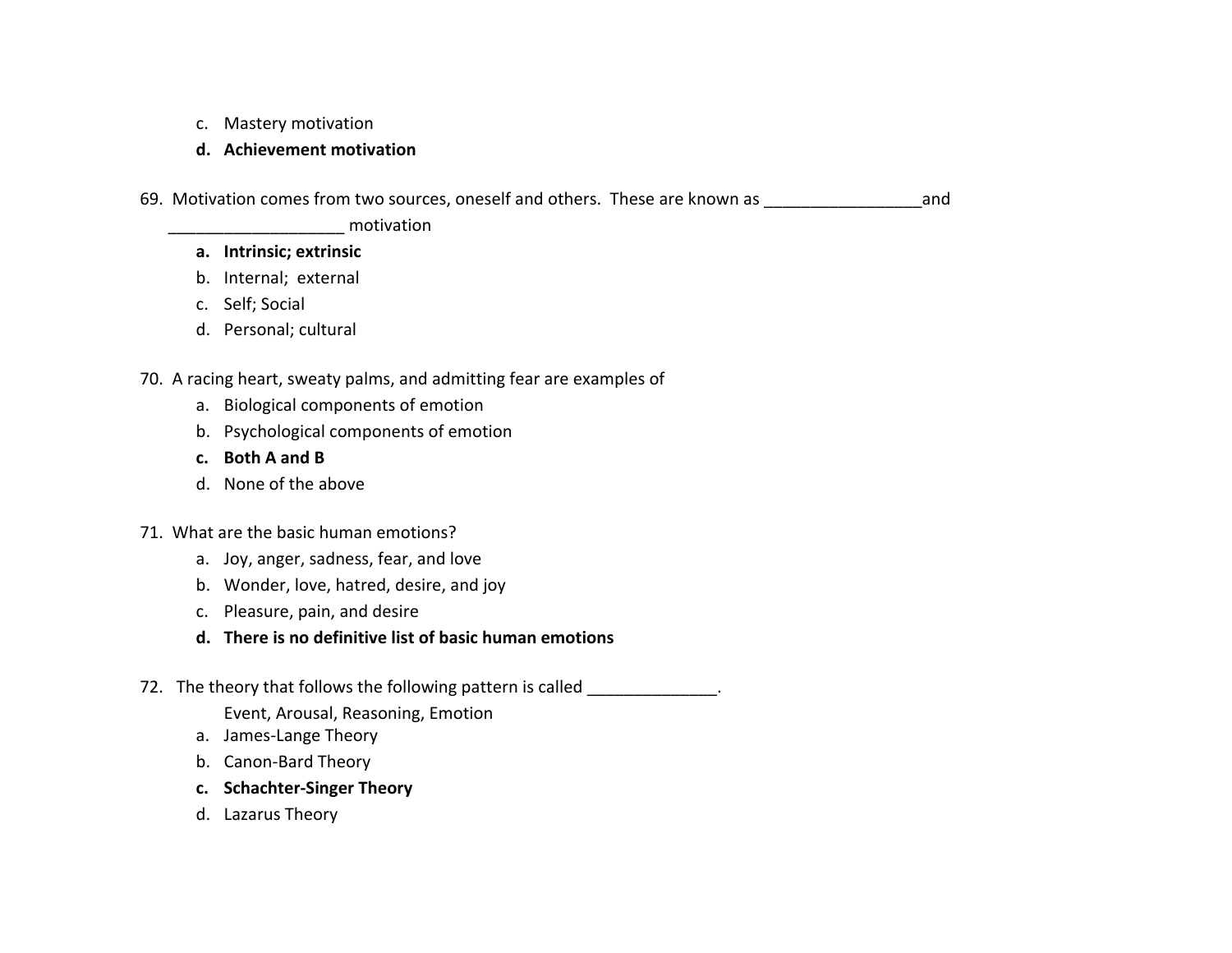- 73. The parts of the brain that help determine how <sup>a</sup> person responds emotionally to <sup>a</sup> stimulus are
	- a. **The prefrontal cortex and amygdala**
	- b. The prefrontal cortex and pituitary gland
	- c. The amygdala and the temporal lobe
	- d. The amygdala and the medulla oblongata
- 74. Unwritten codes of how people 'are allowed' to reacted in certain situations is often based on
	- **a. Culture and gender**
	- b. Gender and age
	- c. Culture and IQ
	- d. None of the above
- 75. Critics of psychodynamic theories argue that these theories are
	- a. Based on false data
	- **b. Difficult to test or validate**
	- c. Outdated in lieu of new brain scans
	- d. None of the Above
- 76. Being poor predictors of behavior and not addressing how or why individual differences in personality occur are two criticisms of
	- a. Humanistic theories
	- b. Psychodynamic theories
	- c. Social‐Cognitive theories
	- **d. Trait Theories**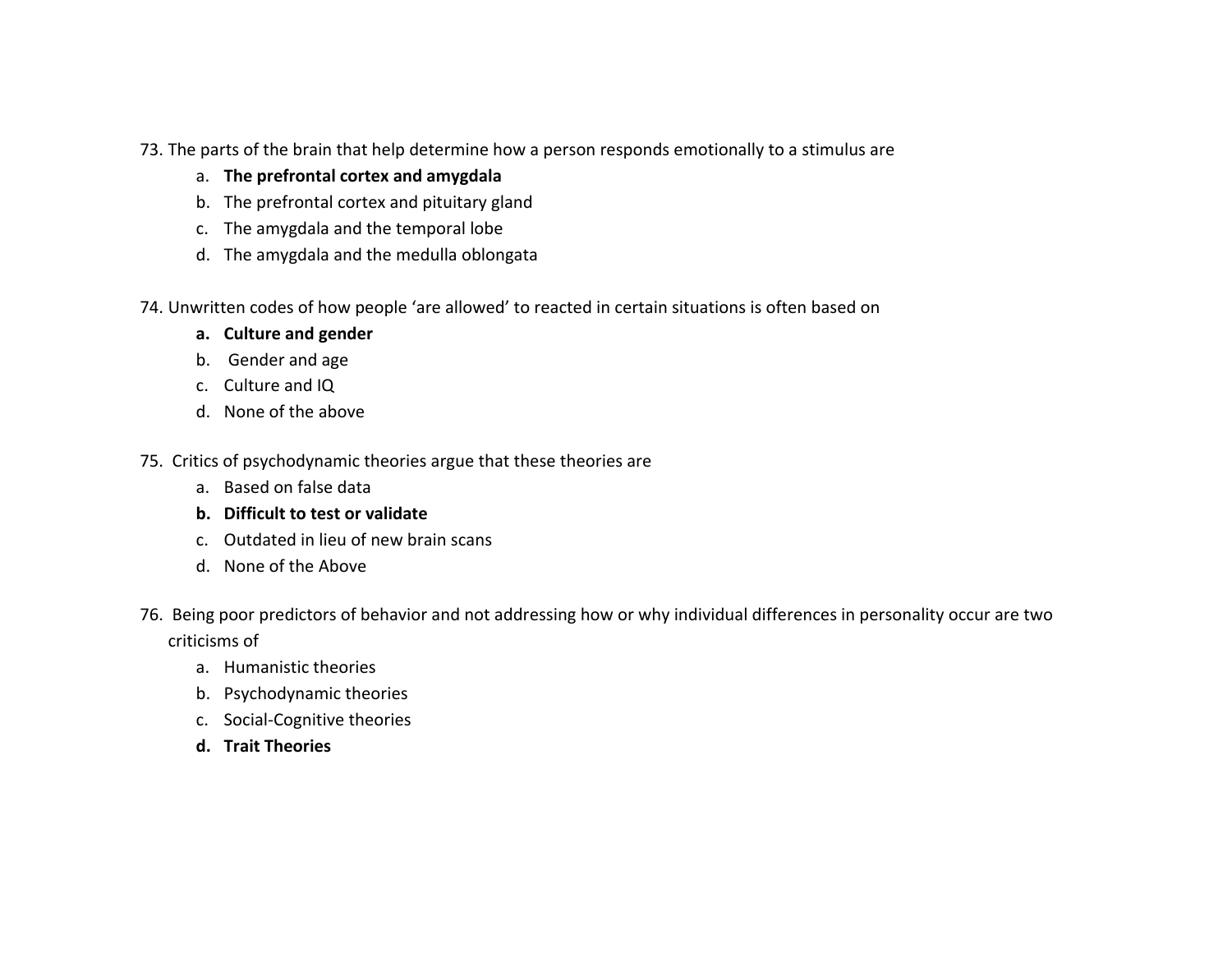77. Critics argue that \_\_\_\_\_\_\_\_\_\_\_\_\_ of personality lacks concrete treatment approaches and its ability to help those with more severe personality disorders.

#### **a. Humanistic theories**

- b. Psychodynamic theories
- c. Social‐Cognitive theories
- d. Trait Theories

78. \_\_\_\_\_\_\_\_\_\_\_\_\_\_\_\_\_\_\_\_ are criticized for ignoring biological and genetic factors.

- a. Humanistic theories
- b. Psychodynamic theories
- **c. Social‐Cognitive theories**
- d. Trait Theories
- 79. The following are types of personality tests. Determine what type of test each is. Job interview, Minnesota Multiphasic Personality Inventory, Second Edition (MMPI‐2), and the Rorschach Inkblot Test.
	- a. Objective; Subjective; Projective
	- b. Projective; Objective; Subjective
	- **c. Subjective; Objective; Projective**
	- d. Objective; Projective; Subjective

80. When <sup>a</sup> personality test measures what is intended and is consistent its results the test is both

- **a. Reliable and valid**
- b. Objective and reliable
- c. Valid and objective
- d. Constant and readable
- 81. The nature vs. nurture debate describes the \_\_\_\_\_\_\_\_\_\_\_\_\_\_\_\_\_and \_\_\_\_\_\_\_\_\_\_\_\_\_\_\_\_\_\_\_ influences in the development of personality.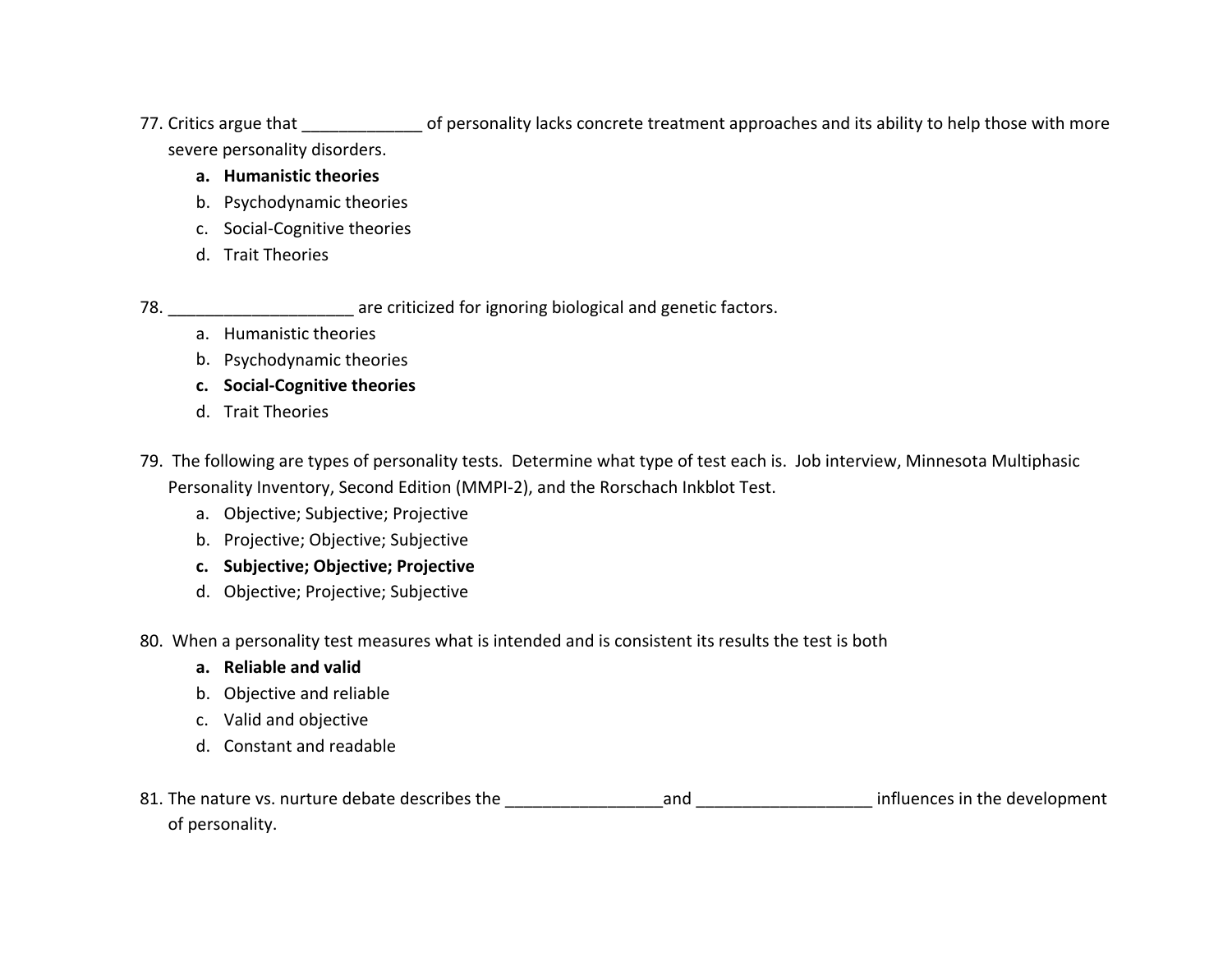- a. Social and cultural
- b. Environmental and Cuddling
- **c. Biological and situational**
- d. None of the above
- 82. The human personality is
	- a. Stable by age 20
	- b. Stable by age 30
	- c. Stable by age 40
	- **d. Ever‐changing, but more consistent with age**
- 83. The accumulation of knowledge about the self, such as beliefs regarding personality traits, physical characteristics, abilities, values, goals, and roles is called
	- a. Self-esteem
	- b. Self-worth
	- **c. Self-concept**
	- d. Self-consciousness
- 84. Identifying oneself as part of <sup>a</sup> group rather than an individual is <sup>a</sup> personality characteristic associated with
	- a. Individualistic cultures
	- b. Group cultures
	- **c. Collective cultures**
	- d. All of the above

85.**\_\_\_\_\_\_\_\_\_\_\_\_\_\_\_\_\_\_\_\_\_\_\_\_\_\_\_\_\_\_\_\_\_** may be defined as behavior that is disturbing (socially unacceptable), distressing, maladaptive (or self-defeating), and often the result of distorted thoughts (cognitions).

- **a. Abnormal Behavior**
- b. Differentiate Behavior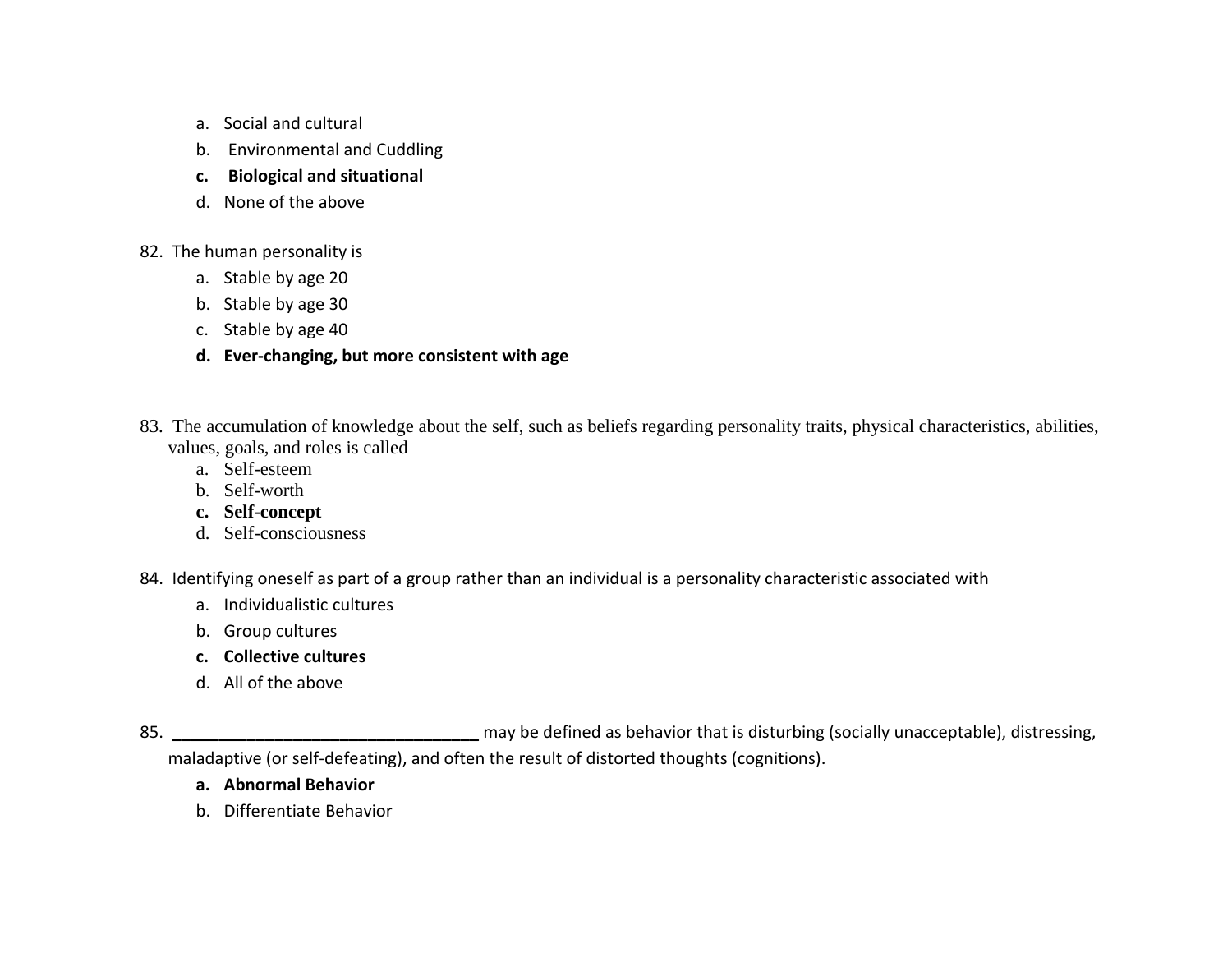- c. Evolutionary Behavior
- d. Social Behavior
- 86. Trepanation, exorcism, exile, asylums and death have all been used to deal with
	- a. Normal Behavior
	- **b. Abnormal Behavior**
	- c. Witchcraft
	- d. None of the Above
- 87. The major models of abnormal behavior include:
	- a. Biological, Cognitive and Psychosomatic
	- b. Behavioral, Cognitive, and Psychodynamic
	- c. Neurological, physiological, and mental
	- **d. Biological, Behavioral, Cognitive, and Psychodynamic**
- 88. People with mental illness may experience <sup>a</sup> form of prejudice and discrimination known as
	- a. Devaluation
	- b. Anomie
	- c. Stigma
	- d. Stereotyping
- 89. The American Psychiatric Association uses the \_\_\_\_\_\_\_\_\_\_\_\_\_\_\_\_\_\_ to classify psychological disorders.
	- a. Minnesota Multiphasic Personality Inventory, Second Edition (MMPI‐2),
	- b. *Diagnostic and Statistical Manual of Mental Disorders* (**DSM**)
	- c. APA Manual of Mental Health
	- d. Psychological Disorders Dictionary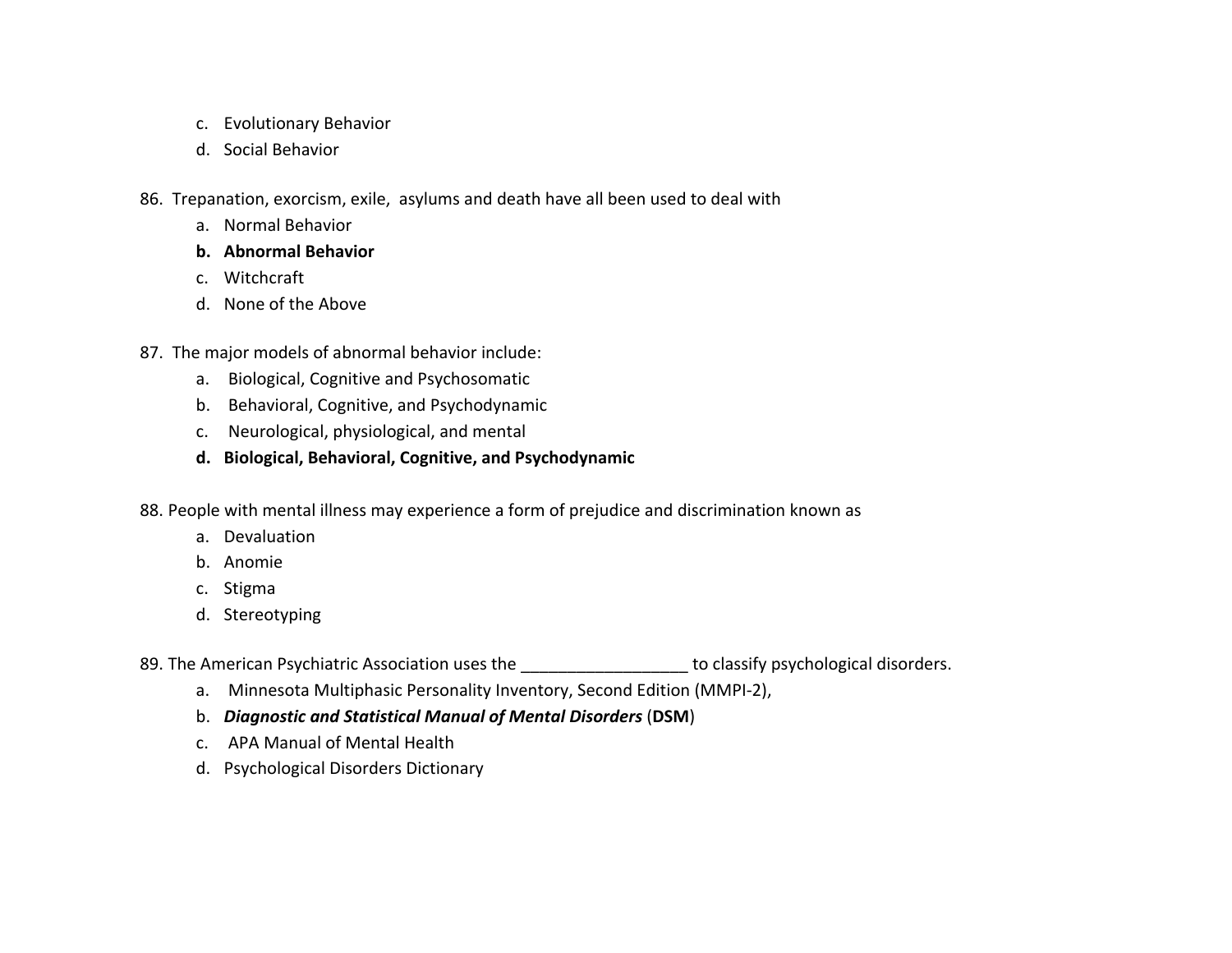90. A mental disorder characterized by hearing voices, paranoid or bizarre delusions, and/or disorganized speech and thinking is called

### **a. Schizophrenia**

- b. Mood Disorder
- c. Anxiety Disorder
- d. Personality Disorder
- 91. Depressive disorders and bipolar disorder are
	- a. Schizophrenia
	- **b. Mood Disorders**
	- c. Anxiety Disorders
	- d. Personality Disorders

92. \_\_\_\_\_\_\_\_\_\_\_\_\_\_\_\_\_\_ are defined by experiences and behaviors that differ from societal norms and expectations.

- a. Schizophrenia
- b. Mood Disorders
- c. Anxiety Disorders
- **d. Personality Disorders**

93. Phobias and Panics disorders are part of the category known as \_\_\_\_\_\_\_\_\_\_\_\_\_\_

- a. Schizophrenia
- b. Mood Disorders
- **c. Anxiety Disorders**
- d. Personality Disorders

### **Unit 6: Social Psychology**

1. Which area of psychology is most concerned with the study how people interact with one another and how that interaction affects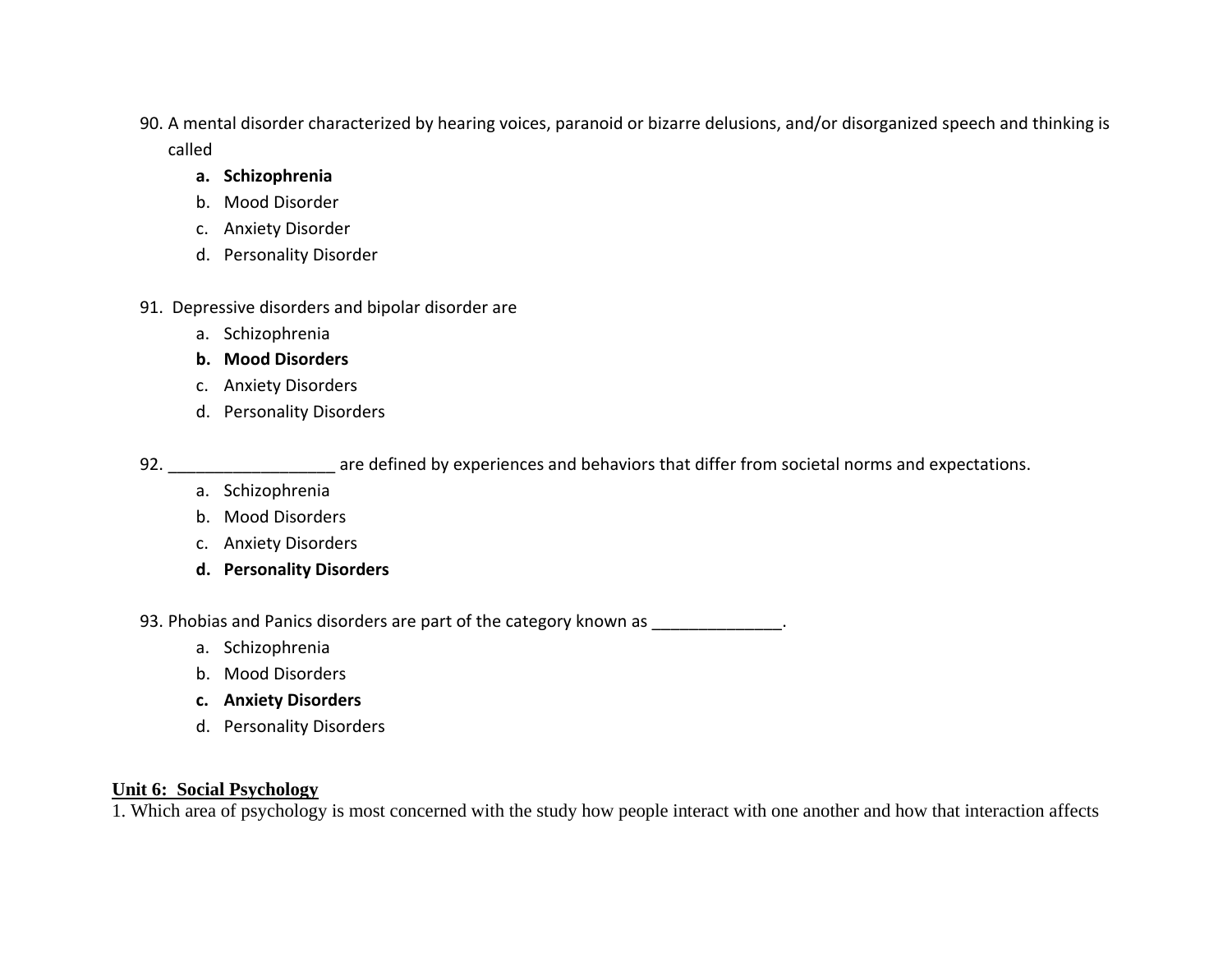our thinking?

A) experimental psychology

B) clinical psychology

C) developmental psychology

# D) **social psychology**

E) personality psychology

2. The tendency for someone who initially complies with a small request to continue to comply with larger and larger requests is the:

A) reciprocity norm.

### B) **foot-in-the-door phenomenon**

C) mere exposure effect.

D) fundamental attribution error.

E) bystander effect.

3. Abe plagiarized a research paper on psychology, after turning the paper in Abe initially felt bad about cheating on the paper until he convinced himself that it was the teacher's job to catch him; he had done nothing wrong if he didn't get caught. Which theory best explains why Abe adopted this new attitude?

A) attribution theory

B) social exchange theory

C) frustration-aggression theory

D) the two-factor theory

# E) **cognitive dissonance theory**

4. Sarah publicly agrees with her friends the Tiffany should be the Prom Queen. However, when she voted for Prom Queen Saran actually voted for Emily. Sarah's public conformity with her friends' best demonstrates the power of:

# A) **normative social influence**.

B) social facilitation.

C) deindividuation.

D) informational social influence.

E) the mere exposure effect.

5. In Poland during the Holocaust, Polish police participated in the genocide of thousands of Jewish civilians because they were obeying orders from the German government to carry out these acts. These events best illustrates the fact that people are most likely to be obedient when:

A) the foot-in-the-door phenomenon is effective.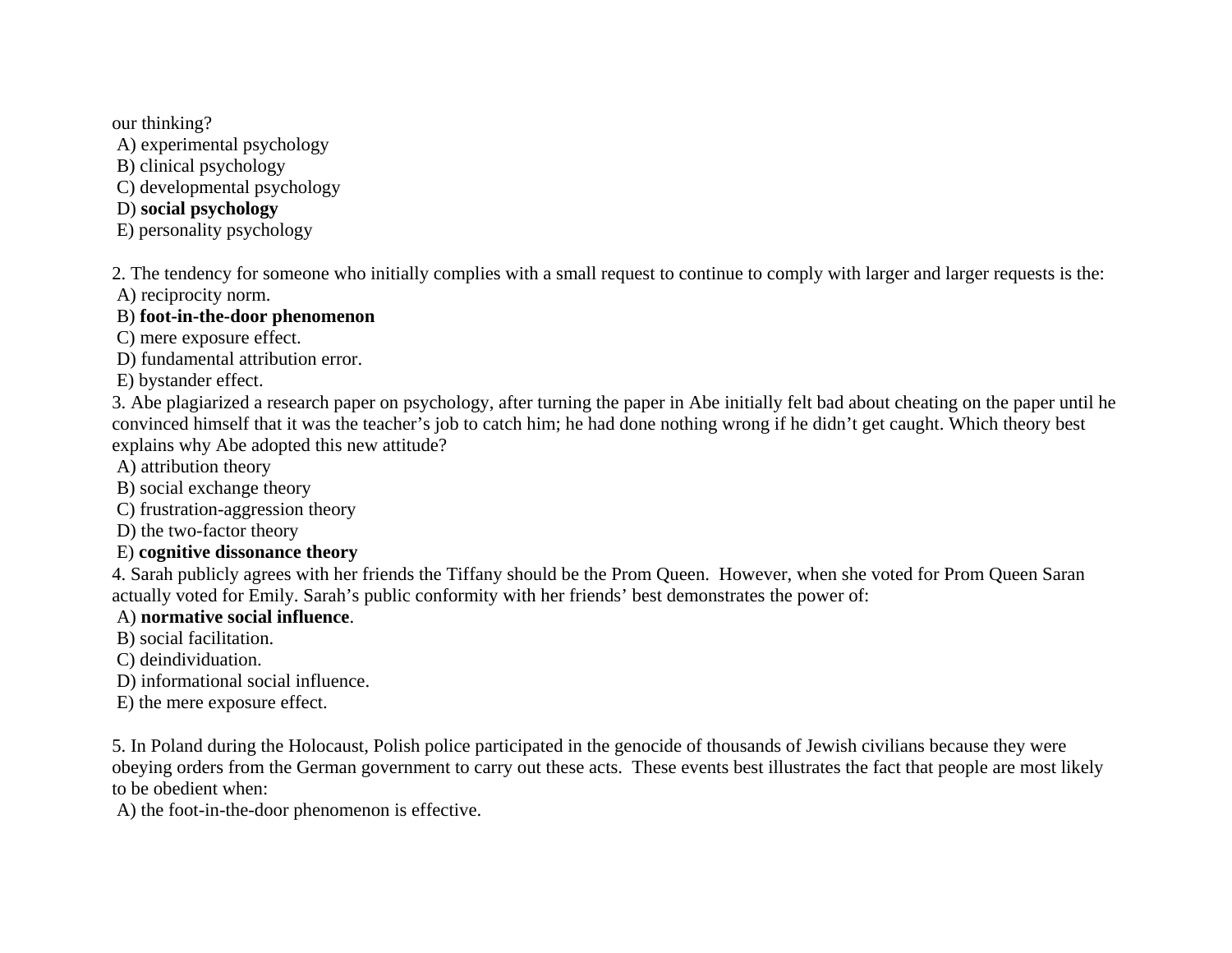B) their victims are distant and depersonalized.

C) they derive personal satisfaction from destructive acts.

D) **they perceive their orders to come from legitimate authority figures.** 

E) they fail to realize their actions are morally wrong.

6. Which best describes social facilitation:

A) **perform well-learned tasks more effectively in the presence of others.**

B) experience an increasing attraction to novel stimuli as they become more familiar.

C) neglecting critical thinking because of a strong desire for social harmony within a group

D) lose self-restraint in group situations that foster anonymity.

E) comply with a large request if one has previously complied with a small request.

7. Social loafing is the tendency for people to:

A) perform a complex task more poorly when others are present.

B) become more distracted from their tasks when working with friends than when working with strangers.

 C) exert less effort when they are paid by the hour, not by the amount of work completed.

D) stop working once they have reached their goal.

### E) **exert less effort when they are pooling their efforts toward a common goal.**

8. Some high school teachers believe that school is easier today than it was when they went to school. In the teacher's lounge a group of teachers who believed this discussed the matter over lunch. As a result these teachers are more convinced than ever that school has become easier that when they went to school. This is a good example of:

A) the foot-in-the-door phenomenon.

# B) **group polarization.**

C) social facilitation.

D) the fundamental attribution error

E) deindividuation.

9. A situation where your self-interest is at odds with the best interest of the group is known as:

A) deindividuation.

B) groupthink.

C) the self-serving bias.